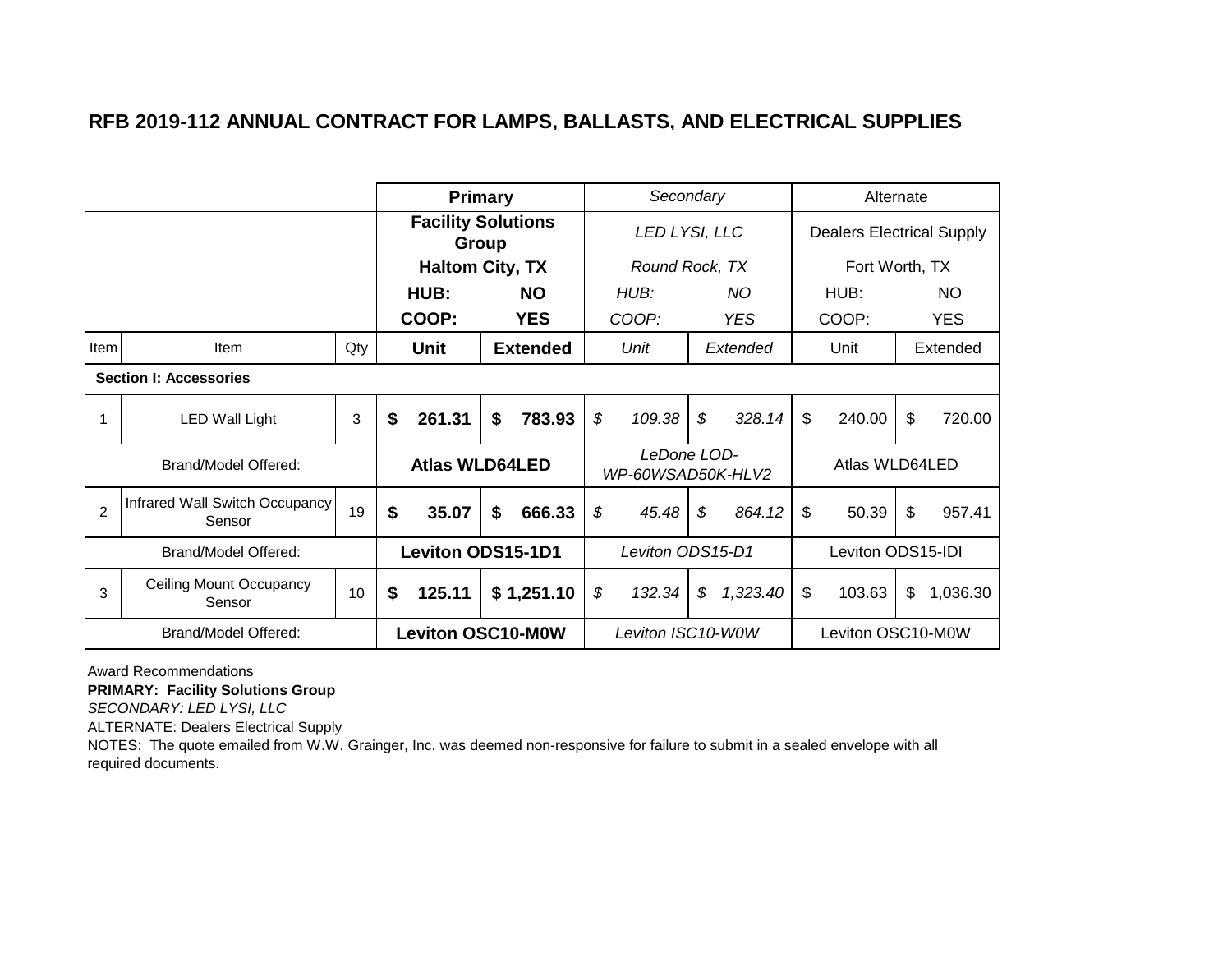|      |                                                     |     |    | <b>Primary</b> |                            |                            | Secondary                                |                |              | Alternate                                                    |
|------|-----------------------------------------------------|-----|----|----------------|----------------------------|----------------------------|------------------------------------------|----------------|--------------|--------------------------------------------------------------|
|      |                                                     |     |    | Group          | <b>Facility Solutions</b>  |                            | LED LYSI, LLC                            |                |              | <b>Dealers Electrical Supply</b>                             |
|      |                                                     |     |    |                | <b>Haltom City, TX</b>     |                            | Round Rock, TX                           |                |              | Fort Worth, TX                                               |
|      |                                                     |     |    | HUB:           | <b>NO</b>                  |                            | HUB:                                     | <b>NO</b>      | HUB:         | <b>NO</b>                                                    |
|      |                                                     |     |    | COOP:          | <b>YES</b>                 |                            | COOP:                                    | <b>YES</b>     | COOP:        | <b>YES</b>                                                   |
| Item | <b>Item</b>                                         | Qty |    | <b>Unit</b>    | <b>Extended</b>            |                            | Unit                                     | Extended       | Unit         | Extended                                                     |
|      | <b>Section 2: Ballasts</b>                          |     |    |                |                            |                            |                                          |                |              |                                                              |
| 4    | 35<br><b>Compact Contactor</b>                      |     |    | 104.57         | \$3,659.95                 | \$                         | 68.74                                    | \$<br>2,405.90 | \$<br>35.00  | \$<br>1,225.00                                               |
|      | Brand/Model Offered:                                |     |    | 8910DP42V14    | <b>Schneider</b>           |                            | <b>Schneider Electric</b><br>8910DP42V14 |                |              | Schneider 8910DP42V14                                        |
| 5    | <b>Compact Fluorescent Ballast,</b><br>42W, 2 Lamps | 30  | \$ | 99.43          | \$2,982.90                 | $\boldsymbol{\mathcal{S}}$ | 121.10                                   | \$<br>3,633.00 | \$<br>102.95 | \$<br>3,088.50                                               |
|      | Brand/Model Offered:                                |     |    |                | Lutron EC3DT442KU1S        |                            | Lutron EC3DT442KU1S                      |                |              | Lutron EC3DT442KU1S                                          |
| 6    | Digital CFL Ballast, 26W, 2<br>Lamps                | 25  | \$ | 99.43          | \$2,485.75                 | \$                         | 121.10                                   | \$<br>3,027.50 | \$<br>205.90 | $\mathfrak{S}$<br>5,147.50                                   |
|      | Brand/Model Offered:                                |     |    |                | <b>Lutron EC3DT4MWKU2S</b> |                            | Lutron EC3DT4MWKU2S                      |                |              | Discontinued, must use<br>2x Lutron<br>EC3DT442KU1S for each |

Award Recommendations

**PRIMARY: Facility Solutions Group**

*SECONDARY: LED LYSI, LLC*

ALTERNATE: Dealers Electrical Supply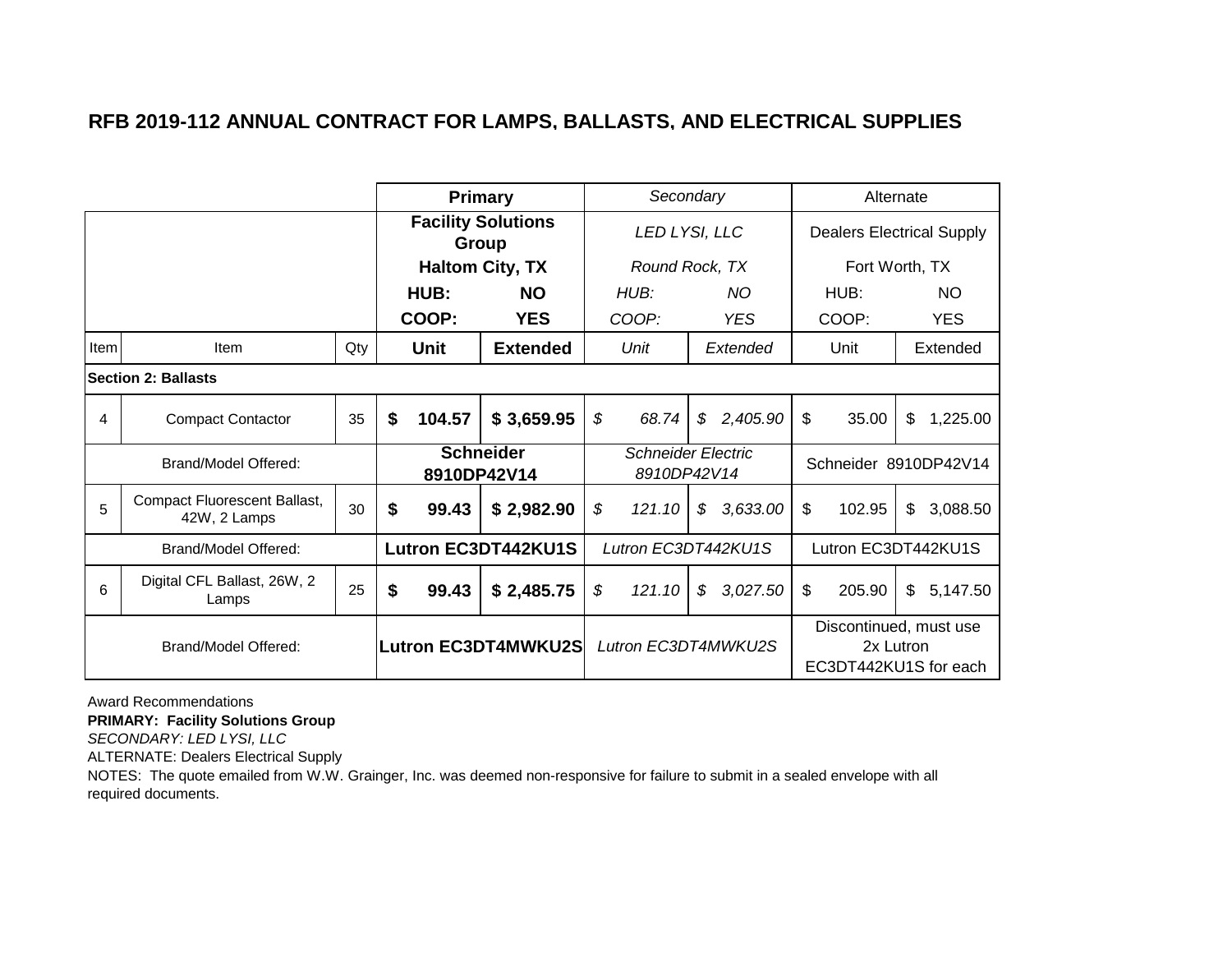|                |                                           |     |              | <b>Primary</b>                     |              | Secondary                 |                         | Alternate                        |
|----------------|-------------------------------------------|-----|--------------|------------------------------------|--------------|---------------------------|-------------------------|----------------------------------|
|                |                                           |     |              | <b>Facility Solutions</b><br>Group |              | LED LYSI, LLC             |                         | <b>Dealers Electrical Supply</b> |
|                |                                           |     |              | <b>Haltom City, TX</b>             |              | Round Rock, TX            |                         | Fort Worth, TX                   |
|                |                                           |     | HUB:         | <b>NO</b>                          | HUB:         | NO.                       | HUB:                    | NO                               |
|                |                                           |     | COOP:        | <b>YES</b>                         | COOP:        | <b>YES</b>                | COOP:                   | <b>YES</b>                       |
| Item           | Item                                      | Qty | <b>Unit</b>  | <b>Extended</b>                    | Unit         | Extended                  | Unit                    | Extended                         |
|                | <b>Section 2: Ballasts</b>                |     |              |                                    |              |                           |                         |                                  |
| $\overline{7}$ | Hi-Lume 3D Ballast, 21W, 1<br>Lamp        | 20  | \$<br>105.11 | \$2,102.20                         | \$<br>128.02 | \$<br>2,560.40            | \$<br>123.34            | \$<br>2,466.80                   |
|                | Brand/Model Offered:                      |     |              | Lutron H3DT528CU110                |              | Lutron H3DT528CU110       |                         | Lutron H3DT528CU110              |
| 8              | Hi-Lume 3D Ballast, 14W, 2<br>Lamps       | 40  | \$<br>105.11 | \$4,204.40                         | \$<br>128.02 | $\mathfrak s$<br>5,120.80 | \$<br>123.34            | \$<br>4,933.60                   |
|                | Brand/Model Offered:                      |     |              | Lutron EC3DT442KU1S                |              | Lutron H3DT528CU210       |                         | Lutron H3DT528CU210              |
| 9              | Metal Halide Ballast Kit, 100W,<br>1 Lamp | 50  | \$<br>44.32  | \$2,216.00                         | \$<br>55.00  | \$<br>2,750.00            | $\mathfrak{S}$<br>43.62 | \$2,181.00                       |
|                | Brand/Model Offered:                      |     |              | Sylvania 47019                     |              | Advance 71A5390-001D      |                         | Advance 71A5390001D              |

Award Recommendations

**PRIMARY: Facility Solutions Group**

*SECONDARY: LED LYSI, LLC*

ALTERNATE: Dealers Electrical Supply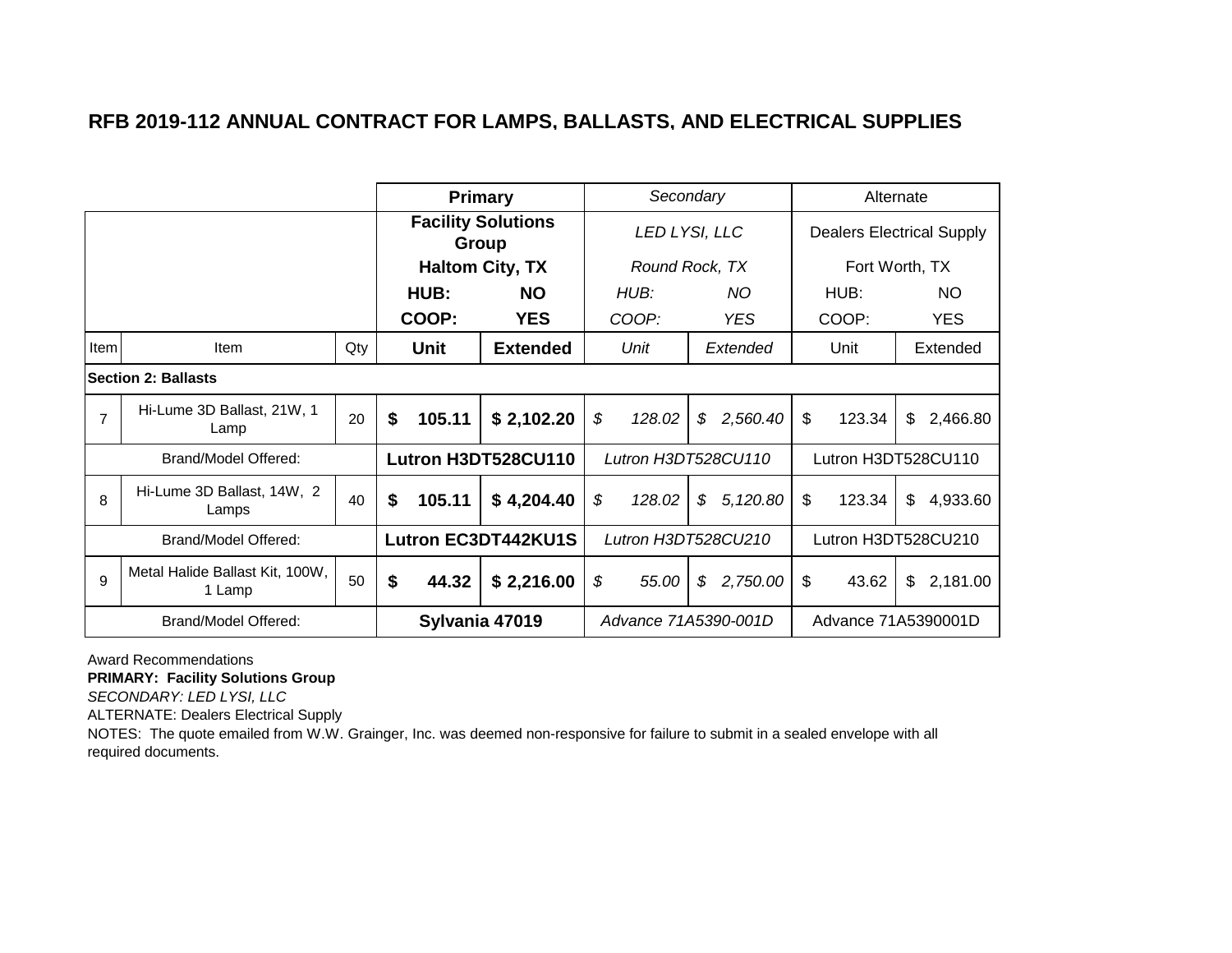|      |                                            |     |    | <b>Primary</b>                     |                 | Secondary           |               |            | Alternate           |                                  |
|------|--------------------------------------------|-----|----|------------------------------------|-----------------|---------------------|---------------|------------|---------------------|----------------------------------|
|      |                                            |     |    | <b>Facility Solutions</b><br>Group |                 | LED LYSI, LLC       |               |            |                     | <b>Dealers Electrical Supply</b> |
|      |                                            |     |    | <b>Haltom City, TX</b>             |                 | Round Rock, TX      |               |            | Fort Worth, TX      |                                  |
|      |                                            |     |    | HUB:                               | <b>NO</b>       | HUB:                |               | NO.        | HUB:                | NO                               |
|      |                                            |     |    | COOP:                              | <b>YES</b>      | COOP:               |               | <b>YES</b> | COOP:               | <b>YES</b>                       |
| Item | Qty<br>Item<br><b>Section 2: Ballasts</b>  |     |    | Unit                               | <b>Extended</b> | Unit                |               | Extended   | Unit                | Extended                         |
|      |                                            |     |    |                                    |                 |                     |               |            |                     |                                  |
| 10   | Metal Halide Ballast Kit, 250W,<br>1 Lamp  | 26  | \$ | 55.68                              | \$1,447.68      | \$<br>55.00         | \$            | 1,430.00   | \$<br>46.19         | \$<br>1,200.94                   |
|      | Brand/Model Offered:                       |     |    | Sylvania 47265                     |                 | Sylvania 47265      |               |            | Advance 71A5750001D |                                  |
| 11   | T8 Fluorescent Ballast, 32W, 2<br>Lamps    | 170 | \$ | 8.52                               | \$1,448.40      | \$<br>8.31          | \$            | 1,412.70   | \$<br>7.19          | \$<br>1,222.30                   |
|      | Brand/Model Offered:                       |     |    | Sylvania 49853                     |                 | Advance IOPA-2P32-N |               |            | Advance ICN2P32M351 |                                  |
| 12   | T8 Fluorescent Ballast, 32W, 1-<br>2 Lamps | 100 | \$ | 8.52                               | \$<br>852.00    | \$<br>9.25          | $\mathcal{L}$ | 925.00     | \$<br>6.89          | \$<br>689.00                     |
|      | Brand/Model Offered:                       |     |    | Sylvania 49943                     |                 | Advance ICN-2P32-N  |               |            | Advance             | <b>ICN2P32N35I</b>               |

Award Recommendations

**PRIMARY: Facility Solutions Group**

*SECONDARY: LED LYSI, LLC*

ALTERNATE: Dealers Electrical Supply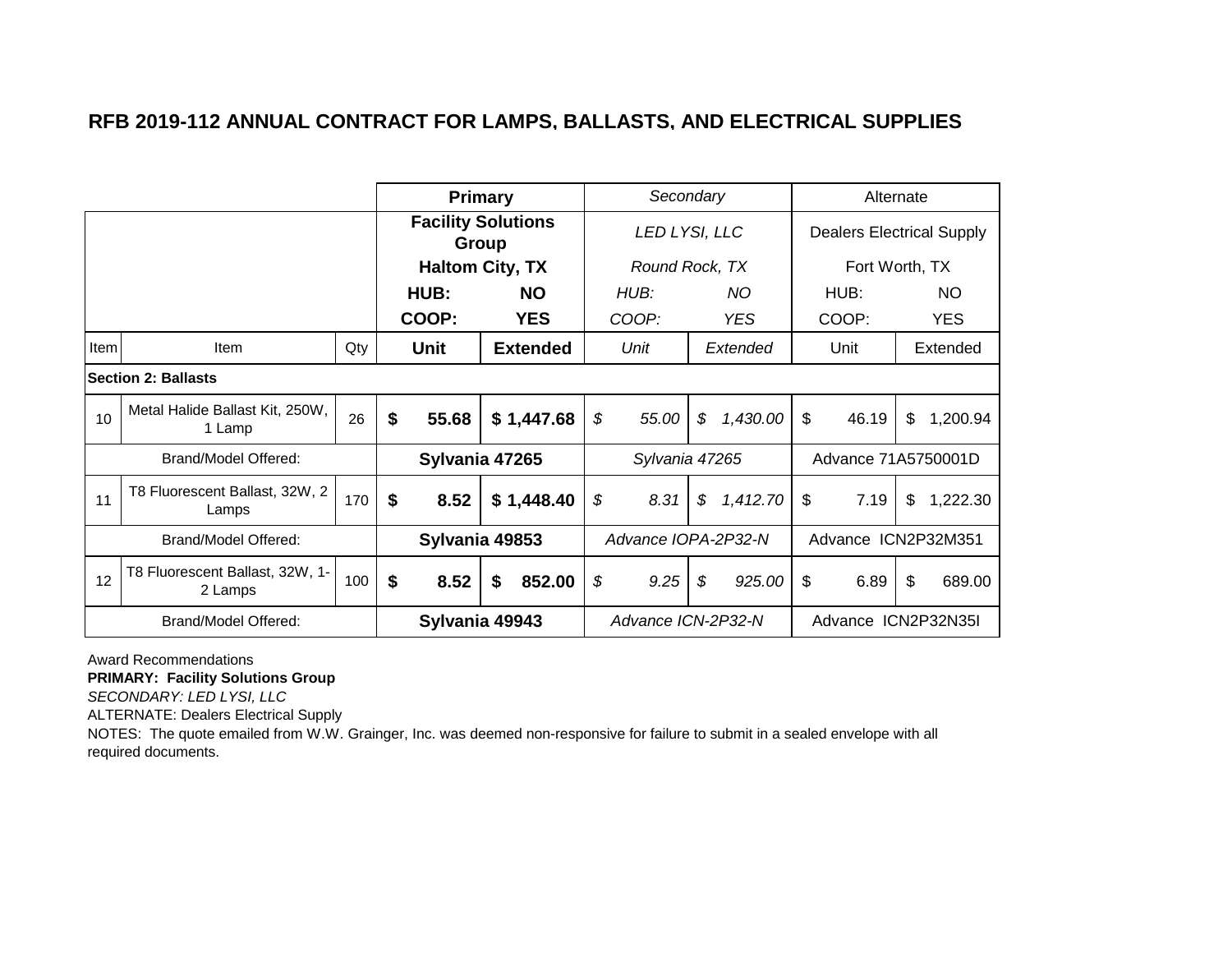|      |                                                           |     |                | <b>Primary</b>                     | Secondary            |                | Alternate           |                                  |
|------|-----------------------------------------------------------|-----|----------------|------------------------------------|----------------------|----------------|---------------------|----------------------------------|
|      |                                                           |     |                | <b>Facility Solutions</b><br>Group | LED LYSI, LLC        |                |                     | <b>Dealers Electrical Supply</b> |
|      |                                                           |     |                | <b>Haltom City, TX</b>             | Round Rock, TX       |                | Fort Worth, TX      |                                  |
|      |                                                           |     | HUB:           | <b>NO</b>                          | HUB:                 | NO.            | HUB:                | NO                               |
|      |                                                           |     | COOP:          | <b>YES</b>                         | COOP:                | <b>YES</b>     | COOP:               | <b>YES</b>                       |
| Item | Item                                                      | Qty | Unit           | <b>Extended</b>                    | Unit                 | Extended       | Unit                | Extended                         |
|      | <b>Section 2: Ballasts</b>                                |     |                |                                    |                      |                |                     |                                  |
| 13   | T8 Fluorescent Ballast, 32W, 4<br>Lamps                   | 102 | \$<br>10.68    | \$1,089.36                         | \$<br>11.85          | \$<br>1,208.70 | \$<br>9.19          | \$<br>937.38                     |
|      | Brand/Model Offered:                                      |     | Sylvania 49947 |                                    | Advance ICN-4P32-N   |                | Advance ICN4P32N35I |                                  |
| 14   | T8 High-Efficiency Fluorescent<br>Ballast, 120W, 2 Lamps  | 40  | \$<br>4.83     | \$<br>193.20                       | \$<br>9.25           | \$<br>370.00   | \$<br>36.12         | \$<br>1,444.80                   |
|      | Brand/Model Offered:                                      |     | Sylvania 51355 |                                    | Advance ICN-2P32-N   |                | Advance             | IDA2S32SC35M                     |
| 15   | T5 High-Efficiency Fluorescent<br>Ballast, 54W, 1-2 Lamps | 40  | \$<br>27.84    | \$1,113.60                         | \$<br>28.12          | \$<br>1,124.80 | \$<br>28.83         | \$<br>1,153.20                   |
|      | Brand/Model Offered:                                      |     | Sylvania 51485 |                                    | Advance HCN2S5490CWL |                |                     | Advance HOP2PSP54L35M            |

Award Recommendations

**PRIMARY: Facility Solutions Group**

*SECONDARY: LED LYSI, LLC*

ALTERNATE: Dealers Electrical Supply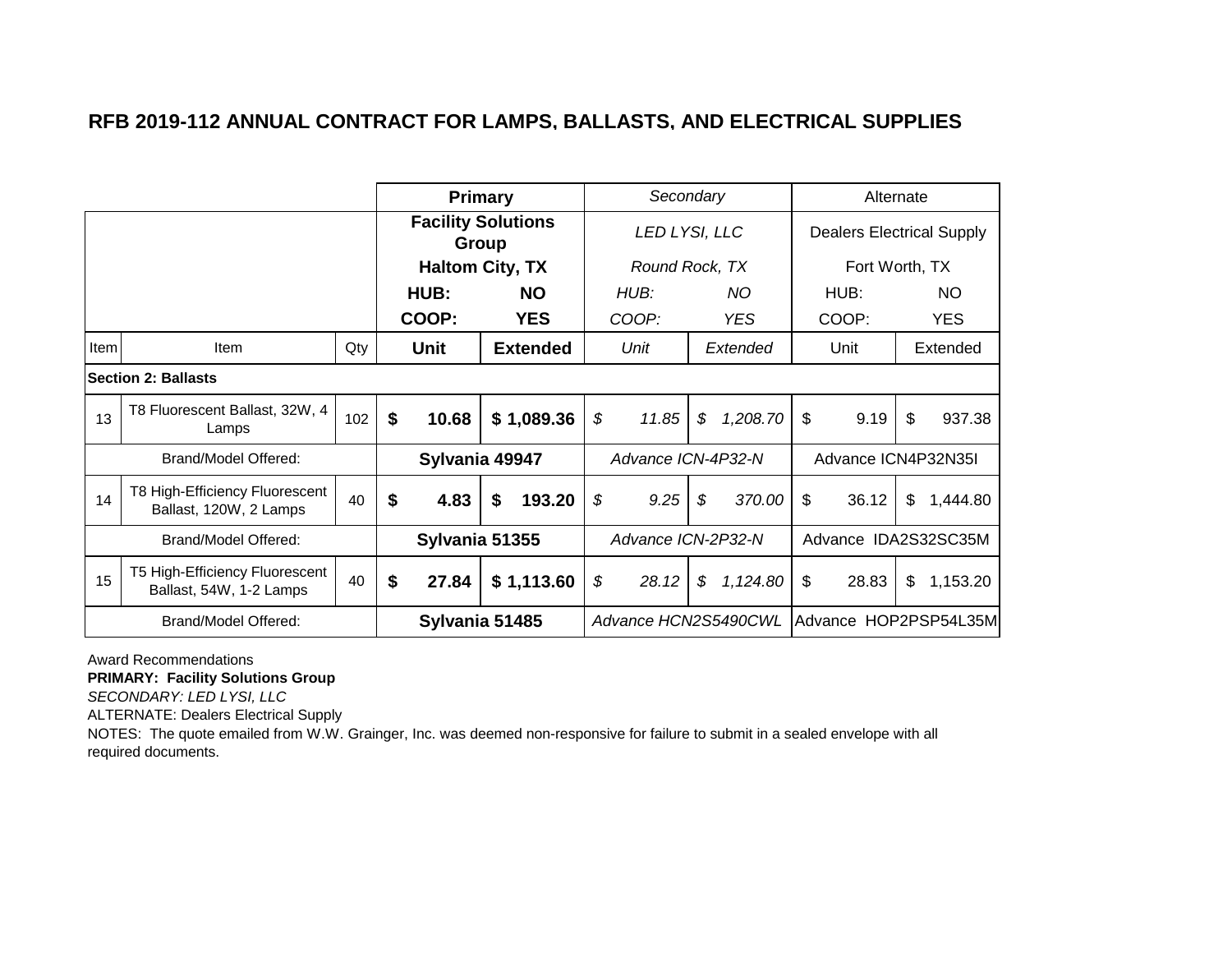|      |                                                       |     | <b>Primary</b>                      |                 | Secondary                    |                | Alternate                        |                        |
|------|-------------------------------------------------------|-----|-------------------------------------|-----------------|------------------------------|----------------|----------------------------------|------------------------|
|      |                                                       |     | <b>Facility Solutions</b><br>Group  |                 | LED LYSI, LLC                |                | <b>Dealers Electrical Supply</b> |                        |
|      |                                                       |     | <b>Haltom City, TX</b>              |                 | Round Rock, TX               |                | Fort Worth, TX                   |                        |
|      |                                                       |     | HUB:                                | <b>NO</b>       | HUB:                         | NO.            | HUB:                             | NO                     |
|      |                                                       |     | COOP:                               | <b>YES</b>      | COOP:                        | <b>YES</b>     | COOP:                            | <b>YES</b>             |
| Item | Item                                                  | Qty | <b>Unit</b>                         | <b>Extended</b> | Unit                         | Extended       | Unit                             | Extended               |
|      | <b>Section 2: Ballasts</b>                            |     |                                     |                 |                              |                |                                  |                        |
| 16   | DM Compact CFL Ballast, 13W,<br>2 Lamps               | 40  | \$<br>20.45                         | \$<br>818.00    | \$<br>13.80                  | \$<br>552.00   | \$<br>11.39                      | \$<br>455.60           |
|      | Brand/Model Offered:                                  |     | Sylvania 51818                      |                 | Advance ICF2S13H1LD          |                |                                  | Advance ICF2S13H1LD35M |
| 17   | Electronic CFL Ballast, 18W, 2<br>Lamps               | 40  | \$<br>20.45                         | \$<br>818.00    | \$<br>14.84                  | \$<br>593.60   | \$<br>10.99                      | \$<br>439.60           |
|      | Brand/Model Offered:                                  |     | Sylvania 51823                      |                 | Advance ICF2S18H1LD          |                |                                  | Advance ICF2S18H1LDK   |
| 18   | Magnetic Type 1 Enclosed HID<br>Ballast, 202W, 1 Lamp | 120 | \$<br>57.93                         | \$6,951.60      | \$<br>61.25                  | \$<br>7,350.00 | \$<br>35.78                      | \$<br>4,293.60         |
|      | Brand/Model Offered:                                  |     | <b>Universal</b><br>1110245SCTC000C |                 | Universal<br>1110245SCTC000C |                | Advance 71A5570001D              |                        |

Award Recommendations

**PRIMARY: Facility Solutions Group**

*SECONDARY: LED LYSI, LLC*

ALTERNATE: Dealers Electrical Supply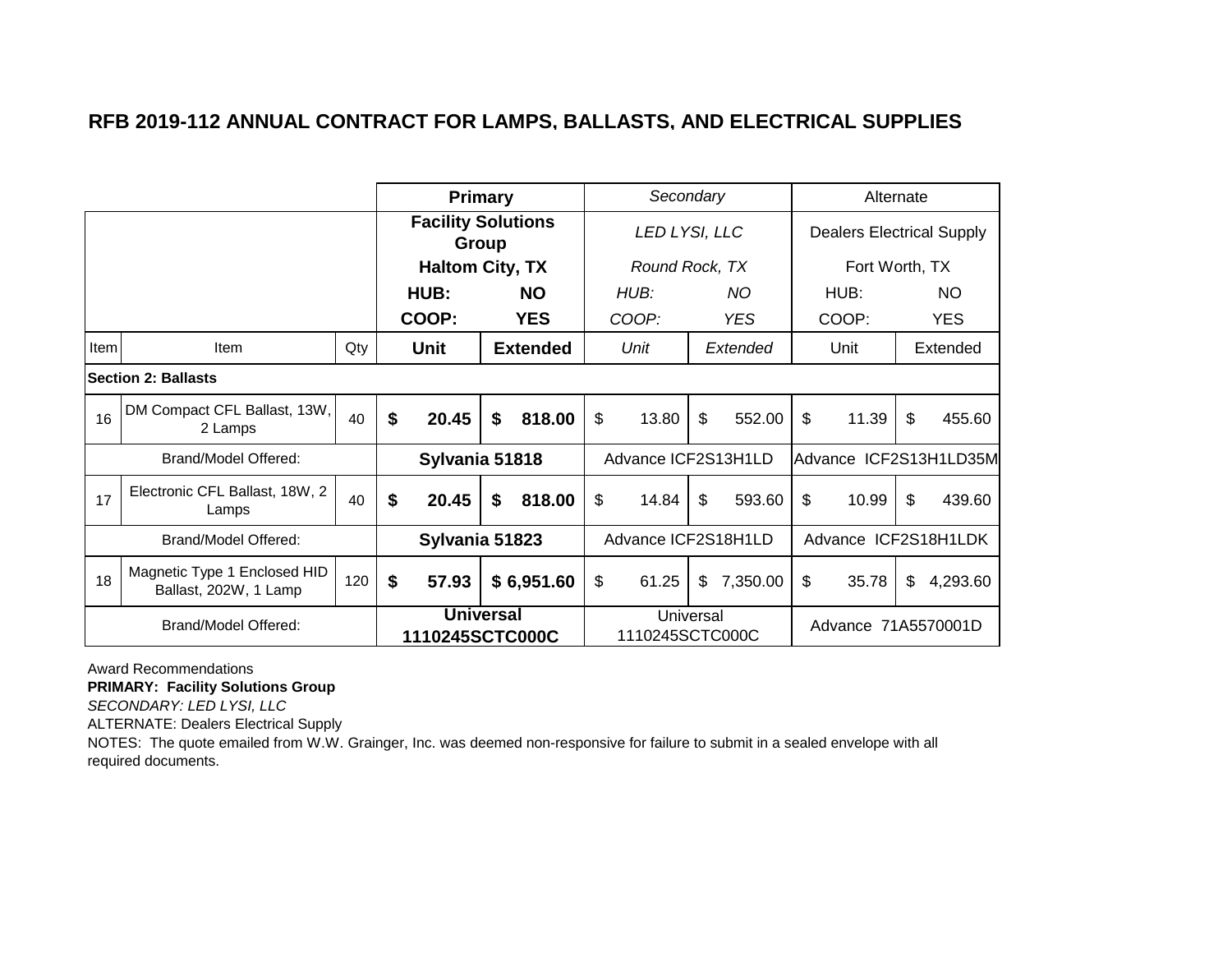|      |                                                          |     | Primary                    |       |                 |                            | Secondary                                     |        |            |                | Alternate                                                 |                |
|------|----------------------------------------------------------|-----|----------------------------|-------|-----------------|----------------------------|-----------------------------------------------|--------|------------|----------------|-----------------------------------------------------------|----------------|
|      |                                                          |     | <b>Facility Solutions</b>  | Group |                 |                            | LED LYSI, LLC                                 |        |            |                | <b>Dealers Electrical Supply</b>                          |                |
|      |                                                          |     | <b>Haltom City, TX</b>     |       |                 |                            | Round Rock, TX                                |        |            |                | Fort Worth, TX                                            |                |
|      |                                                          |     | HUB:                       |       | <b>NO</b>       |                            | HUB:                                          |        | NO.        |                | HUB:                                                      | <b>NO</b>      |
|      |                                                          |     | COOP:                      |       | <b>YES</b>      |                            | COOP:                                         |        | <b>YES</b> |                | COOP:                                                     | <b>YES</b>     |
| Item | Item                                                     | Qty | <b>Unit</b>                |       | <b>Extended</b> |                            | Unit                                          |        | Extended   |                | Unit                                                      | Extended       |
|      | <b>Section 3: Drivers</b>                                |     |                            |       |                 |                            |                                               |        |            |                |                                                           |                |
| 19   | <b>Emergency LED Driver For</b><br>Back-up Lighting, 20W | 20  | \$<br>47.34                | S     | 946.80          | \$                         | 66.31                                         | \$     | 1,326.20   | \$             | 79.37                                                     | \$<br>1,587.40 |
|      | Brand/Model Offered:                                     |     | <b>Fulham FHS2-UNV-36L</b> |       |                 |                            | Fulham FHS2-UNV-36L<br><b>LED Driver</b>      |        |            |                | Fulham FHS2-UNV-36L                                       |                |
| 20   | <b>Constant Current LED Driver.</b><br>36W               | 30  | \$<br>23.43                | \$    | 702.90          | $\boldsymbol{\mathcal{S}}$ | 47.06                                         | \$     | 1,411.80   | $\mathfrak{S}$ | 92.85                                                     | \$<br>2,785.50 |
|      | Brand/Model Offered:                                     |     | GE 66904                   |       |                 |                            | GE 66904<br><b>Constant Current LED</b>       | Driver |            |                | GE 66904<br>(Discontinued, limited<br>quantity available) |                |
| 21   | Programmable LED Driver,<br>50W, 1 Lamp                  | 20  | \$<br>28.42                | \$    | 568.40          | $\boldsymbol{\mathcal{S}}$ | 40.27                                         | \$     | 805.40     | \$             | 46.43                                                     | \$<br>928.60   |
|      | Brand/Model Offered:                                     |     | Sylvania 79631             |       |                 |                            | Sylvania 79631 - OT50W/<br>PRG1400C/UNV/DIM/L | 50W    |            |                | Sylvania 79631                                            |                |

Award Recommendations

**PRIMARY: Facility Solutions Group**

*SECONDARY: LED LYSI, LLC*

ALTERNATE: Dealers Electrical Supply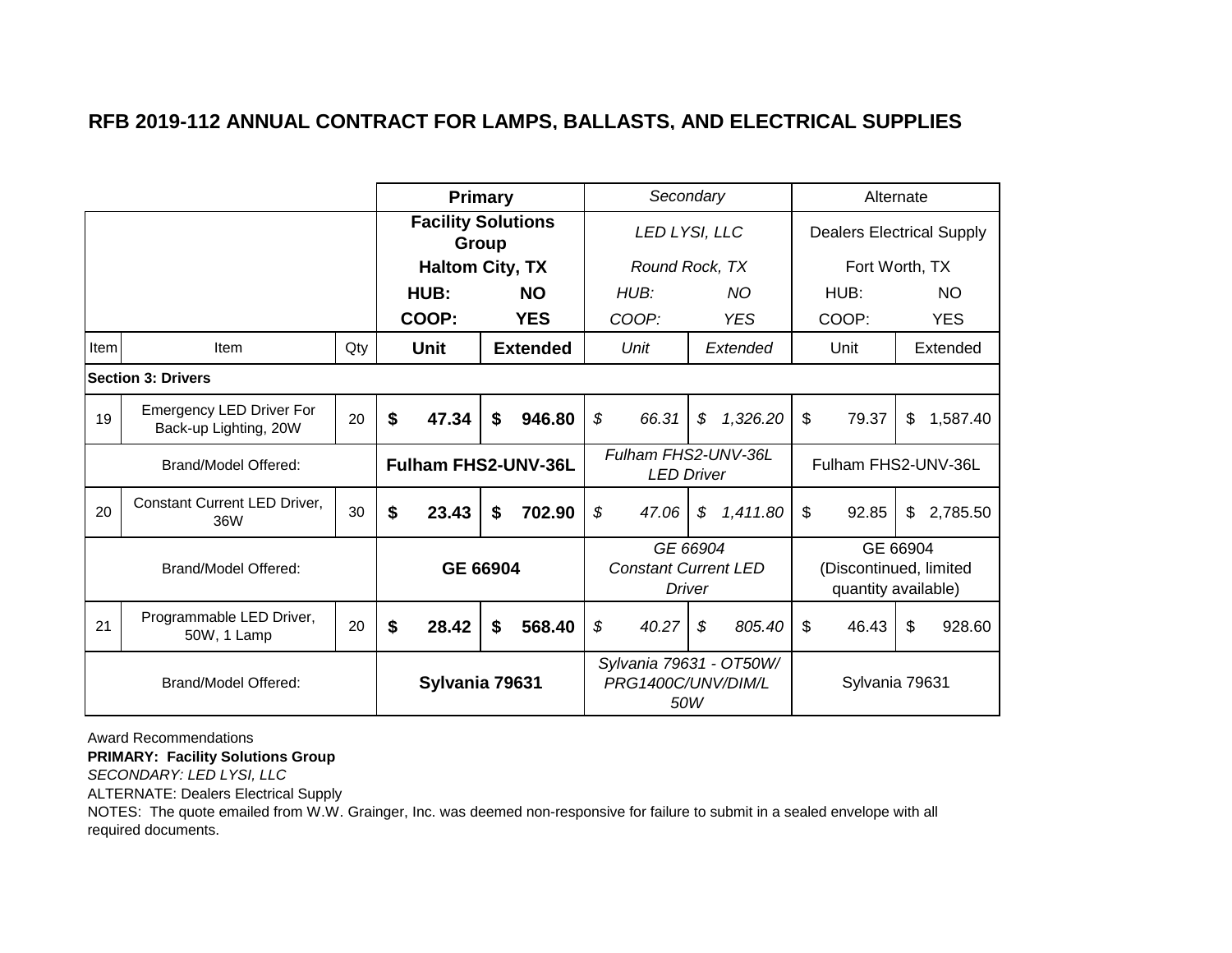|                                                                          |                                                                                          |     | <b>Primary</b> |                           |                            | Secondary                             |                | Alternate                        |                |
|--------------------------------------------------------------------------|------------------------------------------------------------------------------------------|-----|----------------|---------------------------|----------------------------|---------------------------------------|----------------|----------------------------------|----------------|
|                                                                          |                                                                                          |     | Group          | <b>Facility Solutions</b> |                            | LED LYSI, LLC                         |                | <b>Dealers Electrical Supply</b> |                |
|                                                                          |                                                                                          |     |                | <b>Haltom City, TX</b>    |                            | Round Rock, TX                        |                | Fort Worth, TX                   |                |
|                                                                          |                                                                                          |     | HUB:           | <b>NO</b>                 |                            | HUB:                                  | NO.            | HUB:                             | <b>NO</b>      |
|                                                                          |                                                                                          |     | COOP:          | <b>YES</b>                |                            | COOP:                                 | <b>YES</b>     | COOP:                            | <b>YES</b>     |
| Item                                                                     | Item                                                                                     | Qty | Unit           | <b>Extended</b>           |                            | Unit                                  | Extended       | Unit                             | Extended       |
|                                                                          | <b>Section 4: Lamps &amp; Bulbs</b>                                                      |     |                |                           |                            |                                       |                |                                  |                |
| Metal Halide Bulb, Unprotected<br>36<br>22<br>Arc Tube, 39W, 3400 Lumens |                                                                                          |     | \$<br>29.93    | \$1,077.48                | $\boldsymbol{\mathcal{S}}$ | 14.71                                 | \$<br>529.56   | \$<br>22.23                      | \$<br>800.28   |
|                                                                          | Brand/Model Offered:                                                                     |     | GE 20153       |                           |                            | GE 20153<br>CMH39TUVCU830G12          |                | <b>Philips 223289</b>            |                |
| 23                                                                       | Fluorescent 4 Pin Single Tube,<br>13W, 800 Lumens                                        | 700 | \$<br>3.28     | \$2,296.00                | \$                         | 2.41                                  | \$<br>1,687.00 | \$<br>3.95                       | \$<br>2,765.00 |
|                                                                          | Brand/Model Offered:                                                                     |     | Sylvania 20284 |                           |                            | Sylvania 20284<br>CF13DS/E/830        |                | Sylvania 20284                   |                |
| 24                                                                       | <b>Triple Tube Compact</b><br>Fluorescent Light Bulb, Natural<br>White, 18W, 1164 Lumens | 150 | \$<br>2.97     | \$<br>445.50              | \$                         | 3.67                                  | \$<br>550.50   | \$<br>4.73                       | \$<br>709.50   |
|                                                                          | <b>Brand Offered:</b>                                                                    |     | Sylvania 20877 |                           |                            | Sylvania 20877<br>CF18DT/E/IN/835/ECO |                | <b>Philips 458224</b>            |                |

Award Recommendations

**PRIMARY: Facility Solutions Group**

*SECONDARY: LED LYSI, LLC*

ALTERNATE: Dealers Electrical Supply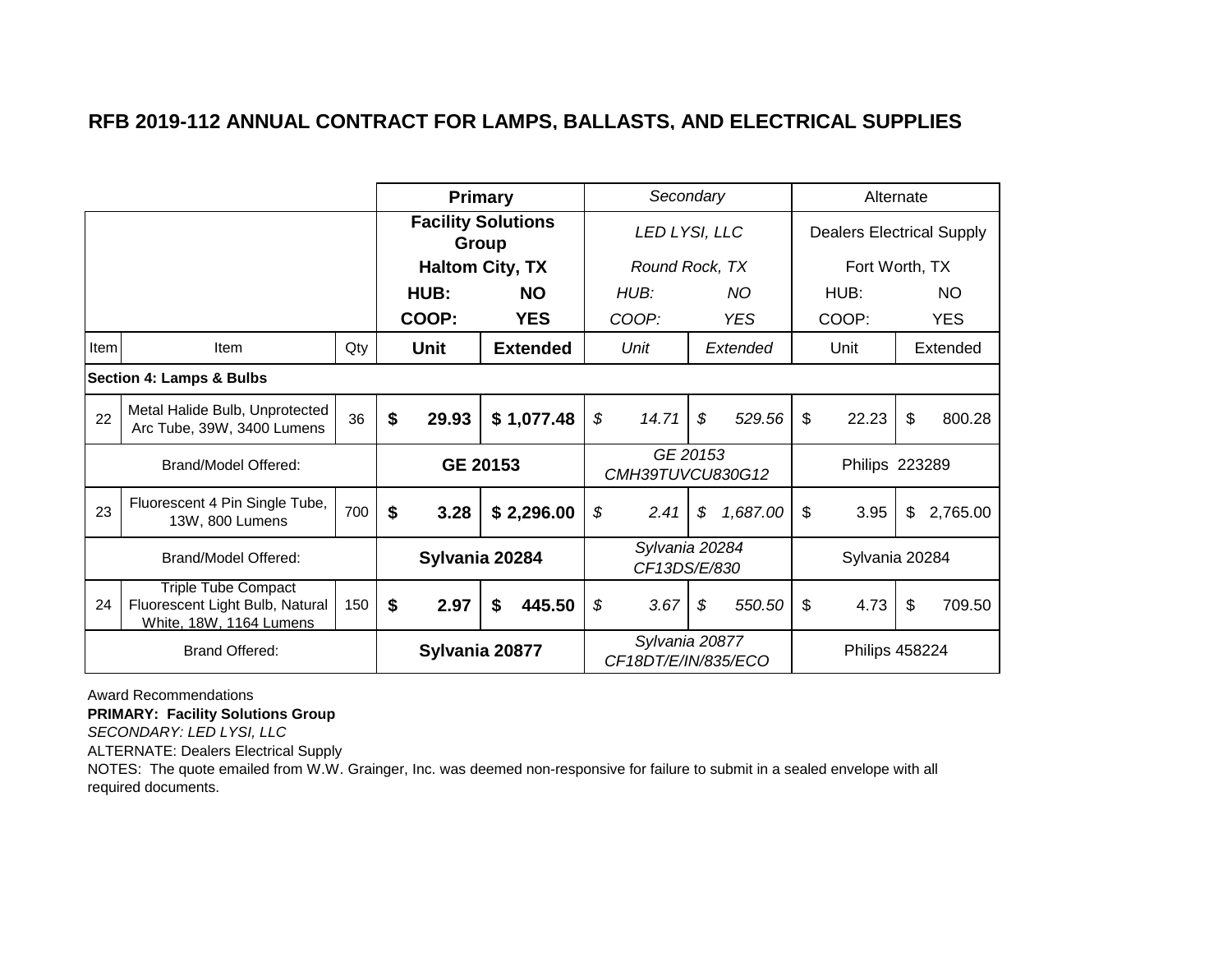|      |                                                                              |     | <b>Primary</b>                     |    |                 | Secondary                         |               |            | Alternate                        |                |
|------|------------------------------------------------------------------------------|-----|------------------------------------|----|-----------------|-----------------------------------|---------------|------------|----------------------------------|----------------|
|      |                                                                              |     | <b>Facility Solutions</b><br>Group |    |                 | LED LYSI, LLC                     |               |            | <b>Dealers Electrical Supply</b> |                |
|      |                                                                              |     | <b>Haltom City, TX</b>             |    |                 | Round Rock, TX                    |               |            | Fort Worth, TX                   |                |
|      |                                                                              |     | HUB:                               |    | <b>NO</b>       | HUB:                              |               | NO.        | HUB:                             | <b>NO</b>      |
|      |                                                                              |     | COOP:                              |    | <b>YES</b>      | COOP:                             |               | <b>YES</b> | COOP:                            | <b>YES</b>     |
| Item | Item                                                                         | Qty | Unit                               |    | <b>Extended</b> | Unit                              |               | Extended   | Unit                             | Extended       |
|      | <b>Section 4: Lamps &amp; Bulbs</b>                                          |     |                                    |    |                 |                                   |               |            |                                  |                |
| 25   | Straight Fluorescent Tube Light<br>Bulb, Daylight Color, 28W, 2750<br>Lumens | 400 | \$<br>2.41                         | \$ | 964.00          | \$<br>2.25                        | $\mathcal{S}$ | 900.00     | \$<br>5.00                       | \$<br>2,000.00 |
|      | Brand/Model Offered:                                                         |     | Sylvania 20990                     |    |                 | Sylvania 20990<br>FP28/865/ECO    |               |            | <b>Philips 414201</b>            |                |
| 26   | Ecologic Double Tube CFL,<br>18W, 1674 Lumens                                | 200 | \$<br>2.31                         | S  | 462.00          | \$<br>2.84                        | \$            | 568.00     | \$<br>3.34                       | \$<br>668.00   |
|      | Brand/Model Offered:                                                         |     | Sylvania 211111                    |    |                 | Sylvania 211111<br>CF18DD/841/ECO |               |            | <b>Philips 383331</b>            |                |
| 27   | 2-Pin Double Tube CFL, 13W,<br>780 Lumens                                    | 300 | \$<br>2.31                         | S  | 693.00          | \$<br>2.40                        | \$            | 720.00     | \$<br>2.23                       | \$<br>669.00   |
|      | Brand/Model Offered:                                                         |     | Sylvania 21120                     |    |                 | Sylvania 21120<br>CH13DD/841/ECO  |               |            | <b>Philips 383133</b>            |                |

Award Recommendations

**PRIMARY: Facility Solutions Group**

*SECONDARY: LED LYSI, LLC*

ALTERNATE: Dealers Electrical Supply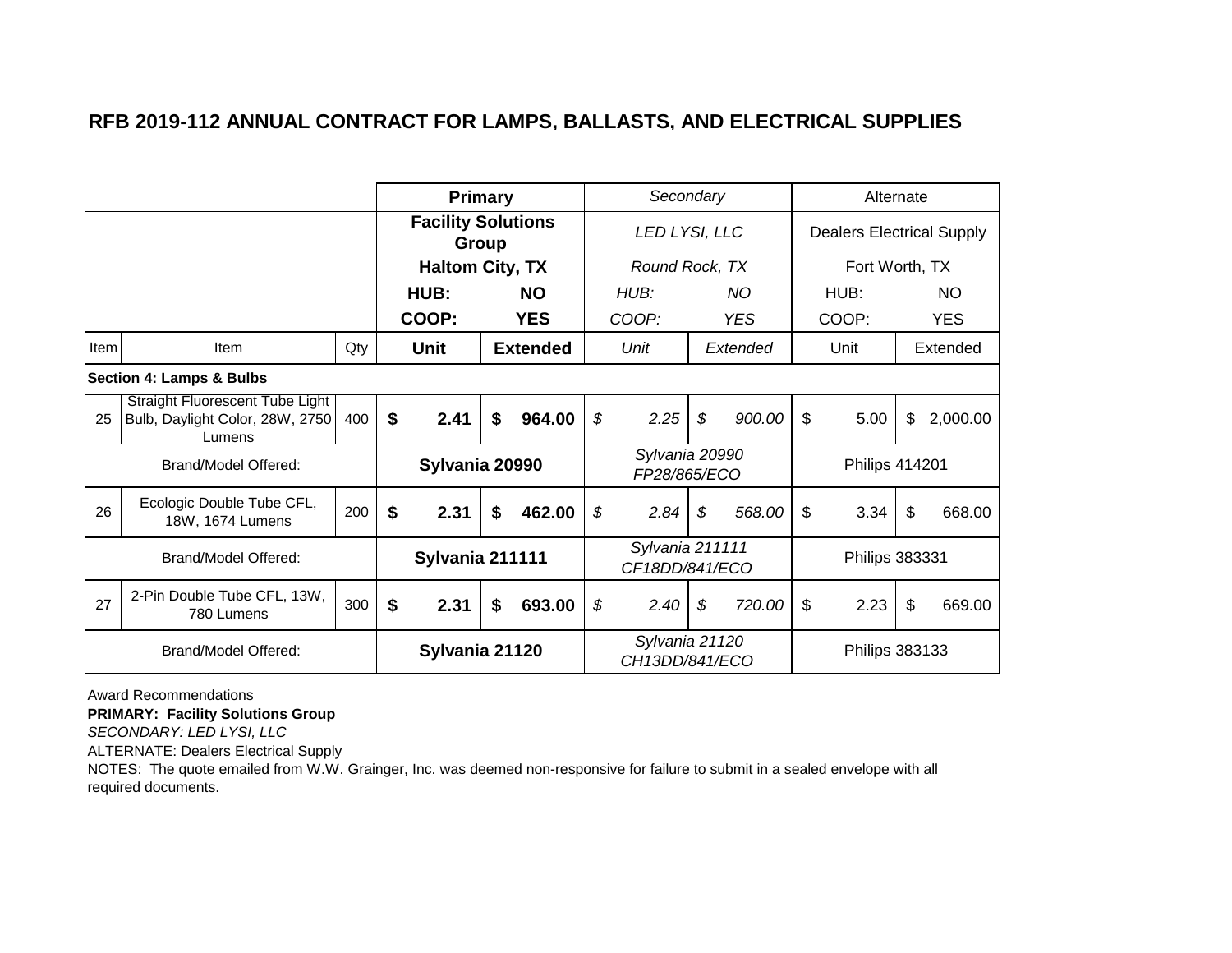|      |                                                                                |      | <b>Primary</b> |                           | Secondary                          |                | Alternate                        |                |            |
|------|--------------------------------------------------------------------------------|------|----------------|---------------------------|------------------------------------|----------------|----------------------------------|----------------|------------|
|      |                                                                                |      | Group          | <b>Facility Solutions</b> | LED LYSI, LLC                      |                | <b>Dealers Electrical Supply</b> |                |            |
|      |                                                                                |      |                | <b>Haltom City, TX</b>    | Round Rock, TX                     |                | Fort Worth, TX                   |                |            |
|      |                                                                                |      | HUB:           | <b>NO</b>                 | HUB:                               | NO.            | HUB:                             |                | <b>NO</b>  |
|      |                                                                                |      | COOP:          | <b>YES</b>                | COOP:                              | <b>YES</b>     | COOP:                            |                | <b>YES</b> |
| Item | Item                                                                           | Qty  | Unit           | <b>Extended</b>           | Unit                               | Extended       | Unit                             |                | Extended   |
|      | <b>Section 4: Lamps &amp; Bulbs</b>                                            |      |                |                           |                                    |                |                                  |                |            |
| 28   | Straight Fluorescent Tube Light<br>Bulb, Cool White Color, 32W,<br>3100 Lumens | 300  | \$<br>2.00     | 600.00<br>\$              | \$<br>3.05                         | \$<br>915.00   | \$<br>2.23                       | \$             | 669.00     |
|      | Brand/Model Offered:                                                           |      | Sylvania 21681 |                           | Sylvania 21681<br>F032/841/XPS/ECO |                | <b>Philips 280859</b>            |                |            |
| 29   | Straight Fluorescent Tube Light<br>Bulb, 32W, 2950 Lumens                      | 5400 | \$<br>1.47     | \$7,938.00                | \$<br>1.49                         | \$<br>8,046.00 | \$<br>1.89                       | $\mathfrak{S}$ | 10,206.00  |
|      | Brand/Model Offered:                                                           |      | Sylvania 21781 |                           | Sylvania 21781<br>F032/841/ECO     |                | <b>Philips 281790</b>            |                |            |
| 30   | Straight Fluorescent Tube Light<br>Bulb, Cool White Color, 32W,<br>2175 Lumens | 1200 | \$<br>2.40     | \$2,880.00                | \$<br>3.14                         | \$<br>3,768.00 | \$<br>2.12                       | \$             | 2,544.00   |
|      | Brand/Model Offered:                                                           |      | Sylvania 21910 |                           | Sylvania 21910<br>F025/830/XP/ECO  |                | <b>Philips 280990</b>            |                |            |

Award Recommendations

**PRIMARY: Facility Solutions Group**

*SECONDARY: LED LYSI, LLC*

ALTERNATE: Dealers Electrical Supply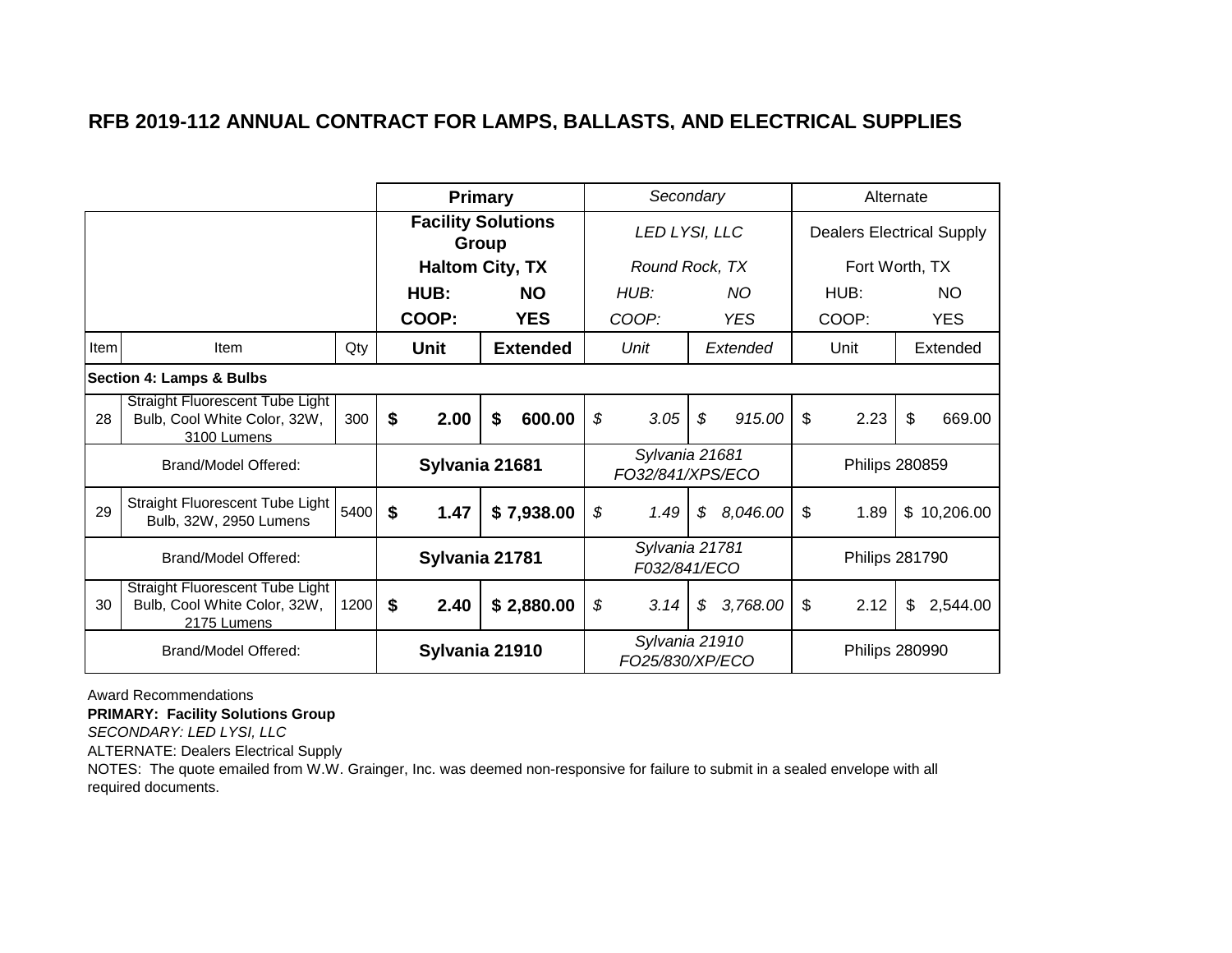|      |                                                           |     |    | Primary                            |   |                 | Secondary                                |               |            | Alternate                        |                |
|------|-----------------------------------------------------------|-----|----|------------------------------------|---|-----------------|------------------------------------------|---------------|------------|----------------------------------|----------------|
|      |                                                           |     |    | <b>Facility Solutions</b><br>Group |   |                 | LED LYSI, LLC                            |               |            | <b>Dealers Electrical Supply</b> |                |
|      |                                                           |     |    | <b>Haltom City, TX</b>             |   |                 | Round Rock, TX                           |               |            | Fort Worth, TX                   |                |
|      |                                                           |     |    | HUB:                               |   | <b>NO</b>       | HUB:                                     |               | NO.        | HUB:                             | NO             |
|      |                                                           |     |    | COOP:                              |   | <b>YES</b>      | COOP:                                    |               | <b>YES</b> | COOP:                            | <b>YES</b>     |
| Item | Item                                                      | Qty |    | <b>Unit</b>                        |   | <b>Extended</b> | Unit                                     |               | Extended   | Unit                             | Extended       |
|      | <b>Section 4: Lamps &amp; Bulbs</b>                       |     |    |                                    |   |                 |                                          |               |            |                                  |                |
| 31   | Straight Fluorescent Tube Light<br>Bulb, 59W, 6100 Lumens | 144 | \$ | 5.02                               | S | 722.88          | \$<br>3.14                               | $\mathcal{L}$ | 452.16     | \$<br>4.45                       | \$<br>640.80   |
|      | Brand/Model Offered:                                      |     |    | Sylvania 22032                     |   |                 | Sylvania 22032<br>F025/830/XP/ECO3       |               |            | <b>Philips 236851</b>            |                |
| 32   | U-Bent Fluorescent Light Bulb,<br>32W, 2750 Lumens        | 876 | \$ | 5.41                               |   | \$4,739.16      | \$<br>4.94                               | \$            | 4,327.44   | \$<br>5.00                       | \$<br>4,380.00 |
|      | Brand/Model Offered:                                      |     |    | Sylvania 22052                     |   |                 | Phillips 379008                          |               |            | <b>Philips 379024</b>            |                |
| 33   | Straight Fluorescent Tube Light<br>Bulb, 28W, 2600 Lumens | 500 | \$ | 3.35                               |   | \$1,675.00      | \$<br>2.29                               | \$            | 1,145.00   | \$<br>2.67                       | \$<br>1,335.00 |
|      | Brand/Model Offered:                                      |     |    | Sylvania 22167                     |   |                 | Sylvania 22167<br>F028/841/XP/XL/SS/EC03 |               |            | Philips 434035                   |                |

Award Recommendations

**PRIMARY: Facility Solutions Group**

*SECONDARY: LED LYSI, LLC*

ALTERNATE: Dealers Electrical Supply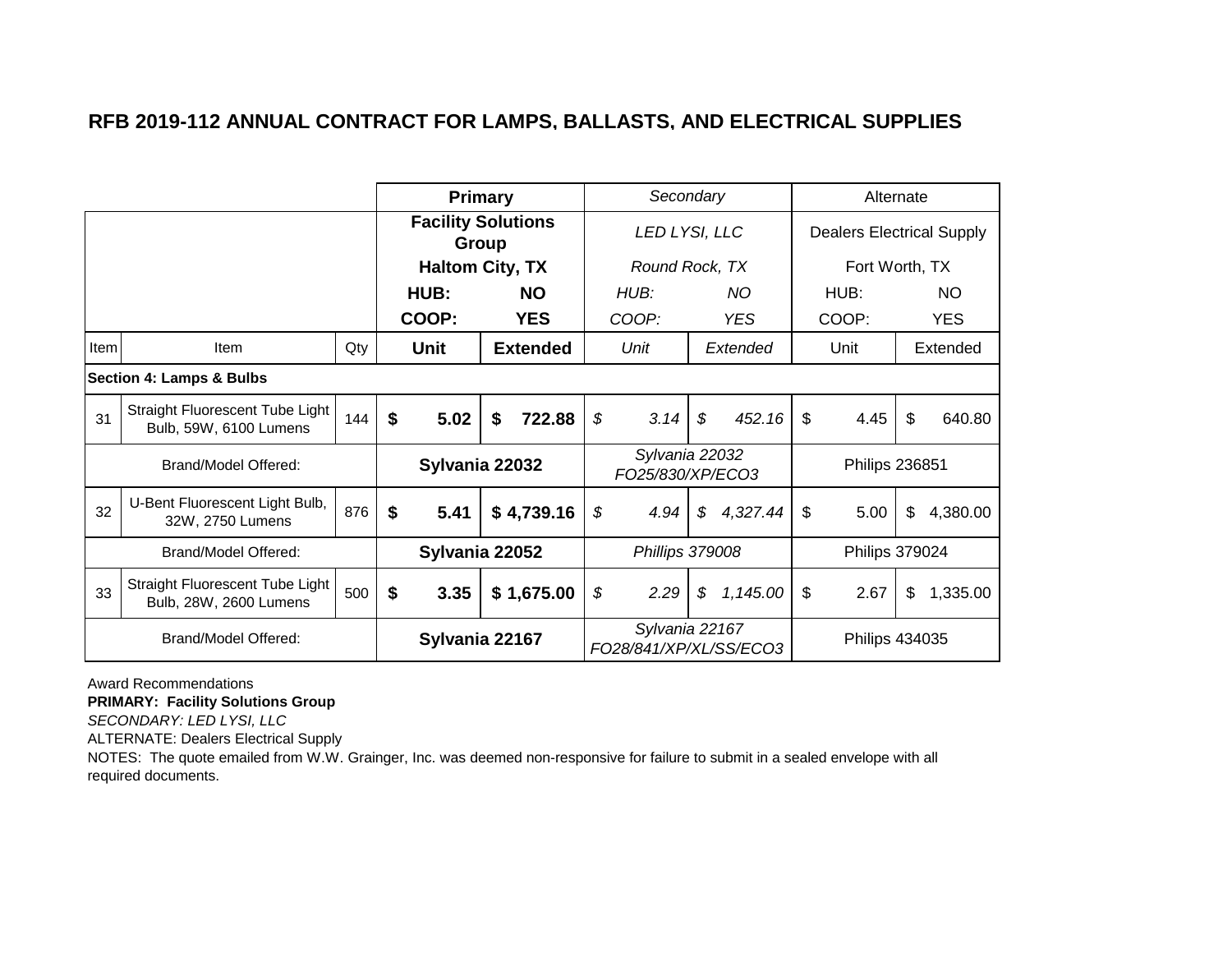|      |                                                                     |     | Primary                            |                 | Secondary                     |                | Alternate                        |                |
|------|---------------------------------------------------------------------|-----|------------------------------------|-----------------|-------------------------------|----------------|----------------------------------|----------------|
|      |                                                                     |     | <b>Facility Solutions</b><br>Group |                 | LED LYSI, LLC                 |                | <b>Dealers Electrical Supply</b> |                |
|      |                                                                     |     | <b>Haltom City, TX</b>             |                 | Round Rock, TX                |                | Fort Worth, TX                   |                |
|      |                                                                     |     | HUB:                               | <b>NO</b>       | HUB:                          | NO.            | HUB:                             | NO             |
|      |                                                                     |     | COOP:                              | <b>YES</b>      | COOP:                         | <b>YES</b>     | COOP:                            | <b>YES</b>     |
| Item | Item                                                                | Qty | <b>Unit</b>                        | <b>Extended</b> | Unit                          | Extended       | Unit                             | Extended       |
|      | <b>Section 4: Lamps &amp; Bulbs</b>                                 |     |                                    |                 |                               |                |                                  |                |
| 34   | Flood Screw Base CFL Bulb,<br>Warm White Color, 23W, 1250<br>Lumens | 120 | \$<br>7.45                         | \$<br>894.00    | \$<br>5.59                    | \$<br>670.80   | \$<br>4.26                       | \$<br>511.20   |
|      | Brand/Model Offered:                                                |     | Sylvania 29452                     |                 | Eiko SP23/R40/27K             |                | <b>Philips 457010</b>            |                |
| 35   | Lamp Bulb Replacement, 175W,<br>14400 Lumens                        | 366 | \$<br>9.09                         | \$3,326.94      | \$<br>9.35                    | \$<br>3,422.10 | \$<br>10.00                      | \$<br>3,660.00 |
|      | Brand/Model Offered:                                                |     | Sylvania 64030                     |                 | GE 47760                      |                | <b>Philips 287334</b>            |                |
| 36   | Metal Halide Bulb, 100W, 8500<br>Lumens                             | 77  | \$<br>18.18                        | \$1,399.86      | \$<br>11.71                   | \$<br>901.67   | \$<br>20.00                      | \$<br>1,540.00 |
|      | Brand/Model Offered:                                                |     | Sylvania 64417                     |                 | Sylvania<br>MP100/U/MED 64417 |                | <b>Philips 419515</b>            |                |

Award Recommendations

**PRIMARY: Facility Solutions Group**

*SECONDARY: LED LYSI, LLC*

ALTERNATE: Dealers Electrical Supply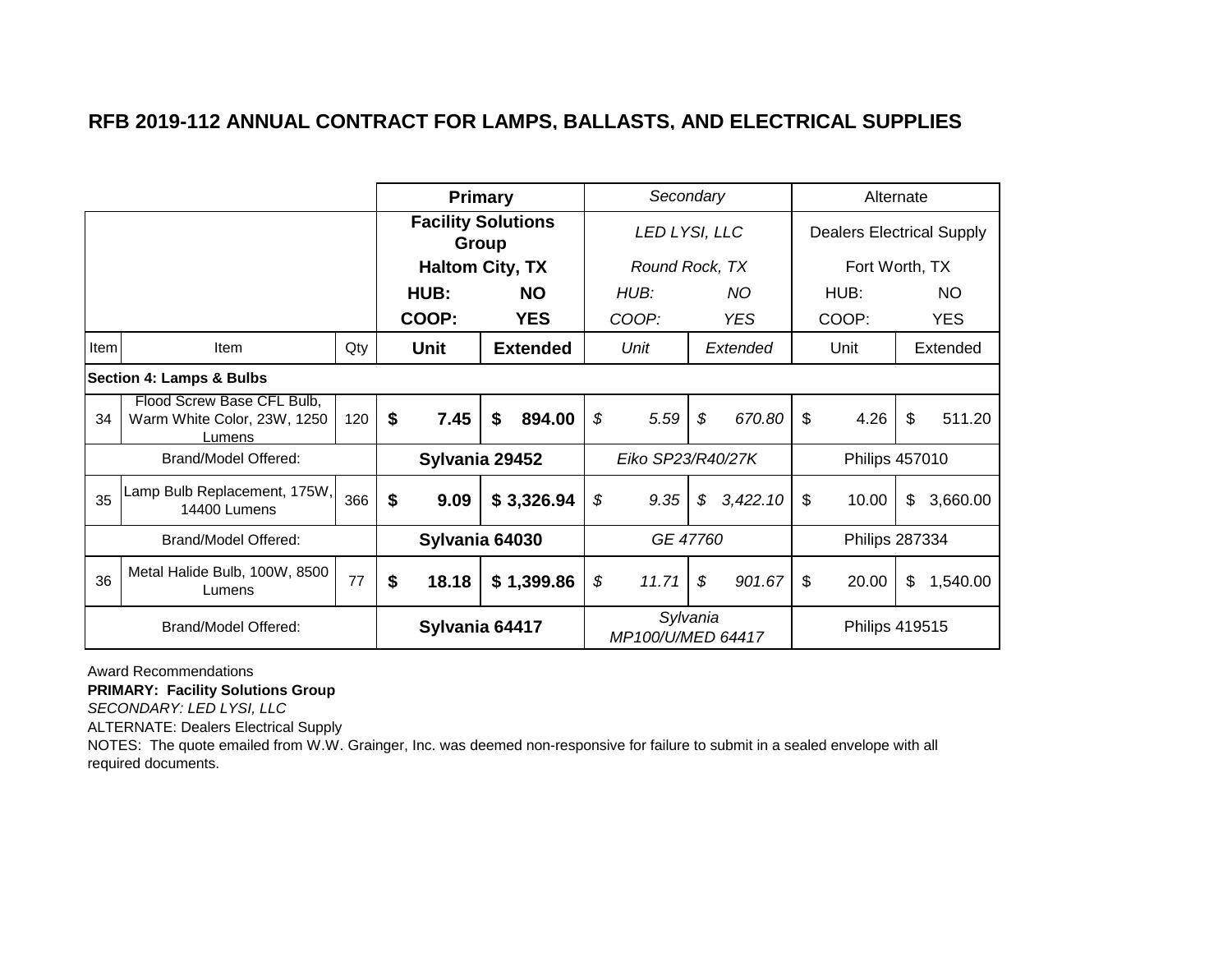|      |                                                                |     |             | Primary                            |             | Secondary      |            | Alternate                                        |
|------|----------------------------------------------------------------|-----|-------------|------------------------------------|-------------|----------------|------------|--------------------------------------------------|
|      |                                                                |     |             | <b>Facility Solutions</b><br>Group |             | LED LYSI, LLC  |            | <b>Dealers Electrical Supply</b>                 |
|      |                                                                |     |             | <b>Haltom City, TX</b>             |             | Round Rock, TX |            | Fort Worth, TX                                   |
|      |                                                                |     | HUB:        | <b>NO</b>                          | HUB:        | NO.            | HUB:       | NO                                               |
|      |                                                                |     | COOP:       | <b>YES</b>                         | COOP:       | YES.           | COOP:      | <b>YES</b>                                       |
| Item | Item                                                           | Qty | <b>Unit</b> | <b>Extended</b>                    | Unit        | Extended       | Unit       | Extended                                         |
|      | Section 4: Lamps & Bulbs                                       |     |             |                                    |             |                |            |                                                  |
| 37   | High Pressure Sodium Mogul<br>Base Bulb, 150W, 16000<br>Lumens | 200 | \$<br>9.66  | \$1,932.00                         | \$<br>10.71 | \$<br>2,142.00 | \$<br>6.67 | \$<br>1,334.00                                   |
|      | Brand/Model Offered:                                           |     |             | Sylvania 67516                     |             |                |            | <b>Philips 467233</b>                            |
|      | Discount for Items Not Listed                                  |     |             | 27%                                |             | 20%            |            | Varies                                           |
|      | <b>Bid Total</b>                                               |     | \$          | 69,348.32                          | \$          | 71,268.69      | \$         | 73,325.81                                        |
|      | Average Delivery Time A.R.O.                                   |     |             | $2-10$ days                        |             | 3 days         |            | 24-hours on stock items<br>1 week special orders |

Award Recommendations

**PRIMARY: Facility Solutions Group**

*SECONDARY: LED LYSI, LLC*

ALTERNATE: Dealers Electrical Supply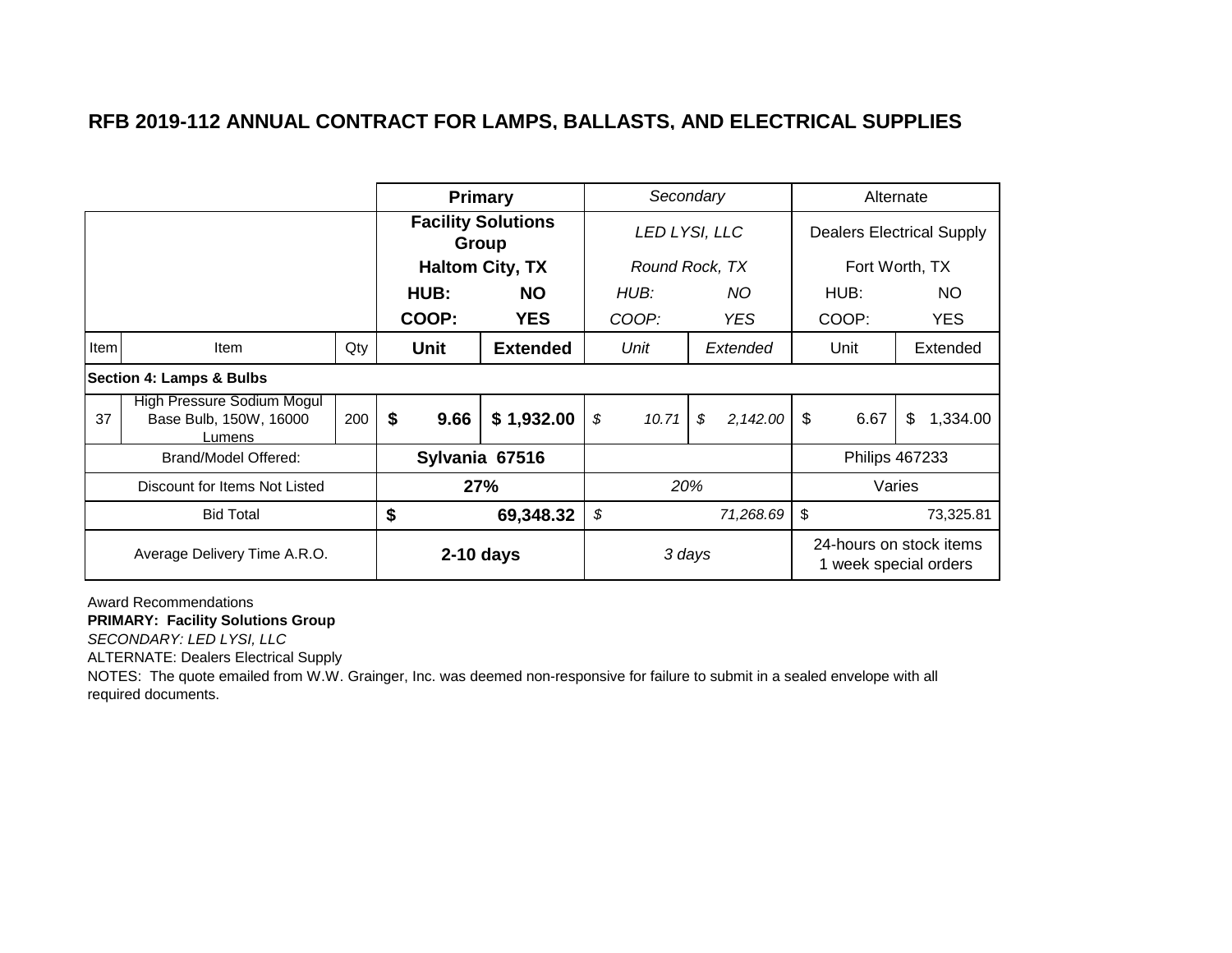|               |                                          |     |                         | Simba          |            |                    | Voss    |            |                     | Rexel          |            |
|---------------|------------------------------------------|-----|-------------------------|----------------|------------|--------------------|---------|------------|---------------------|----------------|------------|
|               |                                          |     | Grapevine, TX           |                |            | Farmers Branch, TX |         |            | Fort Worth, TX      |                |            |
|               |                                          |     | HUB:                    |                | <b>YES</b> | HUB:               |         | NO.        | HUB:                |                | <b>NO</b>  |
|               |                                          |     | COOP:                   |                | <b>YES</b> | COOP:              |         | <b>YES</b> | COOP:               |                | <b>YES</b> |
| Item          | Item                                     | Qty | Unit                    |                | Extended   | Unit               |         | Extended   | Unit                |                | Extended   |
|               | <b>Section I: Accessories</b>            |     |                         |                |            |                    |         |            |                     |                |            |
|               | <b>LED Wall Light</b>                    | 3   | \$<br>314.60            | \$             | 943.80     | \$<br>93.63        | \$      | 280.89     | \$<br>207.76        | \$             | 623.28     |
|               | Brand/Model Offered:                     |     | Atlas Lighting WLD64LED |                |            | WP-OP-50-U-50-B    | Maxlite |            | WALPAK2N075UNV750NC | Sylvania<br>8Z |            |
| $\mathcal{P}$ | Infrared Wall Switch Occupancy<br>Sensor | 19  | \$<br>75.03             | $\mathfrak{S}$ | 1,425.57   | \$<br>47.33        | \$      | 899.27     | \$<br>47.94         | \$             | 910.86     |
|               | Brand/Model Offered:                     |     | Leviton ODSIS-1D1       |                |            | Leviton ODS15-1D1  |         |            | Leviton ODS15-IDI   |                |            |
| 3             | Ceiling Mount Occupancy<br>Sensor        | 10  | \$<br>147.86            | \$             | 1,478.60   | \$<br>97.33        | \$      | 973.30     | \$<br>87.10         | \$             | 871.00     |
|               | Brand/Model Offered:                     |     | Leviton OSC10-M0W       |                |            | Leviton OSC10-M0W  |         |            | Leviton OSC10-M0W   |                |            |

Award Recommendations

**PRIMARY: Facility Solutions Group**

*SECONDARY: LED LYSI, LLC*

ALTERNATE: Dealers Electrical Supply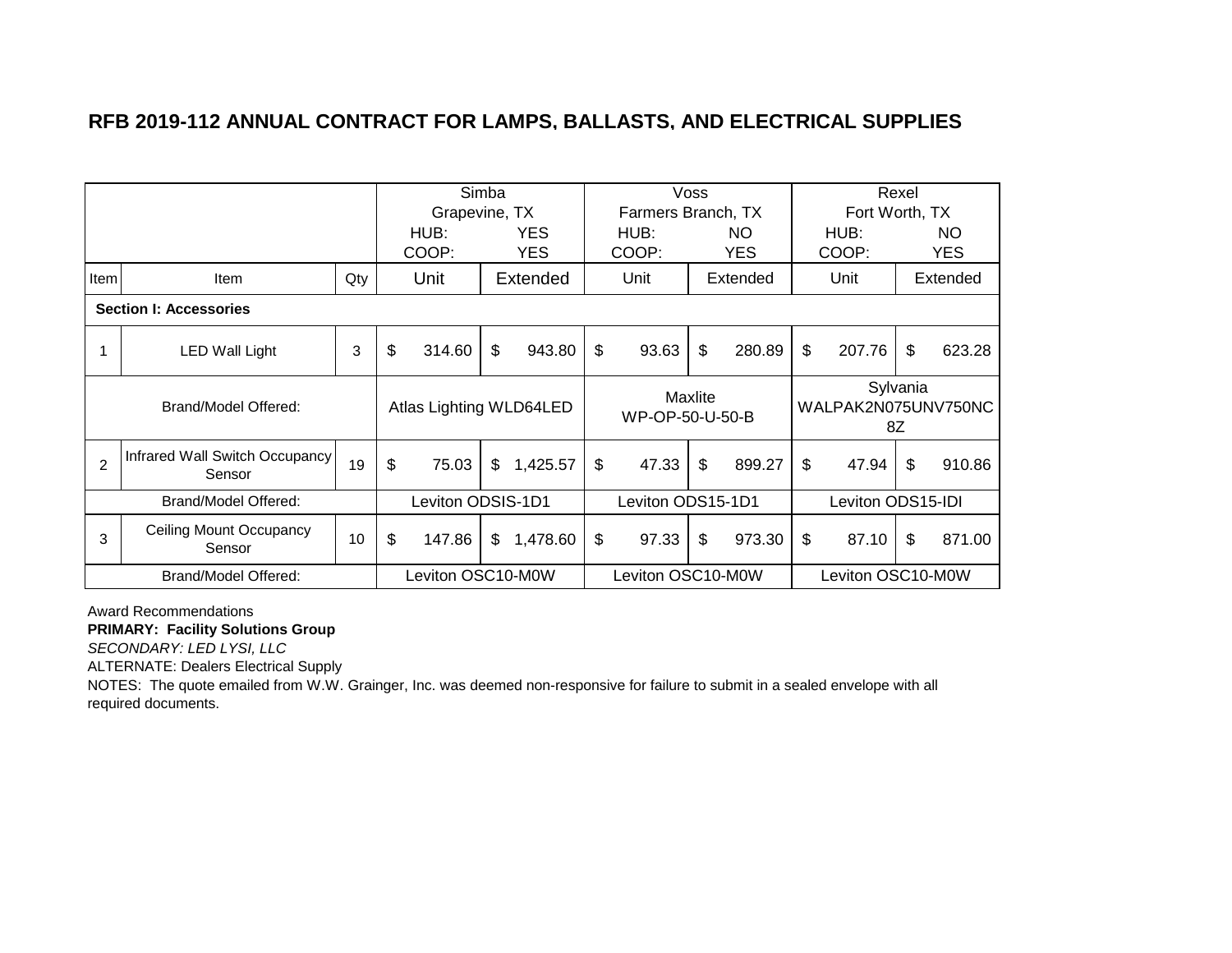|      |                                              |     |                                          | Simba          |            |                                          | Voss         |            |                                          | Rexel       |            |
|------|----------------------------------------------|-----|------------------------------------------|----------------|------------|------------------------------------------|--------------|------------|------------------------------------------|-------------|------------|
|      |                                              |     | Grapevine, TX                            |                |            | Farmers Branch, TX                       |              |            | Fort Worth, TX                           |             |            |
|      |                                              |     | HUB:                                     |                | <b>YES</b> | HUB:                                     |              | NO.        | HUB:                                     |             | NO         |
|      |                                              |     | COOP:                                    |                | <b>YES</b> | COOP:                                    |              | <b>YES</b> | COOP:                                    |             | <b>YES</b> |
| Item | <b>Item</b>                                  | Qty | Unit                                     |                | Extended   | Unit                                     |              | Extended   | Unit                                     |             | Extended   |
|      | <b>Section 2: Ballasts</b>                   |     |                                          |                |            |                                          |              |            |                                          |             |            |
| 4    | <b>Compact Contactor</b>                     | 35  | \$<br>15.19                              | \$             | 531.65     | \$<br>43.56                              | \$           | 1,524.60   | \$<br>60.80                              | \$          | 2,128.00   |
|      | Brand/Model Offered:                         |     | <b>Schneider Electric</b><br>8910DP42V14 |                |            | <b>Schneider Electric</b><br>8910DP42V14 |              |            | <b>Schneider Electric</b><br>8910DP42V14 |             |            |
| 5    | Compact Fluorescent Ballast,<br>42W, 2 Lamps | 30  | \$<br>80.81                              | $\mathfrak{L}$ | 2,424.30   | \$<br>96.69                              | $\mathbb{S}$ | 2,900.70   | \$<br>204.67                             | $\mathbb S$ | 6,140.10   |
|      | Brand/Model Offered:                         |     | Lutron EC3DT442KU18                      |                |            | Lutron EC3DT442KU1S                      |              |            | Lutron EC3DT442KU1S                      |             |            |
| 6    | Digital CFL Ballast, 26W, 2<br>Lamps         | 25  | \$<br>80.81                              | \$             | 2,020.25   | \$<br>96.69                              | \$           | 2,417.25   | \$<br>204.67                             | \$          | 5,116.75   |
|      | Brand/Model Offered:                         |     | Lutron EC3DT4MWKU2S                      |                |            | Lutron EC3DT4MWKU2S                      |              |            | Lutron EC3DT4MWKU2S                      |             |            |

Award Recommendations

**PRIMARY: Facility Solutions Group**

*SECONDARY: LED LYSI, LLC*

ALTERNATE: Dealers Electrical Supply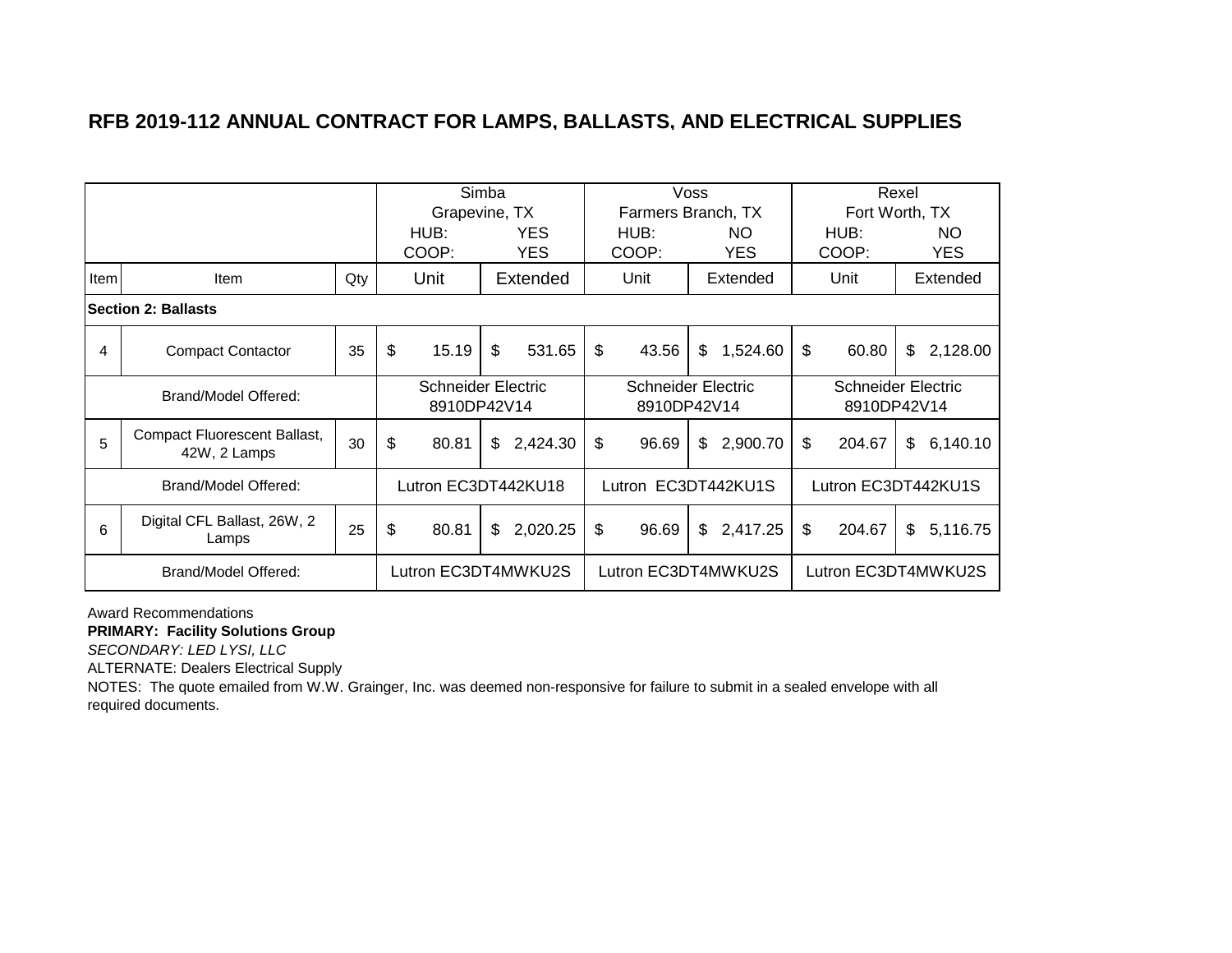|                |                                           |     |              | Simba                      |              | Voss                |              | Rexel                           |
|----------------|-------------------------------------------|-----|--------------|----------------------------|--------------|---------------------|--------------|---------------------------------|
|                |                                           |     |              | Grapevine, TX              |              | Farmers Branch, TX  |              | Fort Worth, TX                  |
|                |                                           |     | HUB:         | <b>YES</b>                 | HUB:         | NO.                 | HUB:         | <b>NO</b>                       |
|                |                                           |     | COOP:        | <b>YES</b>                 | COOP:        | <b>YES</b>          | COOP:        | <b>YES</b>                      |
| Item           | Item                                      | Qty | Unit         | Extended                   | Unit         | Extended            | Unit         | Extended                        |
|                | <b>Section 2: Ballasts</b>                |     |              |                            |              |                     |              |                                 |
| $\overline{7}$ | Hi-Lume 3D Ballast, 21W, 1<br>Lamp        | 20  | \$<br>108.82 | 2,176.40<br>\$             | \$<br>102.21 | \$<br>2,044.20      | \$<br>216.36 | \$<br>4,327.20                  |
|                | Brand/Model Offered:                      |     |              | Lutron H3DT528CU110        |              | Lutron H3DT528CU110 |              | Lutron H3DT528CU110             |
| 8              | Hi-Lume 3D Ballast, 14W, 2<br>Lamps       | 40  | \$<br>102.75 | \$<br>4,110.00             | \$<br>102.21 | \$<br>4,088.40      | \$<br>216.36 | \$<br>8,654.40                  |
|                | Brand/Model Offered:                      |     |              | Lutron H3DT528CU210        |              | Lutron H3DT528CU210 |              | Lutron H3DT528CU210             |
| 9              | Metal Halide Ballast Kit, 100W,<br>1 Lamp | 50  | \$<br>105.88 | $\mathfrak{S}$<br>5,294.00 | \$<br>40.73  | \$<br>2,036.50      | \$<br>44.08  | \$<br>2,204.00                  |
|                | Brand/Model Offered:                      |     |              | Sylvania 47019             |              | Advance 71A5390001D |              | Sylvania M100MultiKit<br>#47019 |

Award Recommendations

**PRIMARY: Facility Solutions Group**

*SECONDARY: LED LYSI, LLC*

ALTERNATE: Dealers Electrical Supply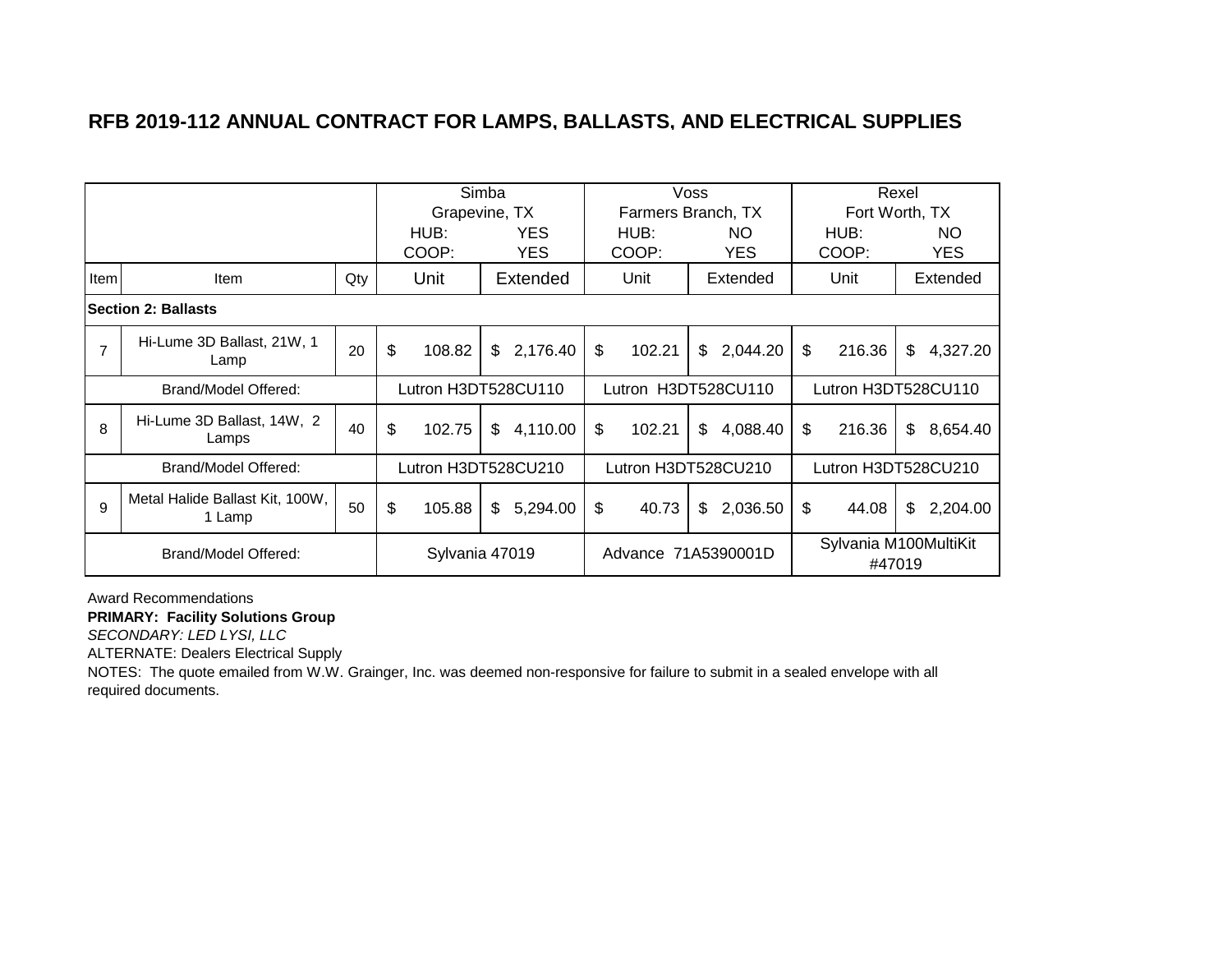|      |                                            |     |             |      | Simba          |                |                      | Voss |            |                                  | Rexel  |            |
|------|--------------------------------------------|-----|-------------|------|----------------|----------------|----------------------|------|------------|----------------------------------|--------|------------|
|      |                                            |     |             |      |                | Grapevine, TX  | Farmers Branch, TX   |      |            | Fort Worth, TX                   |        |            |
|      |                                            |     | HUB:        |      |                | <b>YES</b>     | HUB:                 |      | NO         | HUB:                             |        | NO         |
|      |                                            |     | COOP:       |      |                | <b>YES</b>     | COOP:                |      | <b>YES</b> | COOP:                            |        | <b>YES</b> |
| Item | Item                                       | Qty | Unit        |      |                | Extended       | Unit                 |      | Extended   | Unit                             |        | Extended   |
|      | <b>Section 2: Ballasts</b>                 |     |             |      |                |                |                      |      |            |                                  |        |            |
| 10   | Metal Halide Ballast Kit, 250W,<br>1 Lamp  | 26  | \$<br>78.07 |      | $\mathfrak{S}$ | 2,029.82       | \$<br>42.88          | \$   | 1,114.88   | \$<br>49.48                      | \$     | 1,286.48   |
|      | Brand/Model Offered:                       |     |             |      |                | Sylvania 47265 | Advance 71A5750001D  |      |            | Sylvania M2S0Super5Kit<br>#47265 |        |            |
| 11   | T8 Fluorescent Ballast, 32W, 2<br>Lamps    | 170 | \$<br>9.41  |      | \$             | 1,599.70       | \$<br>9.39           | \$   | 1,596.30   | \$<br>8.48                       | \$     | 1,441.60   |
|      | Brand/Model Offered:                       |     |             |      |                | Sylvania 49853 | Advance 109A2P32N351 |      |            | Sylvania<br>QHE2X32T8UNVISNSC    | #49853 |            |
| 12   | T8 Fluorescent Ballast, 32W, 1-<br>2 Lamps | 100 | \$          | 8.40 | \$             | 840.00         | \$<br>8.71           | \$   | 871.00     | \$<br>8.47                       | \$     | 847.00     |
|      | Brand/Model Offered:                       |     |             |      |                | Sylvania 49943 | Advance ICN2P32N351  |      |            | Sylvania<br>QTP2X32T8UNVISNSC    | #49943 |            |

Award Recommendations

**PRIMARY: Facility Solutions Group**

*SECONDARY: LED LYSI, LLC*

ALTERNATE: Dealers Electrical Supply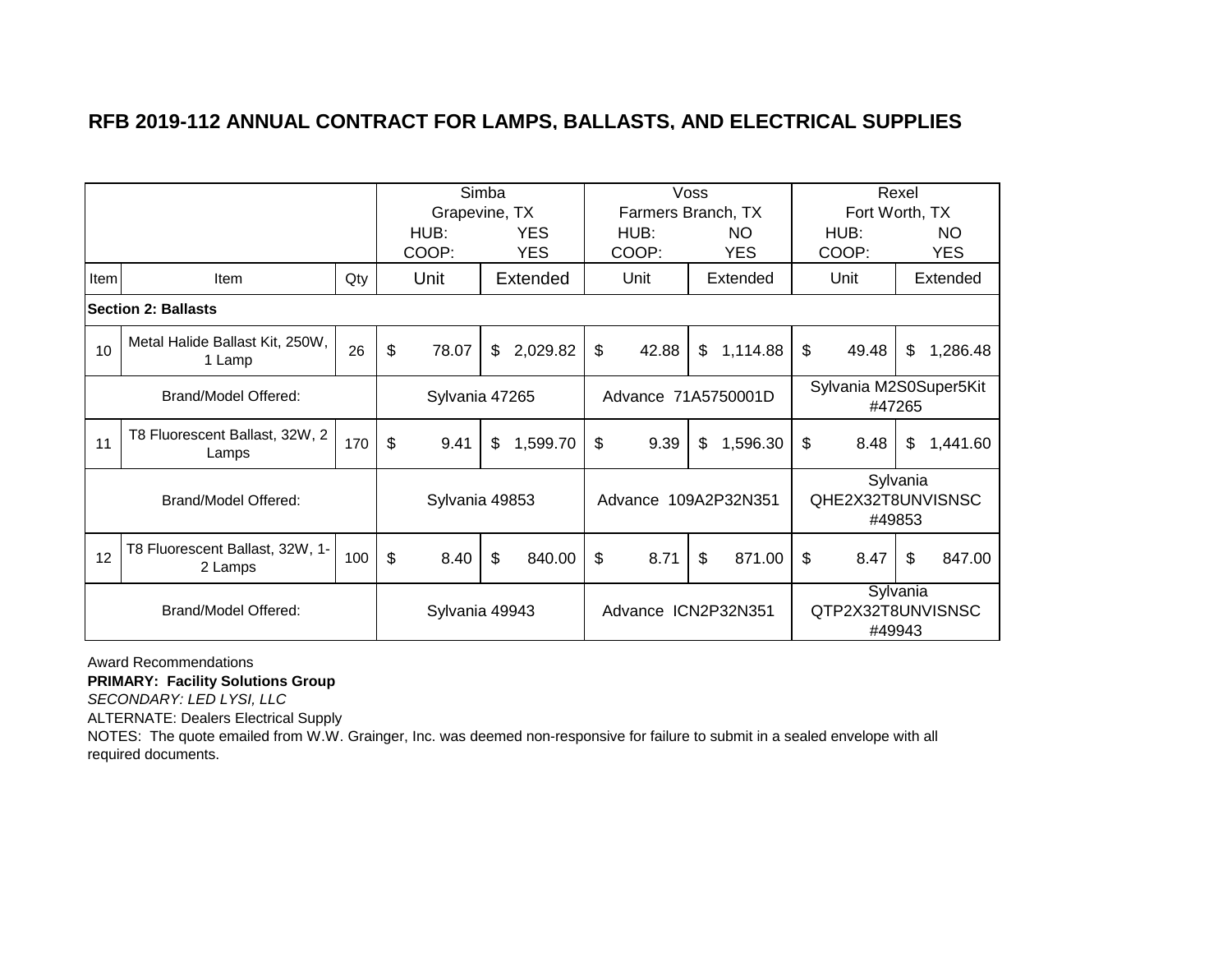|      |                                                           |     |                | Simba |            |                                   | Voss |                      |                                               | Rexel |            |
|------|-----------------------------------------------------------|-----|----------------|-------|------------|-----------------------------------|------|----------------------|-----------------------------------------------|-------|------------|
|      |                                                           |     | Grapevine, TX  |       |            | Farmers Branch, TX                |      |                      | Fort Worth, TX                                |       |            |
|      |                                                           |     | HUB:           |       | <b>YES</b> | HUB:                              |      | NO                   | HUB:                                          |       | NO         |
|      |                                                           |     | COOP:          |       | <b>YES</b> | COOP:                             |      | <b>YES</b>           | COOP:                                         |       | <b>YES</b> |
| Item | Item                                                      | Qty | Unit           |       | Extended   | Unit                              |      | Extended             | Unit                                          |       | Extended   |
|      | <b>Section 2: Ballasts</b>                                |     |                |       |            |                                   |      |                      |                                               |       |            |
| 13   | T8 Fluorescent Ballast, 32W, 4<br>Lamps                   | 102 | \$<br>9.41     | \$    | 959.82     | \$<br>11.03                       | \$   | 1,125.06             | \$<br>10.45                                   | \$    | 1,065.90   |
|      | Brand/Model Offered:                                      |     | Sylvania 49947 |       |            | Advance ICN4P32N351               |      |                      | Sylvania<br>QTP4X32T8UNVISNSC<br>#49947       |       |            |
| 14   | T8 High-Efficiency Fluorescent<br>Ballast, 120W, 2 Lamps  | 40  | \$<br>19.88    | \$    | 795.20     | \$<br>81.05                       | \$   | 3,242.00             | \$<br>52.64                                   | \$    | 2,105.60   |
|      | Brand/Model Offered:                                      |     | Sylvania 51355 |       |            |                                   |      | Advance IDA2S32SC35M | Sylvania<br>QHE2X32T8UNVDALI<br>#51355        |       |            |
| 15   | T5 High-Efficiency Fluorescent<br>Ballast, 54W, 1-2 Lamps | 40  | \$<br>25.67    | \$    | 1,026.80   | \$<br>55.45                       | \$   | 2,218.00             | \$<br>27.68                                   | \$    | 1,107.20   |
|      | Brand/Model Offered:                                      |     | Sylvania 51485 |       |            | Advance<br><b>HCN2S5490CWL35M</b> |      |                      | Sylvania<br>QHE2X54T5H0347480<br><b>PSNHT</b> |       |            |

Award Recommendations

**PRIMARY: Facility Solutions Group**

*SECONDARY: LED LYSI, LLC*

ALTERNATE: Dealers Electrical Supply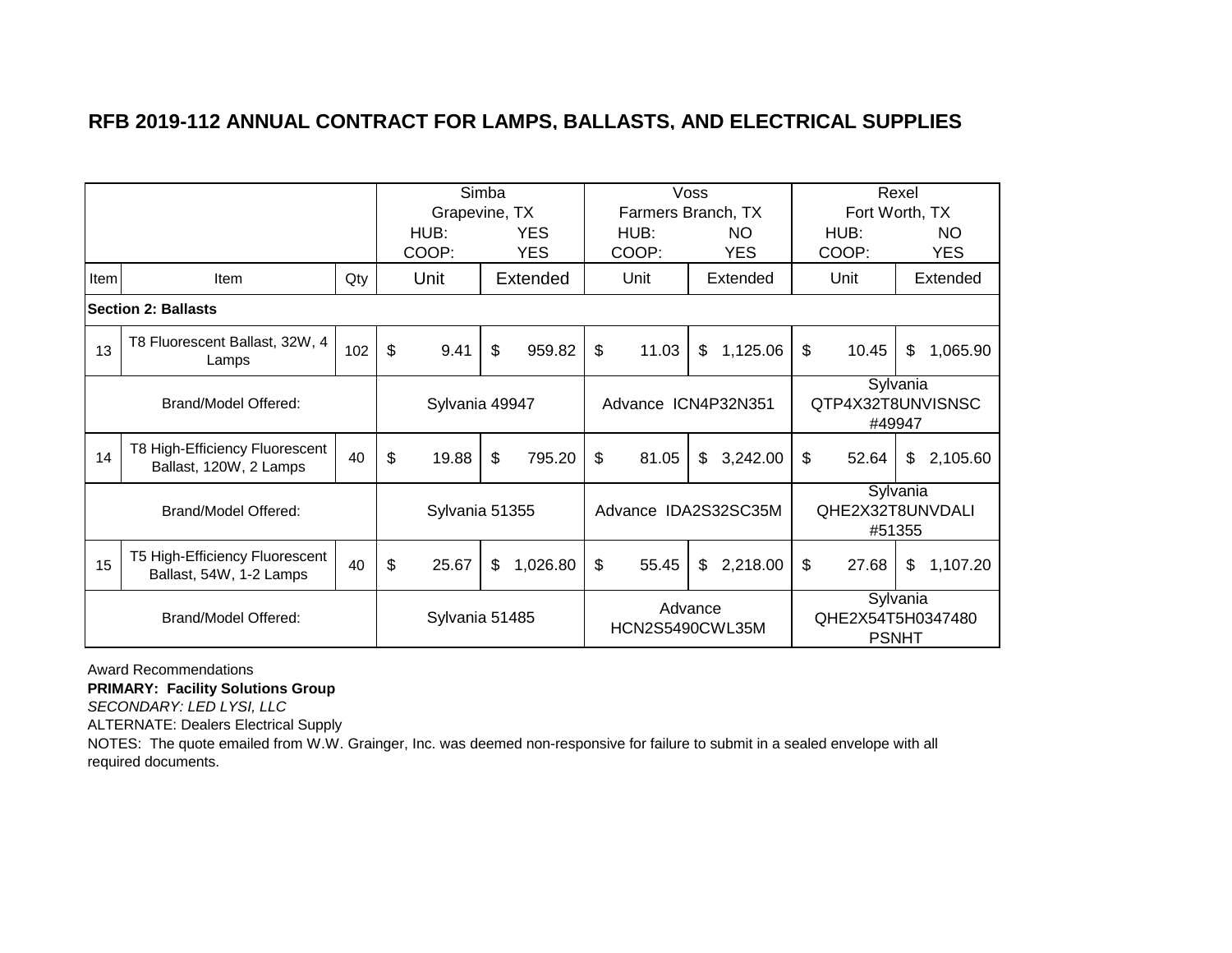|      |                                                       |     |                                       | Simba |            |              |                      | Voss |                      |                  | Rexel              |            |
|------|-------------------------------------------------------|-----|---------------------------------------|-------|------------|--------------|----------------------|------|----------------------|------------------|--------------------|------------|
|      |                                                       |     | Grapevine, TX                         |       |            |              | Farmers Branch, TX   |      |                      | Fort Worth, TX   |                    |            |
|      |                                                       |     | HUB:                                  |       | <b>YES</b> |              | HUB:                 |      | NO.                  | HUB:             |                    | <b>NO</b>  |
|      |                                                       |     | COOP:                                 |       | <b>YES</b> |              | COOP:                |      | <b>YES</b>           | COOP:            |                    | <b>YES</b> |
| Item | Item                                                  | Qty | Unit                                  |       | Extended   |              | Unit                 |      | Extended             | Unit             |                    | Extended   |
|      | <b>Section 2: Ballasts</b>                            |     |                                       |       |            |              |                      |      |                      |                  |                    |            |
| 16   | DM Compact CFL Ballast, 13W,<br>2 Lamps               | 40  | \$<br>34.82                           | \$    | 1,392.80   | $\mathbb{S}$ | 16.24                | \$   | 649.60               | \$<br>20.12      | \$                 | 804.80     |
|      | Brand/Model Offered:                                  |     | Sylvania 51818                        |       |            |              |                      |      | Advance ICF2S13HILDK | QTP1/213CFUNVDM  | Sylvania<br>#51818 |            |
| 17   | Electronic CFL Ballast, 18W, 2<br>Lamps               | 40  | \$<br>27.06                           | \$    | 1,082.40   | \$           | 16.24                | \$   | 649.60               | \$<br>20.12      | \$                 | 804.80     |
|      | Brand/Model Offered:                                  |     | Sylvania 51823                        |       |            |              |                      |      | Advance ICF2S18HILDK | QTP1/2X18CFUNVDM | Sylvania<br>#51823 |            |
| 18   | Magnetic Type 1 Enclosed HID<br>Ballast, 202W, 1 Lamp | 120 | \$<br>62.35                           | \$    | 7,482.00   | \$           | 71.99                | \$   | 8,638.80             | \$<br>96.64      | $\mathfrak{S}$     | 11,596.80  |
|      | Brand/Model Offered:                                  |     | Universal Lighting<br>1110245SCTC000C |       |            |              | Advance 72C5581NP001 |      |                      | 1110245SCTC000C  | Universal          |            |

Award Recommendations

**PRIMARY: Facility Solutions Group**

*SECONDARY: LED LYSI, LLC*

ALTERNATE: Dealers Electrical Supply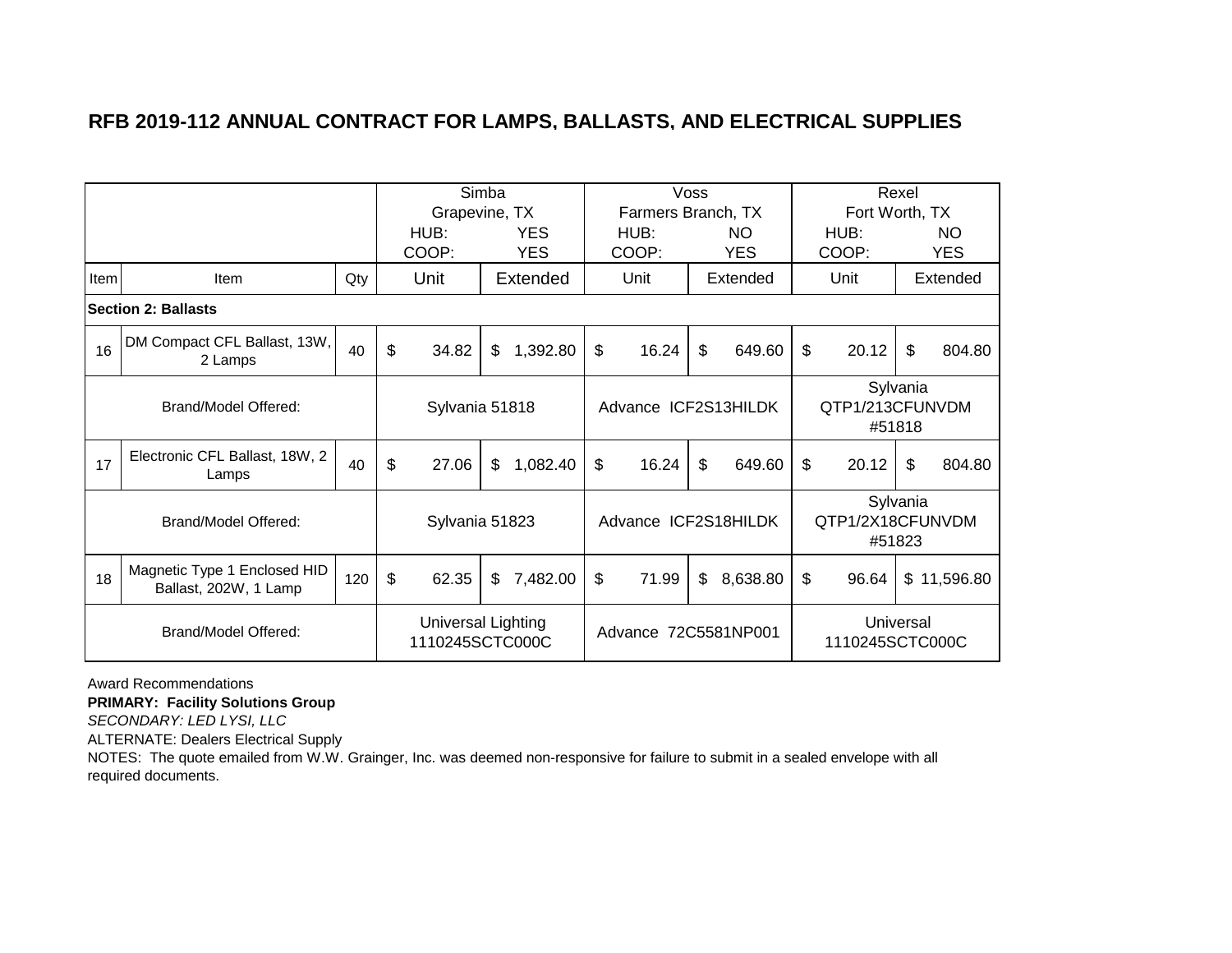|      |                                                          |     |                    | Simba |            |                              | Voss |            |                                          | Rexel |            |
|------|----------------------------------------------------------|-----|--------------------|-------|------------|------------------------------|------|------------|------------------------------------------|-------|------------|
|      |                                                          |     | Grapevine, TX      |       |            | Farmers Branch, TX           |      |            | Fort Worth, TX                           |       |            |
|      |                                                          |     | HUB:               |       | <b>YES</b> | HUB:                         |      | NO.        | HUB:                                     |       | NO         |
|      |                                                          |     | COOP:              |       | <b>YES</b> | COOP:                        |      | <b>YES</b> | COOP:                                    |       | <b>YES</b> |
| Item | <b>Item</b>                                              | Qty | Unit               |       | Extended   | Unit                         |      | Extended   | Unit                                     |       | Extended   |
|      | <b>Section 3: Drivers</b>                                |     |                    |       |            |                              |      |            |                                          |       |            |
| 19   | <b>Emergency LED Driver For</b><br>Back-up Lighting, 20W | 20  | \$<br>68.45        | \$    | 1,369.00   | \$<br>52.94                  | \$   | 1,058.80   | \$<br>77.45                              | \$    | 1,549.00   |
|      | Brand/Model Offered:                                     |     | Fulham FHS-UNV-36L |       |            | Fulham FHS2-UNV-36L          |      |            | Fulham FHS2-UNV-36L                      |       |            |
| 20   | <b>Constant Current LED Driver,</b><br>36W               | 30  | \$<br>54.30        | \$    | 1,629.00   | \$<br>35.91                  | \$   | 1,077.30   | \$<br>31.05                              | \$    | 931.50     |
|      | Brand/Model Offered:                                     |     | GE 66904           |       |            | GE 66904                     |      |            | GE 66904                                 |       |            |
| 21   | Programmable LED Driver,<br>50W, 1 Lamp                  | 20  | \$<br>29.41        | \$    | 588.20     | \$<br>23.48                  | \$   | 469.60     | \$<br>28.26                              | \$    | 565.20     |
|      | Brand/Model Offered:                                     |     | Sylvania 79631     |       |            | Advance<br>X154C150V054ONT1M |      |            | Sylvania<br>OTISO1202771A4DIML<br>#79631 |       |            |

Award Recommendations

**PRIMARY: Facility Solutions Group**

*SECONDARY: LED LYSI, LLC*

ALTERNATE: Dealers Electrical Supply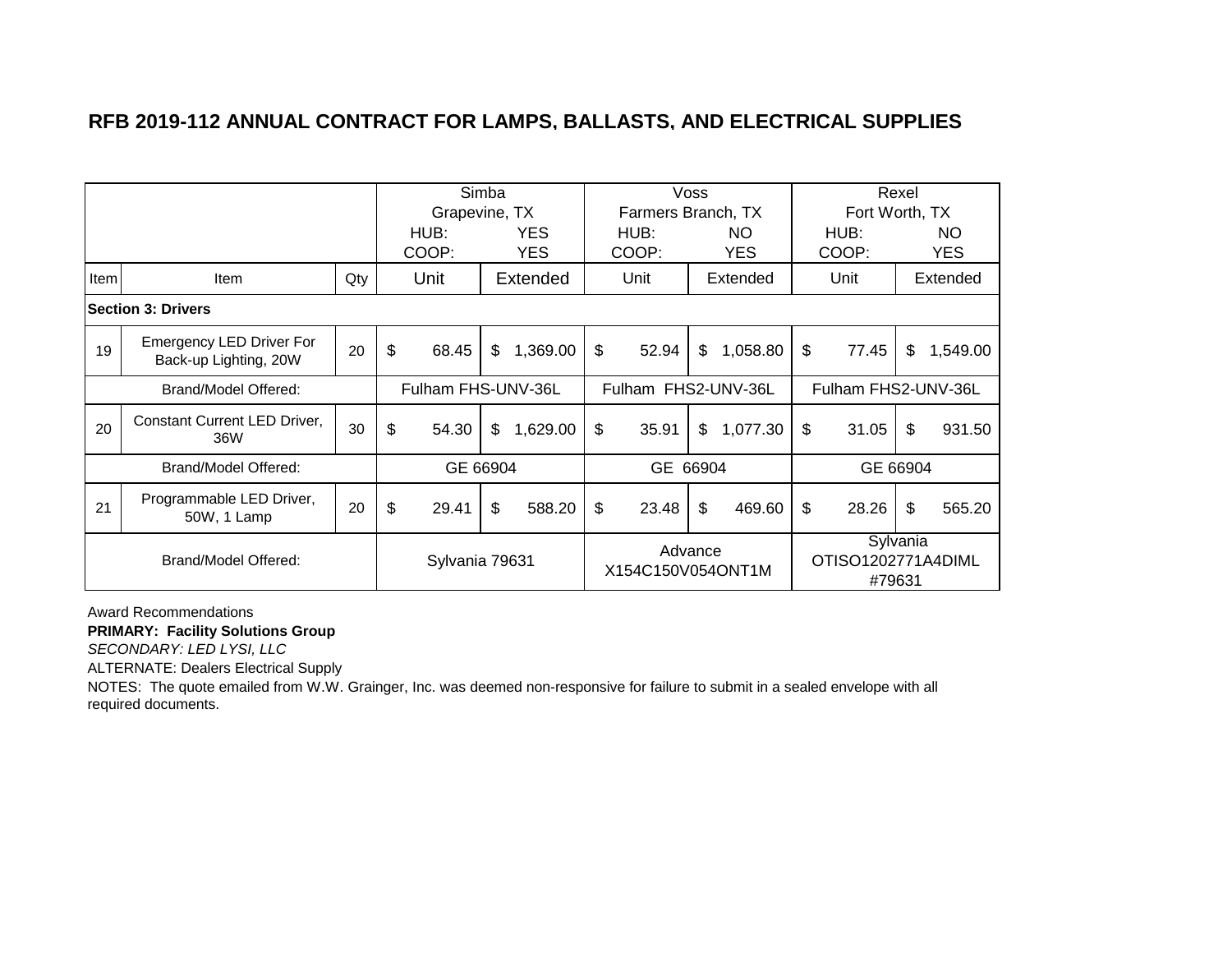|      |                                                                                          |     |                |                | Simba          |            |                    | Voss           |            |                                       | Rexel    |            |
|------|------------------------------------------------------------------------------------------|-----|----------------|----------------|----------------|------------|--------------------|----------------|------------|---------------------------------------|----------|------------|
|      |                                                                                          |     |                | Grapevine, TX  |                |            | Farmers Branch, TX |                |            | Fort Worth, TX                        |          |            |
|      |                                                                                          |     |                | HUB:           |                | <b>YES</b> | HUB:               |                | NO.        | HUB:                                  |          | NO.        |
|      |                                                                                          |     |                | COOP:          |                | <b>YES</b> | COOP:              |                | <b>YES</b> | COOP:                                 |          | <b>YES</b> |
| Item | Item                                                                                     | Qty |                | Unit           |                | Extended   | Unit               |                | Extended   | Unit                                  |          | Extended   |
|      | <b>Section 4: Lamps &amp; Bulbs</b>                                                      |     |                |                |                |            |                    |                |            |                                       |          |            |
| 22   | Metal Halide Bulb, Unprotected<br>Arc Tube, 39W, 3400 Lumens                             | 36  | \$             | 12.94          | $\mathfrak{S}$ | 465.84     | \$<br>21.76        | $\mathfrak{s}$ | 783.36     | \$<br>25.55                           | \$       | 919.80     |
|      | Brand/Model Offered:                                                                     |     |                | GE 20153       |                |            | Philips 22328-9    |                |            | Sylvania<br>MC39T6UG12830PB<br>#64970 |          |            |
| 23   | Fluorescent 4 Pin Single Tube,<br>13W, 800 Lumens                                        | 700 | \$             | 2.09           | \$             | 1,463.00   | \$<br>3.30         | \$             | 2,310.00   | \$<br>3.20                            | 2,240.00 |            |
|      | Brand/Model Offered:                                                                     |     |                | Sylvania 20284 |                |            | Sylvania 20284     |                |            | Sylvania<br>CF13DSE830 #20284         |          |            |
| 24   | <b>Triple Tube Compact</b><br>Fluorescent Light Bulb, Natural<br>White, 18W, 1164 Lumens | 150 | $\mathfrak{s}$ | 3.16           | \$             | 474.00     | \$<br>3.87         | \$             | 580.50     | \$<br>2.94                            | \$       | 441.00     |
|      | <b>Brand Offered:</b>                                                                    |     |                | Sylvania 20877 |                |            | Philips 45822-4    |                |            | Sylvania<br>CF18DTEIN835ECO<br>#28077 |          |            |

Award Recommendations

**PRIMARY: Facility Solutions Group**

*SECONDARY: LED LYSI, LLC*

ALTERNATE: Dealers Electrical Supply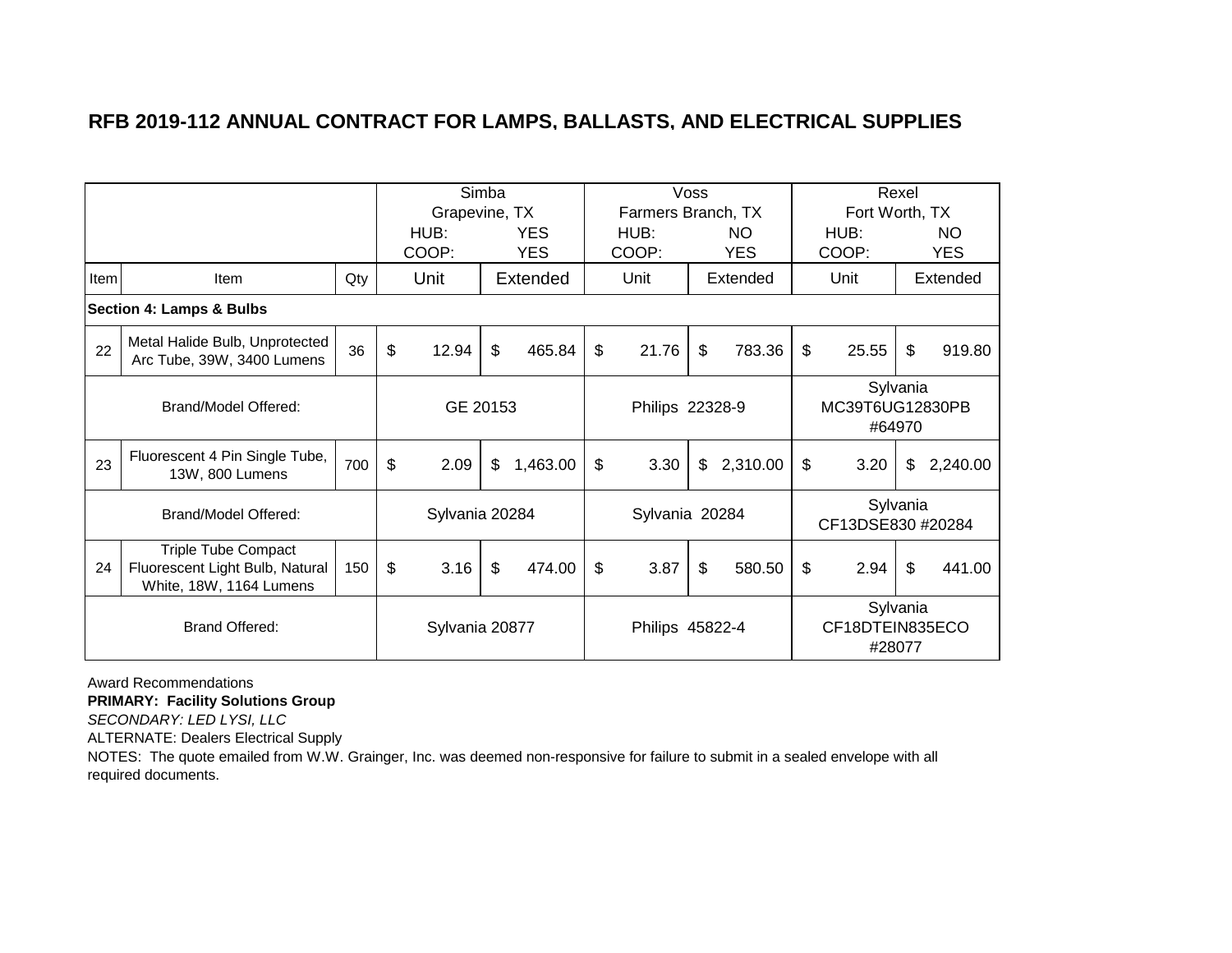|      |                                                                              |     |                |                | Simba                     |            |                    | Voss |            |                   | Rexel              |            |
|------|------------------------------------------------------------------------------|-----|----------------|----------------|---------------------------|------------|--------------------|------|------------|-------------------|--------------------|------------|
|      |                                                                              |     |                | Grapevine, TX  |                           |            | Farmers Branch, TX |      |            | Fort Worth, TX    |                    |            |
|      |                                                                              |     |                | HUB:           |                           | <b>YES</b> | HUB:               |      | <b>NO</b>  | HUB:              |                    | NO         |
|      |                                                                              |     |                | COOP:          |                           | <b>YES</b> | COOP:              |      | <b>YES</b> | COOP:             |                    | <b>YES</b> |
| Item | Item                                                                         | Qty |                | Unit           |                           | Extended   | Unit               |      | Extended   | Unit              |                    | Extended   |
|      | <b>Section 4: Lamps &amp; Bulbs</b>                                          |     |                |                |                           |            |                    |      |            |                   |                    |            |
| 25   | Straight Fluorescent Tube Light<br>Bulb, Daylight Color, 28W, 2750<br>Lumens | 400 | $\mathfrak{S}$ | 3.16           | \$                        | 1,264.00   | \$<br>6.63         | \$   | 2,652.00   | \$<br>2.40        | \$                 | 960.00     |
|      | Brand/Model Offered:                                                         |     |                | Sylvania 20990 |                           |            | Sylvania 20990     |      |            | FP28865ECO #20990 | Sylvania           |            |
| 26   | Ecologic Double Tube CFL,<br>18W, 1674 Lumens                                | 200 | \$             | 2.09           | $\boldsymbol{\mathsf{S}}$ | 418.00     | \$<br>3.29         | \$   | 658.00     | \$<br>2.28        | \$                 | 456.00     |
|      | Brand/Model Offered:                                                         |     |                | Sylvania 21111 |                           |            | Philips 38319-o    |      |            | CF188DD841ECO     | Sylvania<br>#21111 |            |
| 27   | 2-Pin Double Tube CFL, 13W,<br>780 Lumens                                    | 300 | \$             | 2.09           | $\mathfrak{s}$            | 627.00     | \$<br>2.76         | \$   | 828.00     | \$<br>2.28        | \$                 | 684.00     |
|      | Brand/Model Offered:                                                         |     |                | Sylvania 21120 |                           |            | Philips 38313-3    |      |            | CF13DD841ECO      | Sylvania<br>#21120 |            |

Award Recommendations

**PRIMARY: Facility Solutions Group**

*SECONDARY: LED LYSI, LLC*

ALTERNATE: Dealers Electrical Supply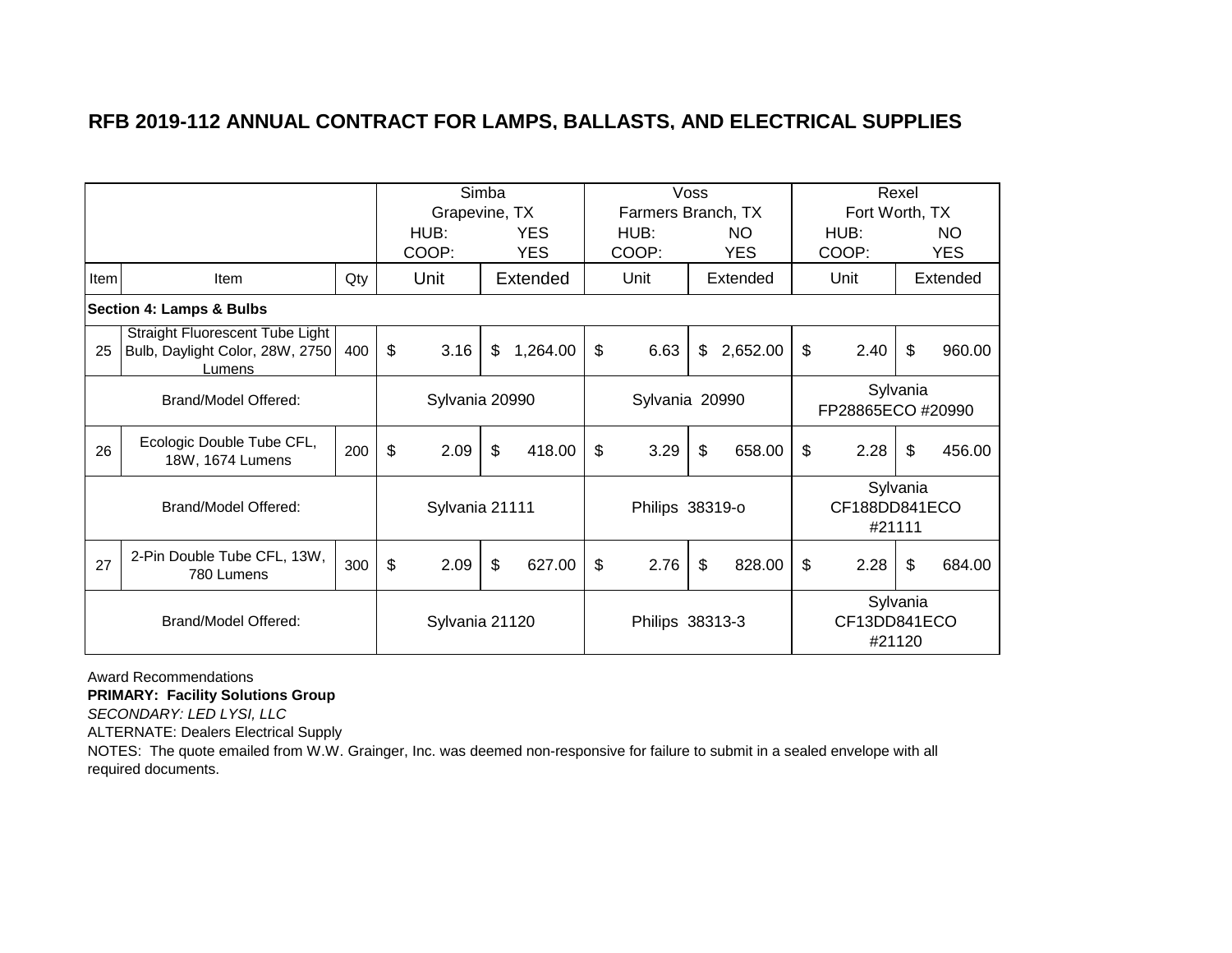|      |                                                                                |      |                | Simba |             |                    | Voss |            |                                      | Rexel |            |
|------|--------------------------------------------------------------------------------|------|----------------|-------|-------------|--------------------|------|------------|--------------------------------------|-------|------------|
|      |                                                                                |      | Grapevine, TX  |       |             | Farmers Branch, TX |      |            | Fort Worth, TX                       |       |            |
|      |                                                                                |      | HUB:           |       | <b>YES</b>  | HUB:               |      | NO.        | HUB:                                 |       | <b>NO</b>  |
|      |                                                                                |      | COOP:          |       | <b>YES</b>  | COOP:              |      | <b>YES</b> | COOP:                                |       | <b>YES</b> |
| Item | Item                                                                           | Qty  | Unit           |       | Extended    | Unit               |      | Extended   | Unit                                 |       | Extended   |
|      | <b>Section 4: Lamps &amp; Bulbs</b>                                            |      |                |       |             |                    |      |            |                                      |       |            |
| 28   | Straight Fluorescent Tube Light<br>Bulb, Cool White Color, 32W,<br>3100 Lumens | 300  | \$<br>3.10     | \$    | 930.00      | \$<br>2.33         | \$   | 699.00     | \$<br>1.98                           | \$    | 594.00     |
|      | Brand/Model Offered:                                                           |      | Sylvania 21681 |       |             | Philips 28085-9    |      |            | Sylvania<br>FO32841XPSEC03<br>#21681 |       |            |
| 29   | Straight Fluorescent Tube Light<br>Bulb, 32W, 2950 Lumens                      | 5400 | \$<br>1.93     |       | \$10,422.00 | \$<br>1.54         | \$   | 8,316.00   | \$<br>1.49                           | \$    | 8,046.00   |
|      | Brand/Model Offered:                                                           |      | Sylvania 21781 |       |             | Philips 28179-0    |      |            | Sylvania<br>F032841ECO<br>21781      |       |            |
| 30   | Straight Fluorescent Tube Light<br>Bulb, Cool White Color, 32W,<br>2175 Lumens | 1200 | \$<br>3.58     | \$    | 4,296.00    | \$<br>3.20         | \$   | 3,840.00   | \$<br>2.37                           | \$    | 2,844.00   |
|      | Brand/Model Offered:                                                           |      | Sylvania 21910 |       |             | Philips 28097-4    |      |            | Sylvania<br>FO96841XPECO             | 22032 |            |

Award Recommendations

**PRIMARY: Facility Solutions Group**

*SECONDARY: LED LYSI, LLC*

ALTERNATE: Dealers Electrical Supply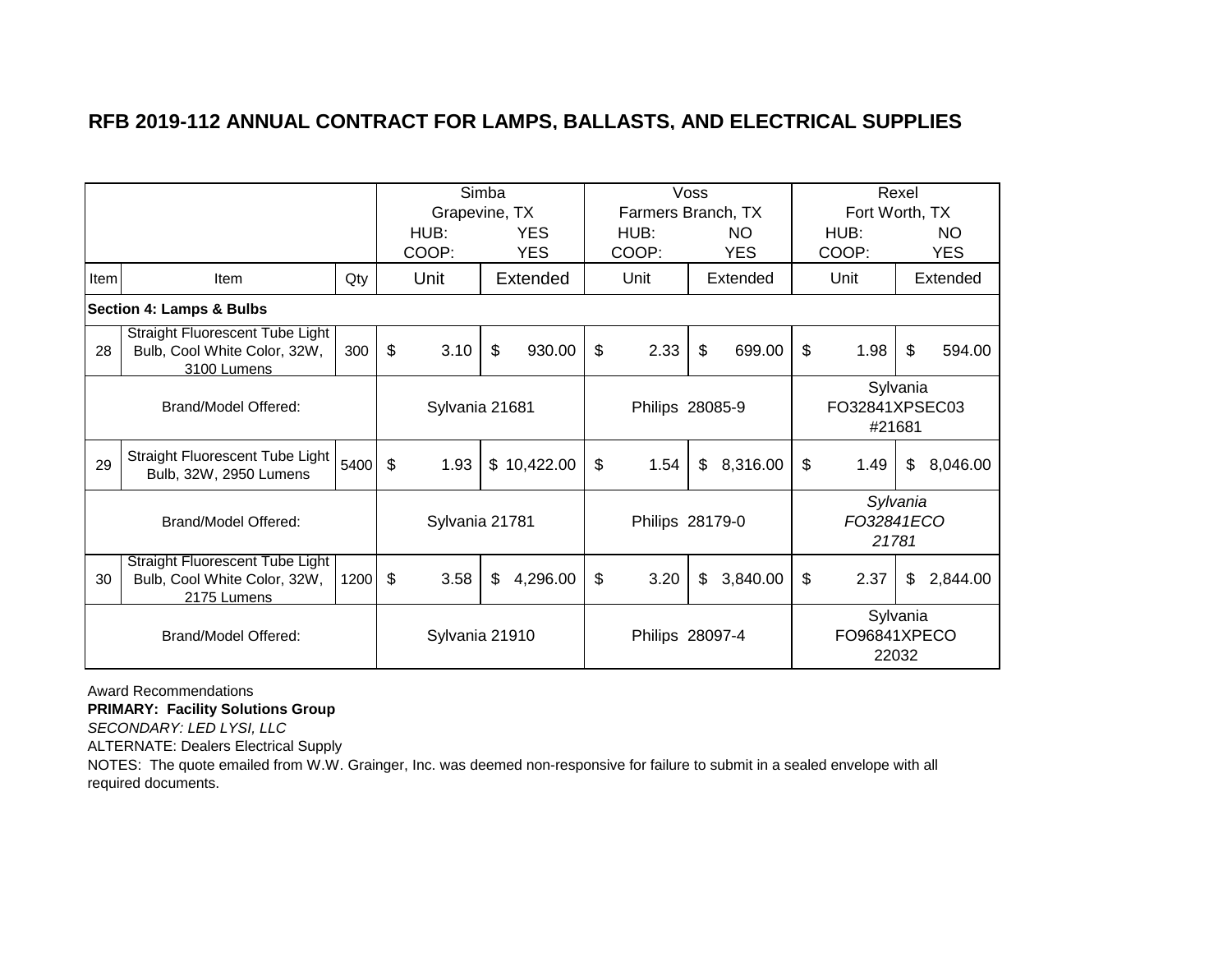|      |                                                           |     |                         |                | Simba |            |                    | Voss |            |                            | Rexel              |            |
|------|-----------------------------------------------------------|-----|-------------------------|----------------|-------|------------|--------------------|------|------------|----------------------------|--------------------|------------|
|      |                                                           |     |                         | Grapevine, TX  |       |            | Farmers Branch, TX |      |            | Fort Worth, TX             |                    |            |
|      |                                                           |     |                         | HUB:           |       | <b>YES</b> | HUB:               |      | NO.        | HUB:                       |                    | <b>NO</b>  |
|      |                                                           |     |                         | COOP:          |       | <b>YES</b> | COOP:              |      | <b>YES</b> | COOP:                      |                    | <b>YES</b> |
| Item | Item                                                      | Qty |                         | Unit           |       | Extended   | Unit               |      | Extended   | Unit                       |                    | Extended   |
|      | <b>Section 4: Lamps &amp; Bulbs</b>                       |     |                         |                |       |            |                    |      |            |                            |                    |            |
| 31   | Straight Fluorescent Tube Light<br>Bulb, 59W, 6100 Lumens | 144 | $\sqrt[6]{\frac{1}{2}}$ | 7.22           | \$    | 1,039.68   | \$<br>6.55         | \$   | 943.20     | \$<br>4.97                 | \$                 | 715.68     |
|      | Brand/Model Offered:                                      |     |                         | Sylvania 22032 |       |            | Philips 23685-1    |      |            | FO96841XPECO               | Sylvania<br>#22032 |            |
| 32   | U-Bent Fluorescent Light Bulb,<br>32W, 2750 Lumens        | 876 | \$                      | 4.39           | \$    | 3,845.64   | \$<br>6.27         | \$   | 5,492.52   | \$<br>4.92                 | \$                 | 4,309.92   |
|      | Brand/Model Offered:                                      |     |                         | Sylvania 22052 |       |            | Philips 37902-4    |      |            | FBO327416ECO               | Sylvania<br>#22052 |            |
| 33   | Straight Fluorescent Tube Light<br>Bulb, 28W, 2600 Lumens | 500 | \$                      | 2.09           | \$    | 1,045.00   | \$<br>3.83         | \$   | 1,915.00   | \$<br>3.30                 | \$                 | 1,650.00   |
|      | Brand/Model Offered:                                      |     |                         | Sylvania 22167 |       |            | Philips 43403-5    |      |            | FO28841XPXLSSE03<br>#22167 | Sylvania           |            |

Award Recommendations

**PRIMARY: Facility Solutions Group**

*SECONDARY: LED LYSI, LLC*

ALTERNATE: Dealers Electrical Supply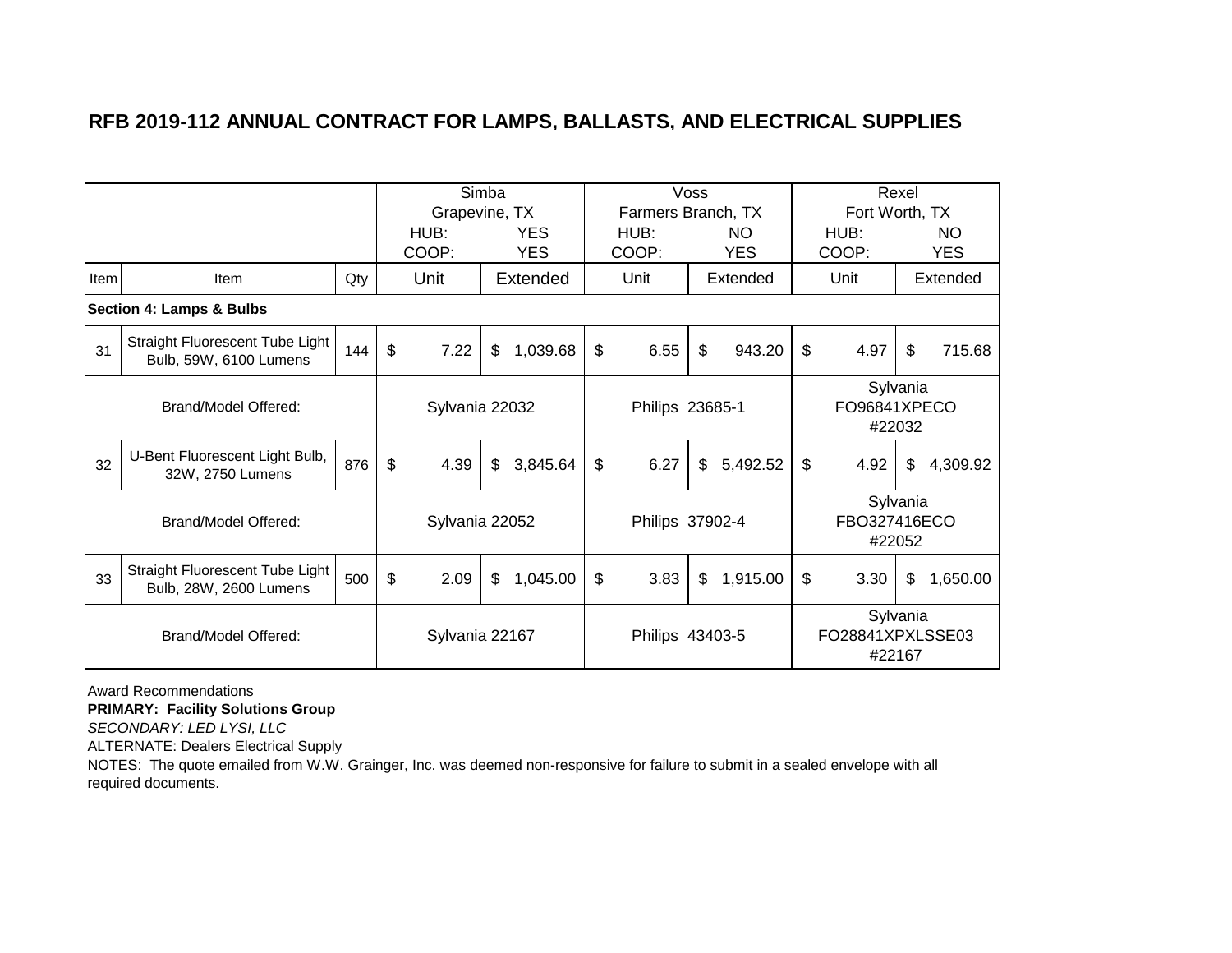|      |                                                                     |     |                | Simba          |             | Voss               |                                               | Rexel          |  |
|------|---------------------------------------------------------------------|-----|----------------|----------------|-------------|--------------------|-----------------------------------------------|----------------|--|
|      |                                                                     |     |                | Grapevine, TX  |             | Farmers Branch, TX | Fort Worth, TX                                |                |  |
|      |                                                                     |     | HUB:           | <b>YES</b>     | HUB:        | NO.                | HUB:                                          | <b>NO</b>      |  |
|      |                                                                     |     | COOP:          | <b>YES</b>     | COOP:       | <b>YES</b>         | COOP:                                         | <b>YES</b>     |  |
| Item | Item                                                                | Qty | Unit           | Extended       | Unit        | Extended           | Unit                                          | Extended       |  |
|      | <b>Section 4: Lamps &amp; Bulbs</b>                                 |     |                |                |             |                    |                                               |                |  |
| 34   | Flood Screw Base CFL Bulb,<br>Warm White Color, 23W, 1250<br>Lumens | 120 | \$<br>15.40    | \$<br>1,848.00 | \$<br>4.23  | \$<br>507.60       | \$<br>5.08                                    | \$<br>609.60   |  |
|      | Brand/Model Offered:                                                |     | Sylvania 29452 |                |             | Philips 45701-0    | Sylvania<br>LED13BR40DIM82710<br>YVRP2 #79798 |                |  |
| 35   | Lamp Bulb Replacement, 175W,<br>14400 Lumens                        | 366 | \$<br>9.57     | \$<br>3,502.62 | \$<br>9.86  | \$<br>3,608.76     | \$<br>9.03                                    | \$<br>3,304.98 |  |
|      | Brand/Model Offered:                                                |     | Sylvania 64030 |                |             | Philips 28733-4    | Sylvania<br>M17SUED28 #64030                  |                |  |
| 36   | Metal Halide Bulb, 100W, 8500<br>Lumens                             | 77  | \$<br>13.05    | \$<br>1,004.85 | \$<br>23.35 | \$<br>1,797.95     | \$<br>17.95                                   | \$<br>1,382.15 |  |
|      | Brand/Model Offered:                                                |     | Sylvania 64417 |                |             | Philips 42367-3    | <b>Philips 419515</b>                         |                |  |

Award Recommendations

**PRIMARY: Facility Solutions Group**

*SECONDARY: LED LYSI, LLC*

ALTERNATE: Dealers Electrical Supply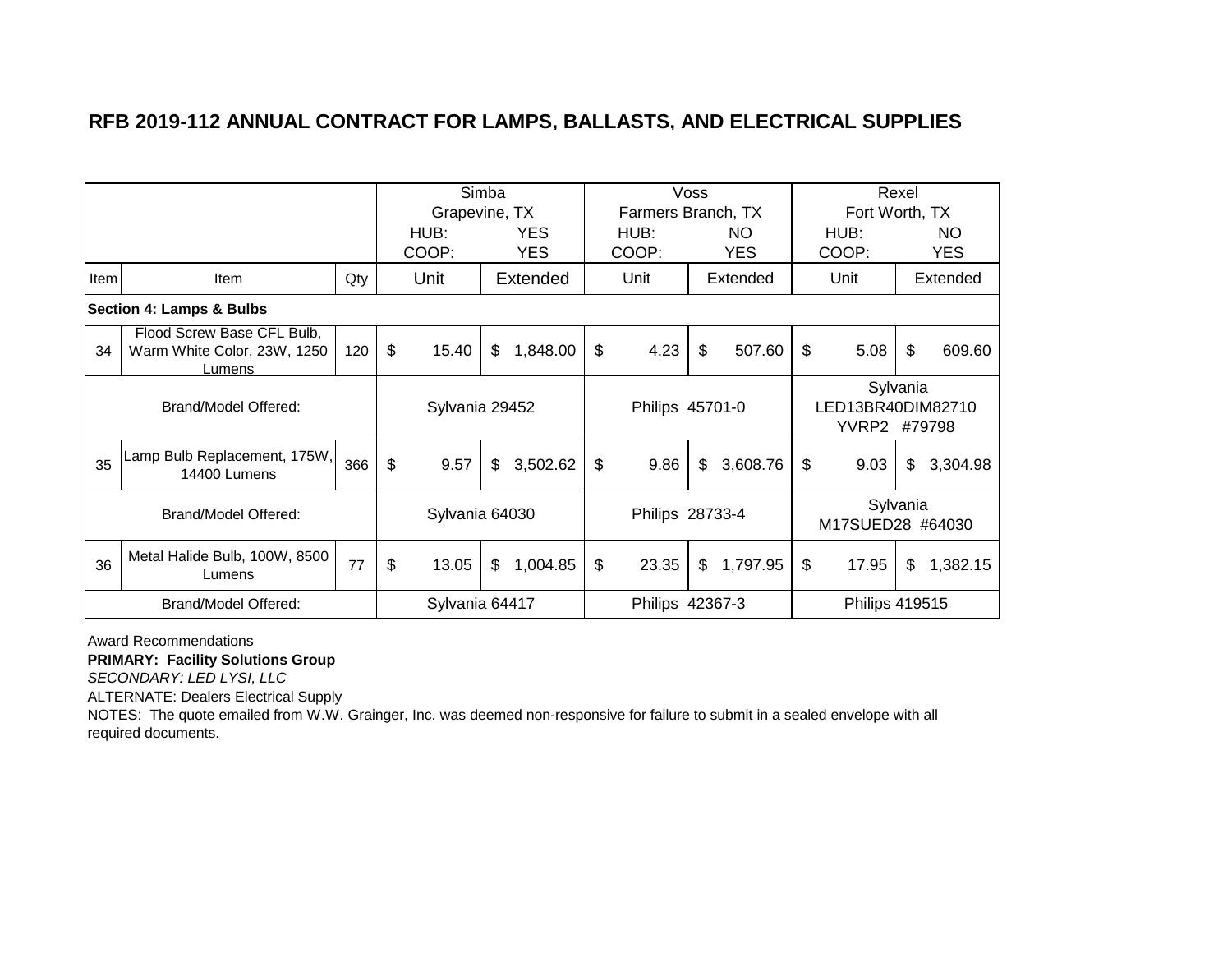|                                     |                                                                |     |                | Simba                      |               | Voss                                                       |                                                                           | Rexel          |  |
|-------------------------------------|----------------------------------------------------------------|-----|----------------|----------------------------|---------------|------------------------------------------------------------|---------------------------------------------------------------------------|----------------|--|
|                                     |                                                                |     |                | Grapevine, TX              |               | Farmers Branch, TX                                         |                                                                           | Fort Worth, TX |  |
|                                     |                                                                |     | HUB:           | <b>YES</b>                 | HUB:          | NO.                                                        | HUB:                                                                      | NO.            |  |
|                                     |                                                                |     | COOP:          | <b>YES</b>                 | COOP:         | <b>YES</b>                                                 | COOP:                                                                     | <b>YES</b>     |  |
| Item                                | Item                                                           | Qty | Unit           | Extended                   | Unit          | Extended                                                   | Unit                                                                      | Extended       |  |
| <b>Section 4: Lamps &amp; Bulbs</b> |                                                                |     |                |                            |               |                                                            |                                                                           |                |  |
| 37                                  | High Pressure Sodium Mogul<br>Base Bulb, 150W, 16000<br>Lumens | 200 | \$<br>9.57     | $\mathfrak{S}$<br>1,914.00 | \$<br>8.97    | \$<br>1,794.00                                             | \$<br>9.40                                                                | \$<br>1,880.00 |  |
|                                     | Brand/Model Offered:                                           |     | Sylvania 67516 |                            | Philips 46723 |                                                            | Sylvania<br>LU15055ECO<br>#67516                                          |                |  |
|                                     | Discount for Items Not Listed                                  |     |                | 8%                         |               | 86.5%                                                      | Multiple                                                                  |                |  |
|                                     | <b>Bid Total</b>                                               |     | \$             | 75,758.94                  | \$            | 76,601.94                                                  | \$                                                                        | 86,118.60      |  |
| Average Delivery Time A.R.O.        |                                                                |     | 1-3 days       |                            |               | 7-10 business days<br>depending on<br>product availability | <b>Local Stock</b><br><b>Next Business Day</b><br>7-10 days on backorders |                |  |

Award Recommendations

**PRIMARY: Facility Solutions Group**

*SECONDARY: LED LYSI, LLC*

ALTERNATE: Dealers Electrical Supply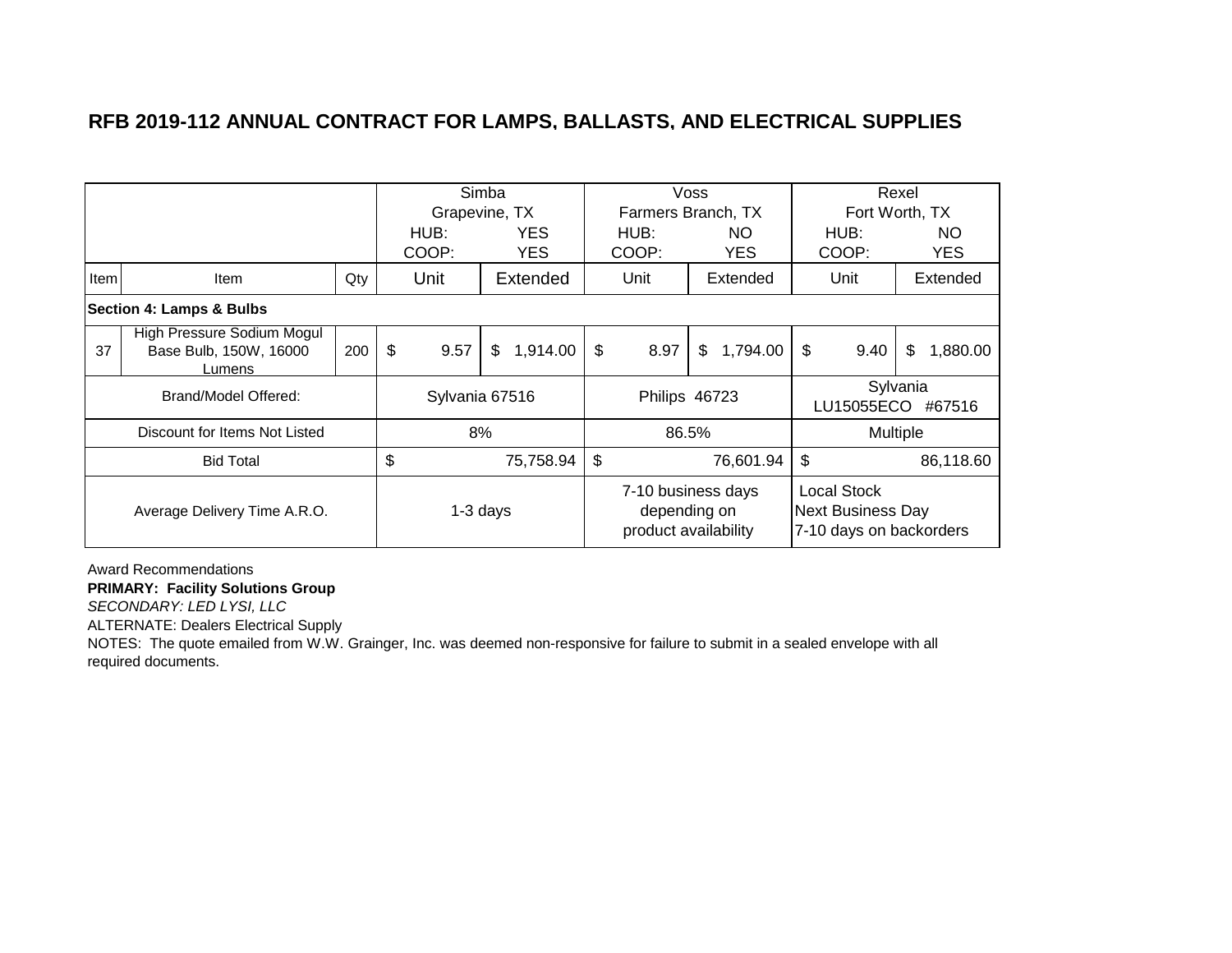|                               |                                          |                   |                         | <b>Bell Electrical</b><br>Woodside, NY |          |        |
|-------------------------------|------------------------------------------|-------------------|-------------------------|----------------------------------------|----------|--------|
|                               |                                          |                   |                         | HUB:                                   | NO.      |        |
|                               |                                          |                   |                         | COOP:<br>YES                           |          |        |
| Item                          | Item                                     | Qty               | Unit                    |                                        | Extended |        |
| <b>Section I: Accessories</b> |                                          |                   |                         |                                        |          |        |
| 1                             | <b>LED Wall Light</b>                    | 3                 | \$                      | 240.00                                 | \$       | 720.00 |
|                               | Brand/Model Offered:                     |                   | Atlas Lighting WLD64LED |                                        |          |        |
| $\overline{2}$                | Infrared Wall Switch Occupancy<br>Sensor | 19                | \$                      | 48.00                                  | \$       | 912.00 |
|                               | Brand/Model Offered:                     |                   |                         | Leviton ODS15-IDI                      |          |        |
| 3                             | <b>Ceiling Mount Occupancy</b><br>Sensor | 10                | \$                      | 92.00                                  | \$       | 920.00 |
|                               | Brand/Model Offered:                     | Leviton OSC10-M0W |                         |                                        |          |        |

Award Recommendations

#### **PRIMARY: Facility Solutions Group**

*SECONDARY: LED LYSI, LLC*

ALTERNATE: Dealers Electrical Supply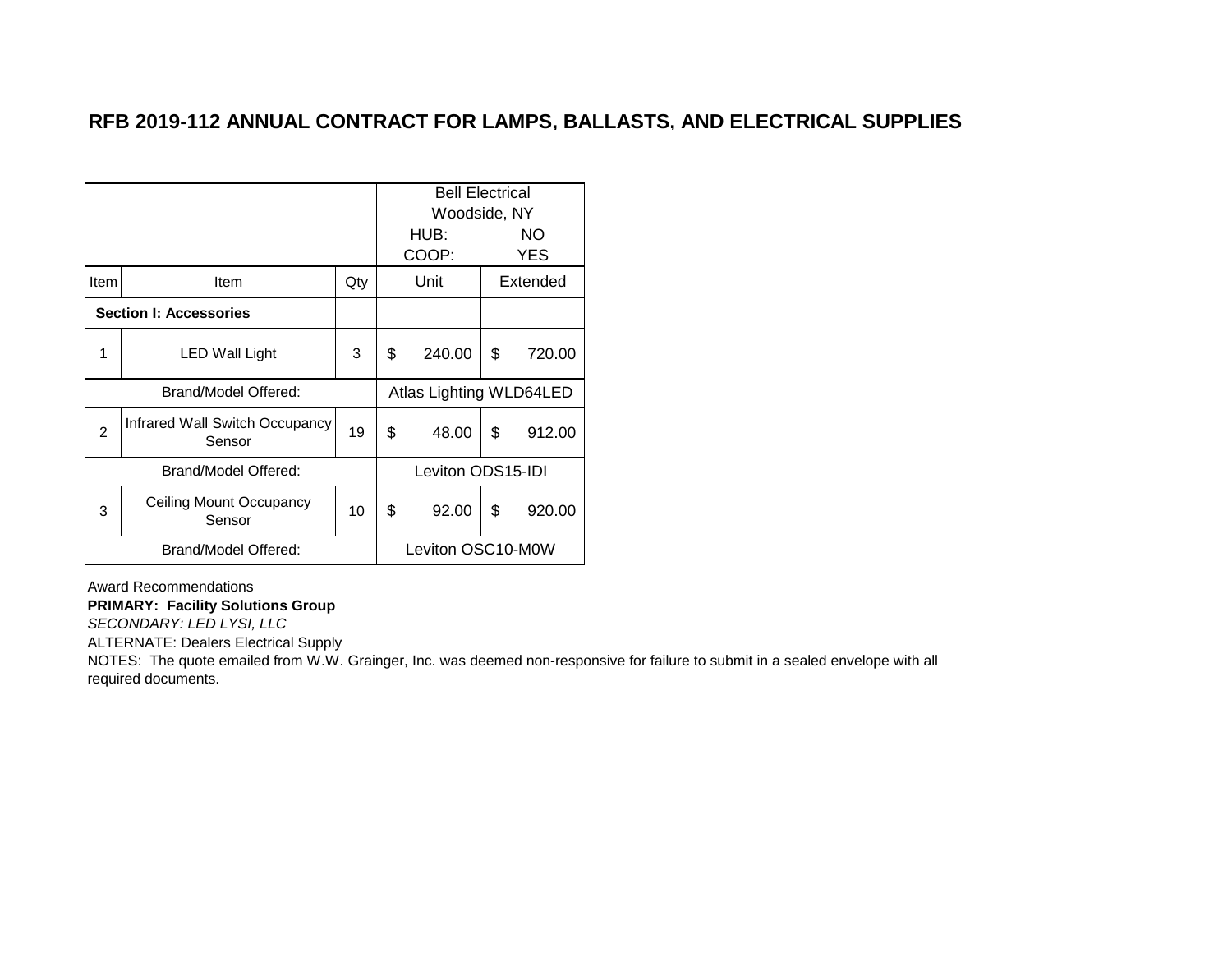|                            |                                              |                     |                     | <b>Bell Electrical</b> |     |          |  |
|----------------------------|----------------------------------------------|---------------------|---------------------|------------------------|-----|----------|--|
|                            |                                              |                     |                     | Woodside, NY<br>HUB:   | NO. |          |  |
|                            |                                              |                     |                     | COOP:                  |     | YES      |  |
|                            |                                              |                     |                     |                        |     |          |  |
| Item                       | Item                                         | Qty                 |                     | Unit                   |     | Extended |  |
| <b>Section 2: Ballasts</b> |                                              |                     |                     |                        |     |          |  |
| 4                          | <b>Compact Contactor</b>                     | 35                  | \$                  | 158.00                 | \$  | 5,530.00 |  |
|                            | Brand/Model Offered:                         |                     | Eatoon C25BNB240T   |                        |     |          |  |
| 5                          | Compact Fluorescent Ballast,<br>42W, 2 Lamps | 30                  | \$                  | 100.00                 | \$  | 3,000.00 |  |
|                            | Brand/Model Offered:                         |                     | Lutron EC3DT442KU1S |                        |     |          |  |
| 6                          | Digital CFL Ballast, 26W, 2<br>Lamps         | 25                  | \$                  | 100.00                 | \$  | 2,500.00 |  |
|                            | Brand/Model Offered:                         | Lutron EC3DT4MWKU2S |                     |                        |     |          |  |

Award Recommendations

#### **PRIMARY: Facility Solutions Group**

*SECONDARY: LED LYSI, LLC*

ALTERNATE: Dealers Electrical Supply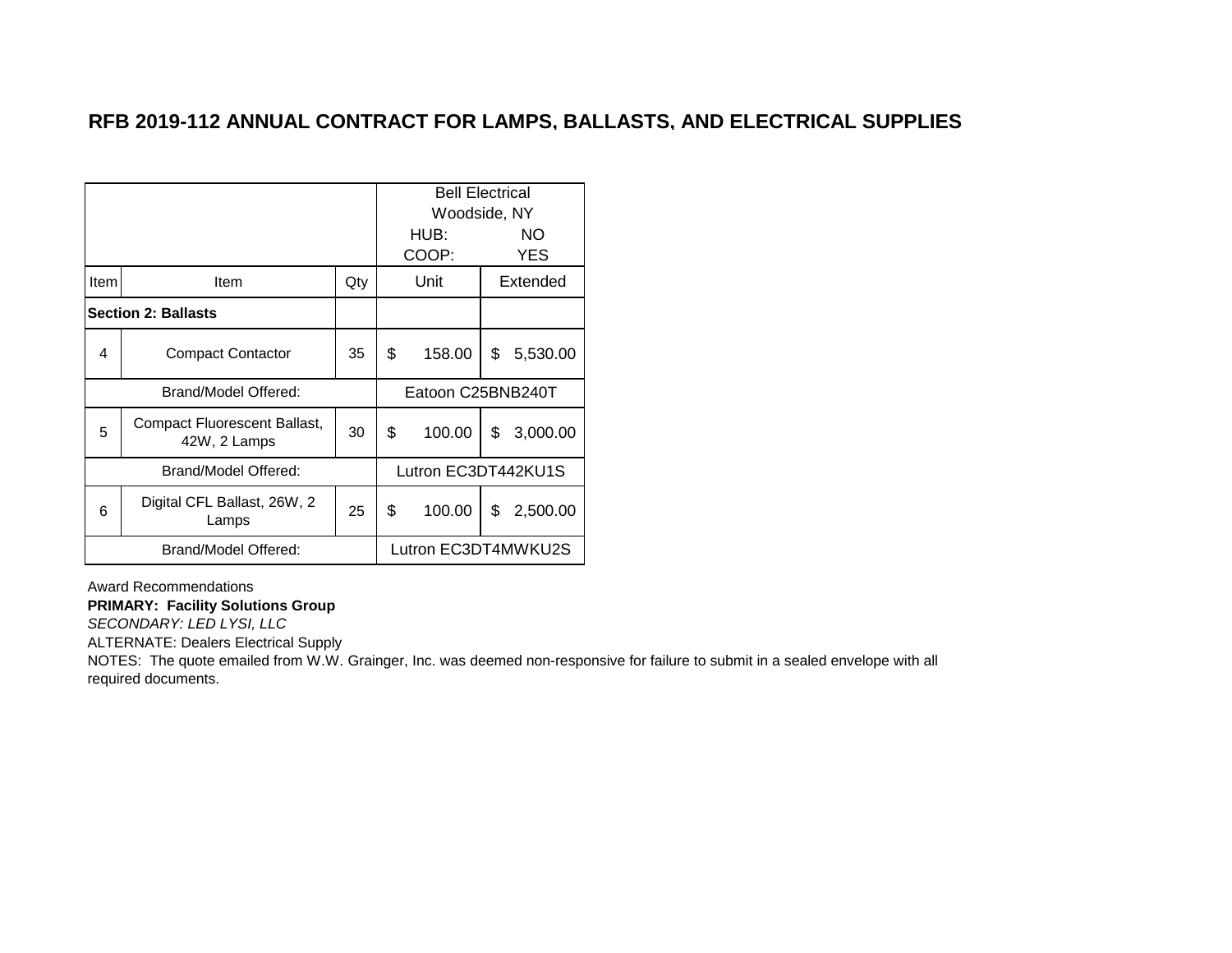|                            |                                           |     |                     | <b>Bell Electrical</b> |    |          |
|----------------------------|-------------------------------------------|-----|---------------------|------------------------|----|----------|
|                            |                                           |     |                     | Woodside, NY<br>HUB:   |    | NO.      |
|                            |                                           |     |                     | COOP:                  |    | YES      |
| Item                       | Item                                      | Qty |                     | Unit                   |    | Extended |
| <b>Section 2: Ballasts</b> |                                           |     |                     |                        |    |          |
| $\overline{7}$             | Hi-Lume 3D Ballast, 21W, 1<br>Lamp        | 20  | \$                  | 106.00                 | \$ | 2,120.00 |
|                            | Brand/Model Offered:                      |     | Lutron H3DT528CU110 |                        |    |          |
| 8                          | Hi-Lume 3D Ballast, 14W, 2<br>Lamps       | 40  | \$                  | 106.00                 | \$ | 4,240.00 |
|                            | Brand/Model Offered:                      |     | Lutron H3DT528CU210 |                        |    |          |
| 9                          | Metal Halide Ballast Kit, 100W,<br>1 Lamp | 50  | \$                  | 50.06                  | \$ | 2,503.00 |
|                            | Brand/Model Offered:                      |     | Sylvania 47019      |                        |    |          |

Award Recommendations

#### **PRIMARY: Facility Solutions Group**

*SECONDARY: LED LYSI, LLC*

ALTERNATE: Dealers Electrical Supply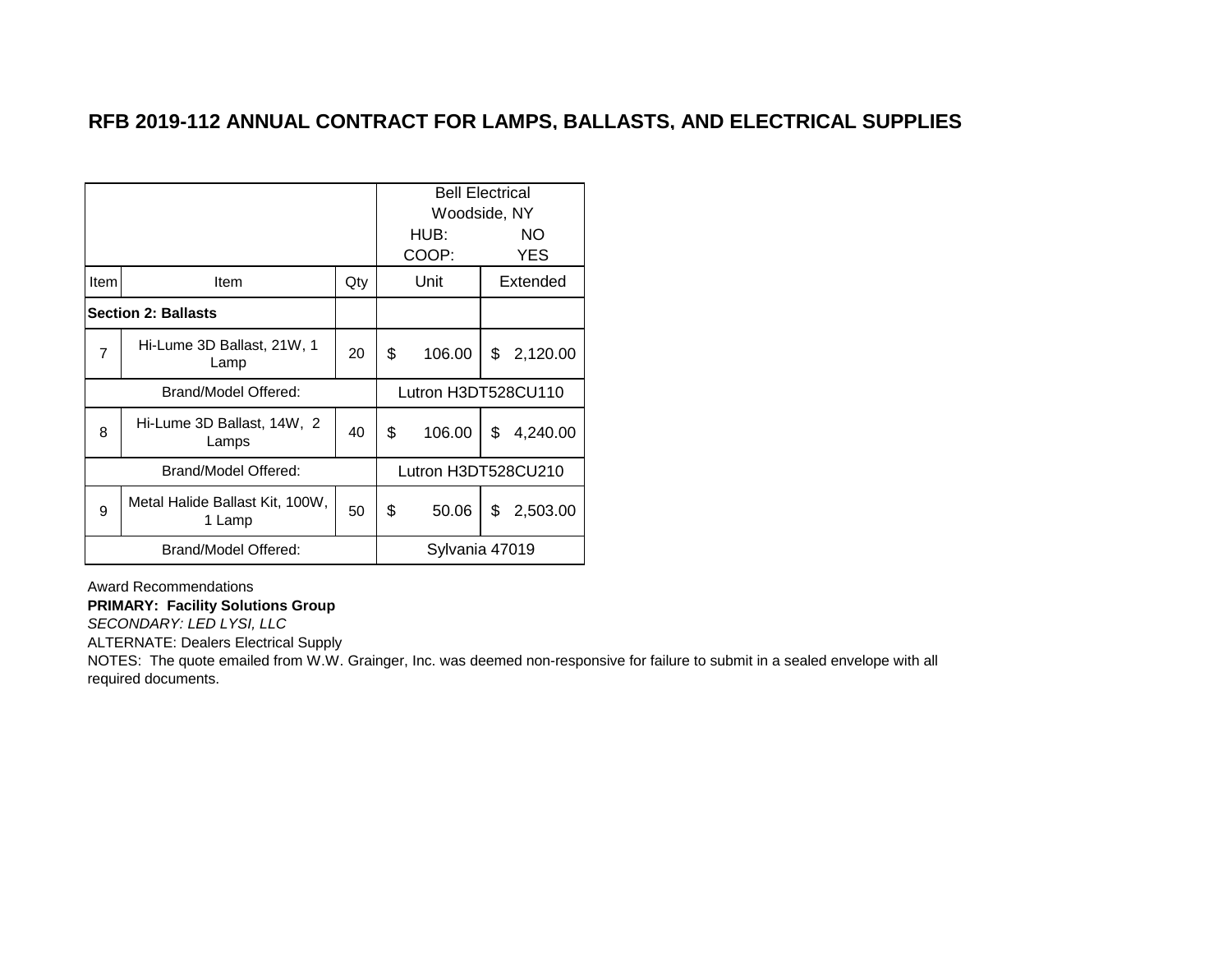|                            |                                            |     |                | <b>Bell Electrical</b> |     |            |
|----------------------------|--------------------------------------------|-----|----------------|------------------------|-----|------------|
|                            |                                            |     |                | Woodside, NY<br>HUB:   | NO. |            |
|                            |                                            |     |                | COOP:                  |     | <b>YES</b> |
| Item                       | Item                                       | Qty |                | Unit                   |     | Extended   |
| <b>Section 2: Ballasts</b> |                                            |     |                |                        |     |            |
| 10                         | Metal Halide Ballast Kit, 250W,<br>1 Lamp  | 26  | \$             | 50.06                  | \$  | 1,301.56   |
|                            | Brand/Model Offered:                       |     | Sylvania 47265 |                        |     |            |
| 11                         | T8 Fluorescent Ballast, 32W, 2<br>Lamps    | 170 | \$             | 14.06                  | \$  | 2,390.20   |
|                            | Brand/Model Offered:                       |     | Sylvania 49853 |                        |     |            |
| 12                         | T8 Fluorescent Ballast, 32W, 1-<br>2 Lamps | 100 | \$             | 13.44                  | \$  | 1,344.00   |
|                            | Brand/Model Offered:                       |     | N/A            |                        |     |            |

Award Recommendations

#### **PRIMARY: Facility Solutions Group**

*SECONDARY: LED LYSI, LLC*

ALTERNATE: Dealers Electrical Supply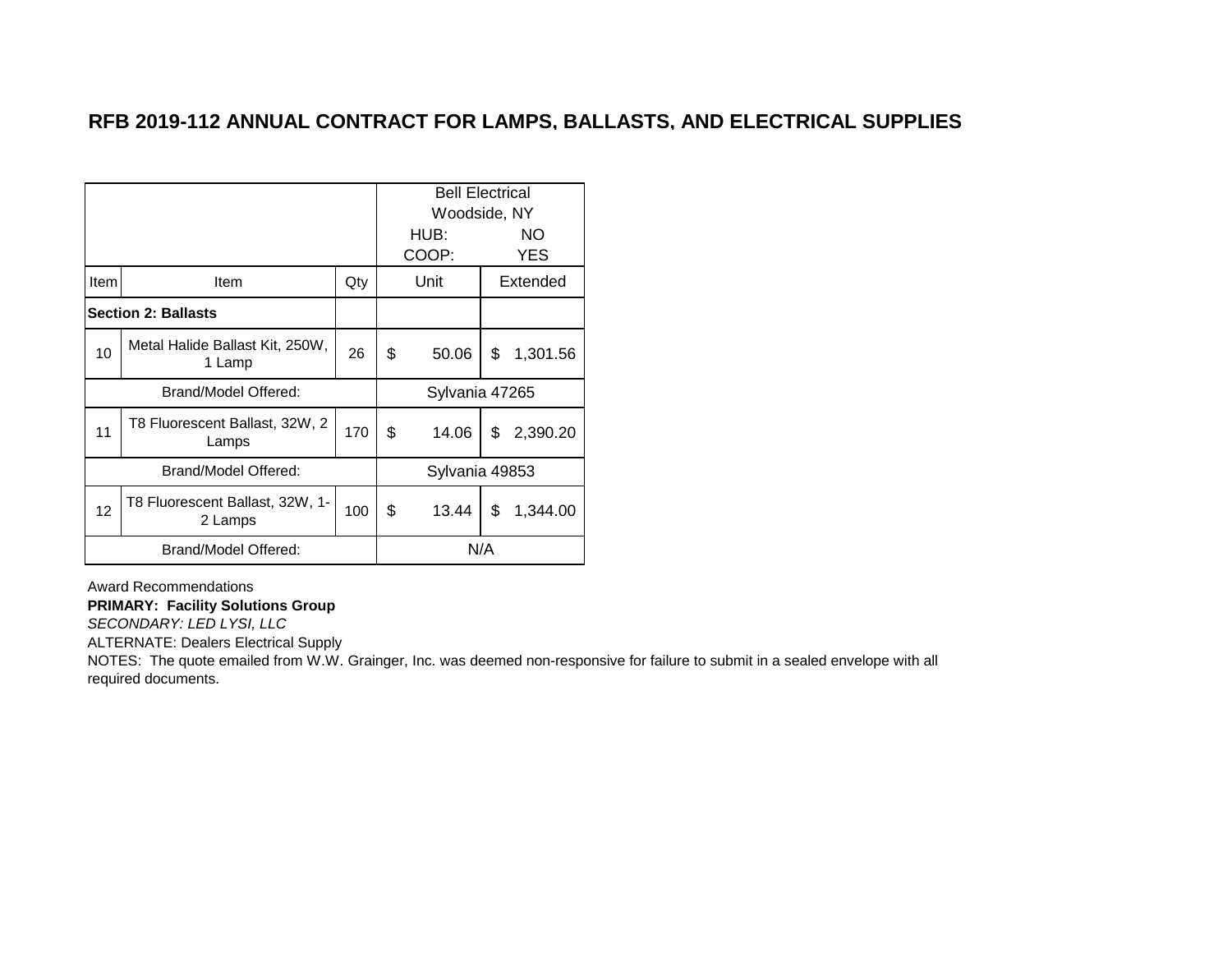|                            |                                                           |     | <b>Bell Electrical</b><br>Woodside, NY |                |            |             |
|----------------------------|-----------------------------------------------------------|-----|----------------------------------------|----------------|------------|-------------|
|                            |                                                           |     |                                        | HUB:<br>COOP:  | NO.<br>YES |             |
| Item                       | Item                                                      | Qty |                                        | Unit           |            | Extended    |
| <b>Section 2: Ballasts</b> |                                                           |     |                                        |                |            |             |
| 13                         | T8 Fluorescent Ballast, 32W, 4<br>Lamps                   | 102 | \$                                     | 9.00           | \$         | 918.00      |
|                            | Brand/Model Offered:                                      |     | Sylvania 49947                         |                |            |             |
| 14                         | T8 High-Efficiency Fluorescent<br>Ballast, 120W, 2 Lamps  | 40  | \$                                     | 265.00         |            | \$10,600.00 |
|                            | Brand/Model Offered:                                      |     |                                        | Sylvania 51355 |            |             |
| 15                         | T5 High-Efficiency Fluorescent<br>Ballast, 54W, 1-2 Lamps | 40  | \$                                     | 45.00          | \$         | 1,800.00    |
|                            | Brand/Model Offered:                                      |     | Sylvania 51485                         |                |            |             |

Award Recommendations

#### **PRIMARY: Facility Solutions Group**

*SECONDARY: LED LYSI, LLC*

ALTERNATE: Dealers Electrical Supply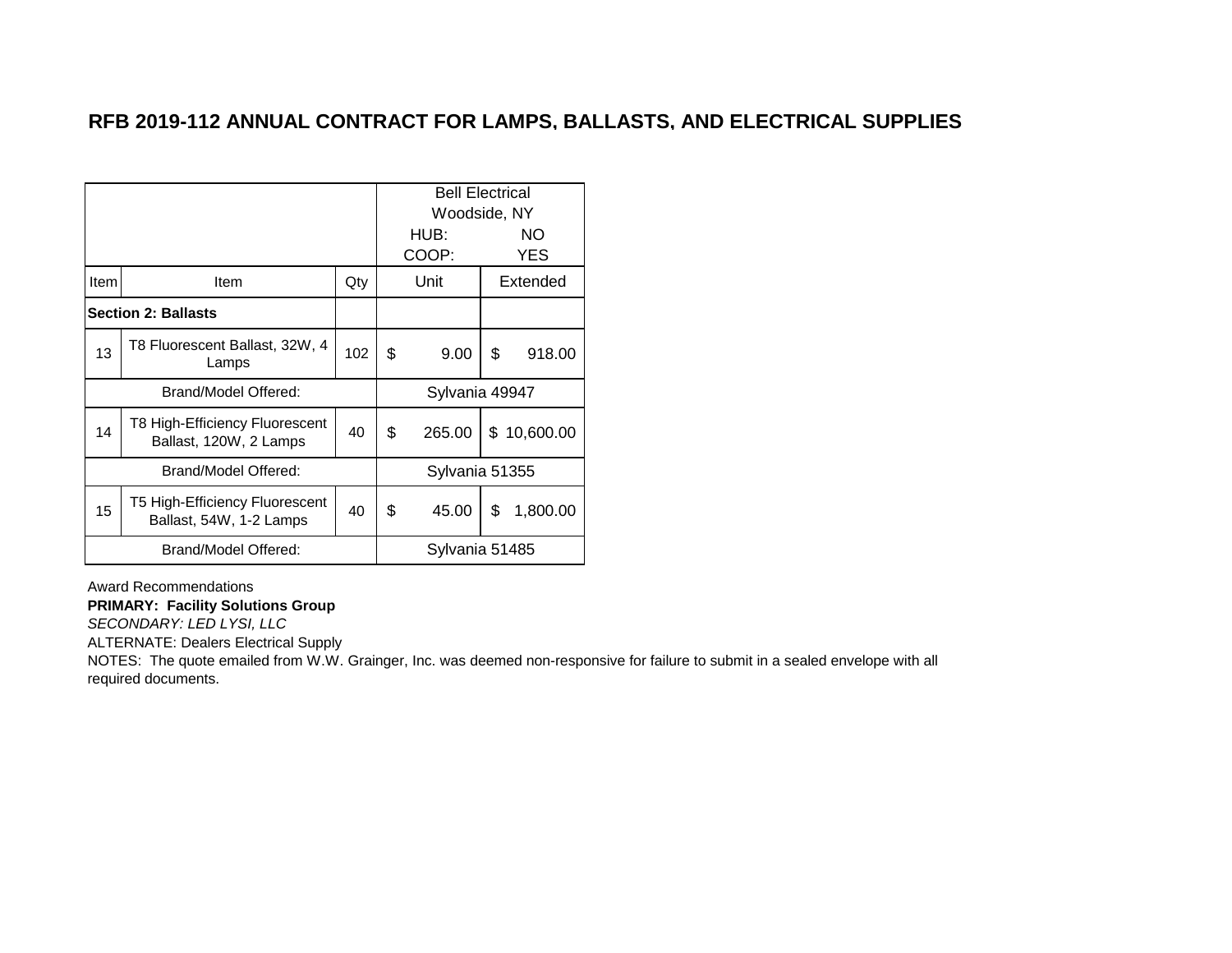|                            |                                                       |     | <b>Bell Electrical</b><br>Woodside, NY |                |    |             |
|----------------------------|-------------------------------------------------------|-----|----------------------------------------|----------------|----|-------------|
|                            |                                                       |     |                                        | HUB:<br>COOP:  |    | NO.<br>YES  |
| Item                       | <b>Item</b>                                           | Qty |                                        | Unit           |    | Extended    |
| <b>Section 2: Ballasts</b> |                                                       |     |                                        |                |    |             |
| 16                         | DM Compact CFL Ballast, 13W,<br>2 Lamps               | 40  | \$                                     | 25.00          | \$ | 1,000.00    |
|                            | Brand/Model Offered:                                  |     | Sylvania 51818                         |                |    |             |
| 17                         | Electronic CFL Ballast, 18W, 2<br>Lamps               | 40  | \$                                     | 45.00          | \$ | 1,800.00    |
|                            | Brand/Model Offered:                                  |     |                                        | Sylvania 51823 |    |             |
| 18                         | Magnetic Type 1 Enclosed HID<br>Ballast, 202W, 1 Lamp | 120 | \$                                     | 95.63          |    | \$11,475.60 |
|                            | Brand/Model Offered:                                  |     | Universal Lighting<br>Technologies     |                |    |             |

Award Recommendations

#### **PRIMARY: Facility Solutions Group**

*SECONDARY: LED LYSI, LLC*

ALTERNATE: Dealers Electrical Supply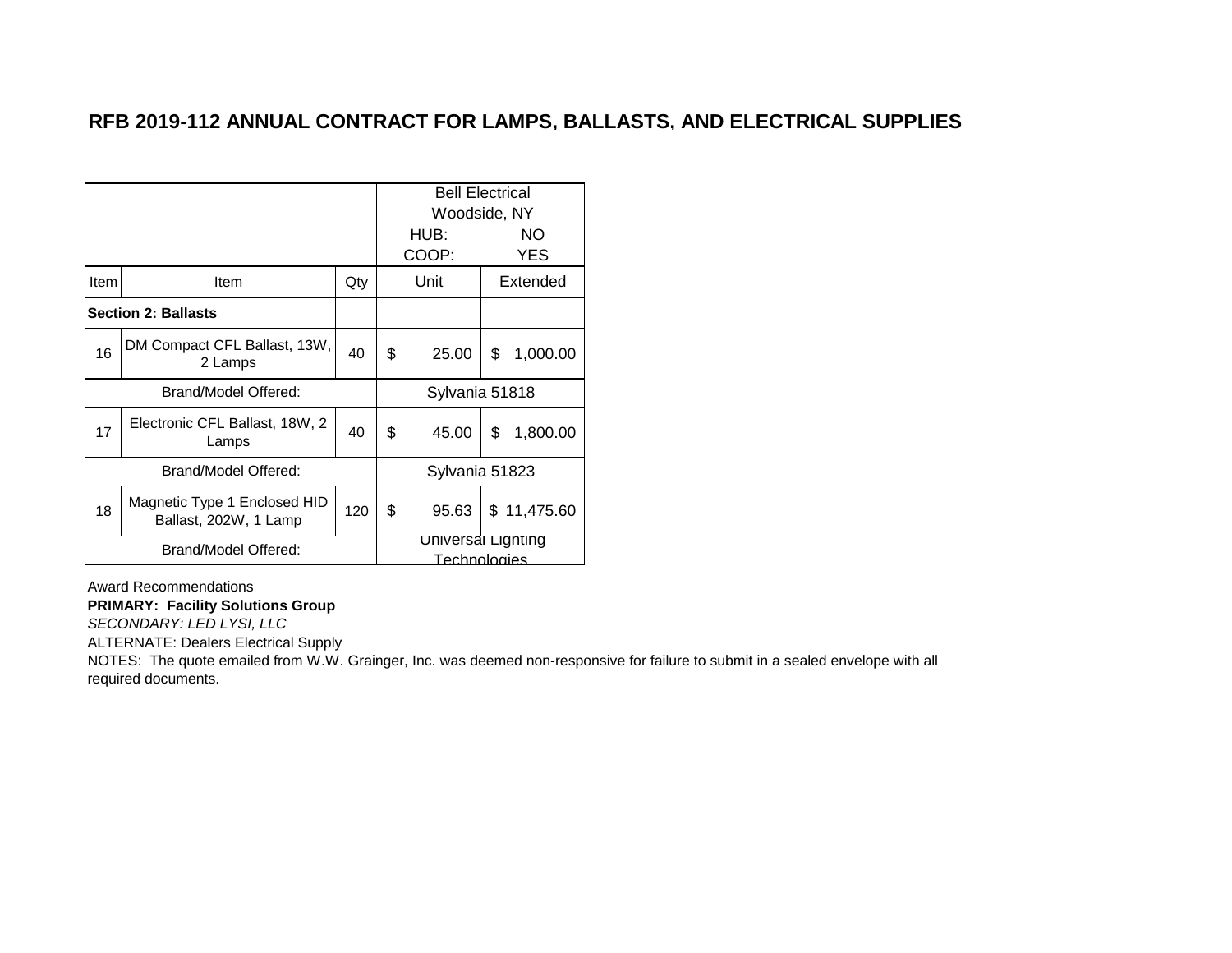|                           |                                                          |     |                     | <b>Bell Electrical</b><br>Woodside, NY |    |            |
|---------------------------|----------------------------------------------------------|-----|---------------------|----------------------------------------|----|------------|
|                           |                                                          |     | HUB:<br>COOP:       |                                        |    | NO.<br>YES |
| Item                      | Item                                                     | Qty |                     | Unit                                   |    | Extended   |
| <b>Section 3: Drivers</b> |                                                          |     |                     |                                        |    |            |
| 19                        | <b>Emergency LED Driver For</b><br>Back-up Lighting, 20W | 20  | \$                  | 57.00                                  | \$ | 1,140.00   |
|                           | Brand/Model Offered:                                     |     | Fulham FHS2-UNV-36L |                                        |    |            |
| 20                        | <b>Constant Current LED Driver,</b><br>36W               | 30  | \$                  | 45.00                                  | \$ | 1,350.00   |
|                           | Brand/Model Offered:                                     |     | GE 66904            |                                        |    |            |
| 21                        | Programmable LED Driver,<br>50W, 1 Lamp                  | 20  | \$                  | 26.00                                  | \$ | 520.00     |
|                           | Brand/Model Offered:                                     |     | Sylvania 79631      |                                        |    |            |

Award Recommendations

#### **PRIMARY: Facility Solutions Group**

*SECONDARY: LED LYSI, LLC*

ALTERNATE: Dealers Electrical Supply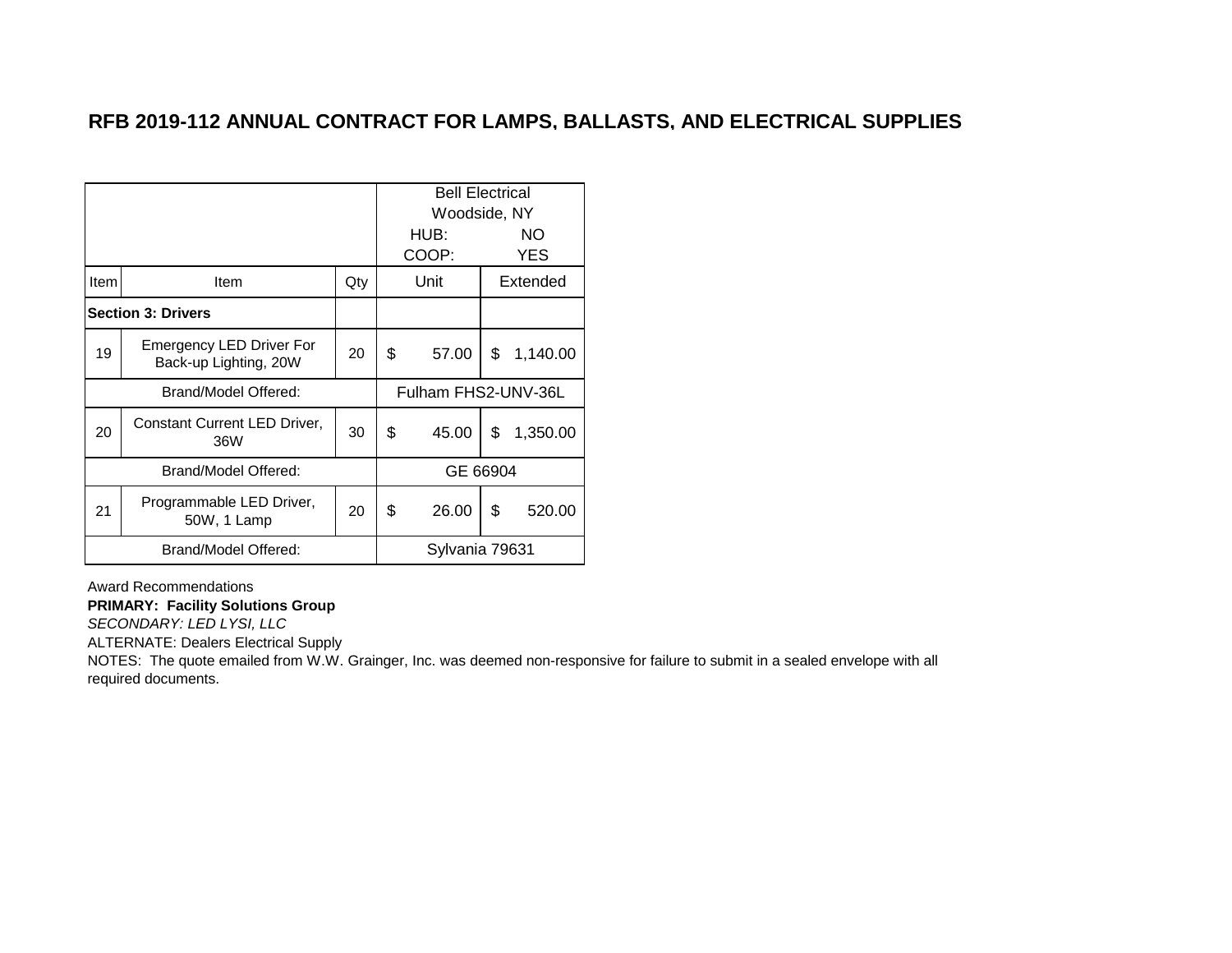|                                     |                                                                                   |     | <b>Bell Electrical</b><br>Woodside, NY |                |                   |          |
|-------------------------------------|-----------------------------------------------------------------------------------|-----|----------------------------------------|----------------|-------------------|----------|
|                                     |                                                                                   |     | HUB:<br>COOP:                          |                | NO.<br><b>YES</b> |          |
| Item                                | Item                                                                              | Qty |                                        | Unit           |                   | Extended |
| <b>Section 4: Lamps &amp; Bulbs</b> |                                                                                   |     |                                        |                |                   |          |
| 22                                  | Metal Halide Bulb, Unprotected<br>Arc Tube, 39W, 3400 Lumens                      | 36  | \$                                     | 23.63          | \$                | 850.68   |
|                                     | Brand/Model Offered:                                                              |     | GE 20153                               |                |                   |          |
| 23                                  | Fluorescent 4 Pin Single Tube,<br>13W, 800 Lumens                                 | 700 | \$                                     | 3.66           | \$                | 2,562.00 |
|                                     | Brand/Model Offered:                                                              |     |                                        | Sylvania 20281 |                   |          |
| 24                                  | Triple Tube Compact<br>Fluorescent Light Bulb, Natural<br>White, 18W, 1164 Lumens | 150 | \$                                     | 5.57           | \$                | 835.50   |
|                                     | <b>Brand Offered:</b>                                                             |     | Sylvania 20877                         |                |                   |          |

Award Recommendations

#### **PRIMARY: Facility Solutions Group**

*SECONDARY: LED LYSI, LLC*

ALTERNATE: Dealers Electrical Supply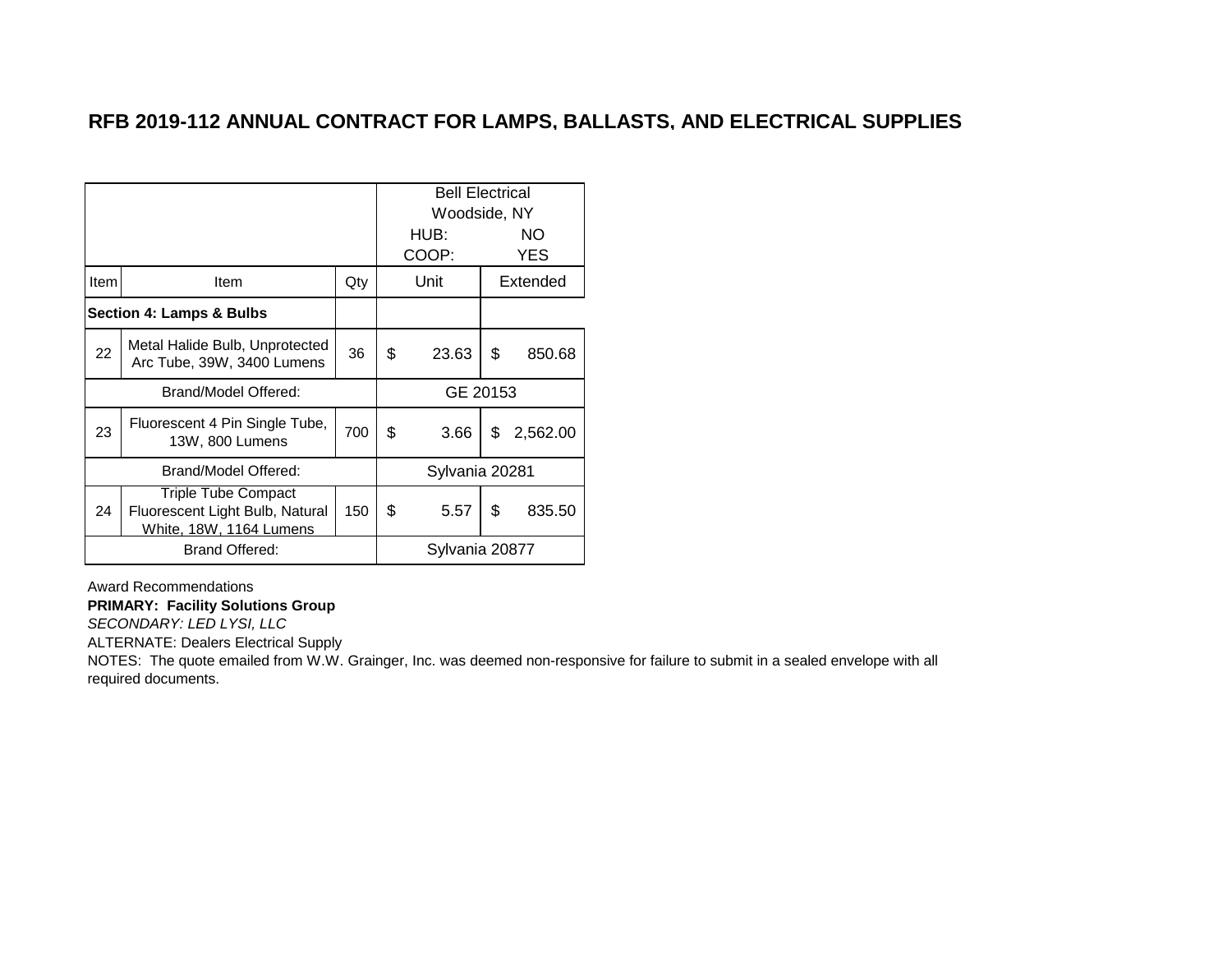|                                     |                                                                              |     | <b>Bell Electrical</b><br>Woodside, NY |                |    |                   |
|-------------------------------------|------------------------------------------------------------------------------|-----|----------------------------------------|----------------|----|-------------------|
|                                     |                                                                              |     |                                        | HUB:<br>COOP:  |    | NO.<br><b>YES</b> |
| Item                                | Item                                                                         | Qty |                                        | Unit           |    | Extended          |
| <b>Section 4: Lamps &amp; Bulbs</b> |                                                                              |     |                                        |                |    |                   |
| 25                                  | Straight Fluorescent Tube Light<br>Bulb, Daylight Color, 28W, 2750<br>Lumens | 400 | \$                                     | 6.95           | \$ | 2,780.00          |
|                                     | Brand/Model Offered:                                                         |     | Sylvania 20990                         |                |    |                   |
| 26                                  | Ecologic Double Tube CFL,<br>18W, 1674 Lumens                                | 200 | \$                                     | 4.33           | \$ | 866.00            |
|                                     | Brand/Model Offered:                                                         |     |                                        | Sylvania 21111 |    |                   |
| 27                                  | 2-Pin Double Tube CFL, 13W,<br>780 Lumens                                    | 300 | \$                                     | 4.44           | \$ | 1,332.00          |
|                                     | Brand/Model Offered:                                                         |     | Sylvania 21120                         |                |    |                   |

Award Recommendations

#### **PRIMARY: Facility Solutions Group**

*SECONDARY: LED LYSI, LLC*

ALTERNATE: Dealers Electrical Supply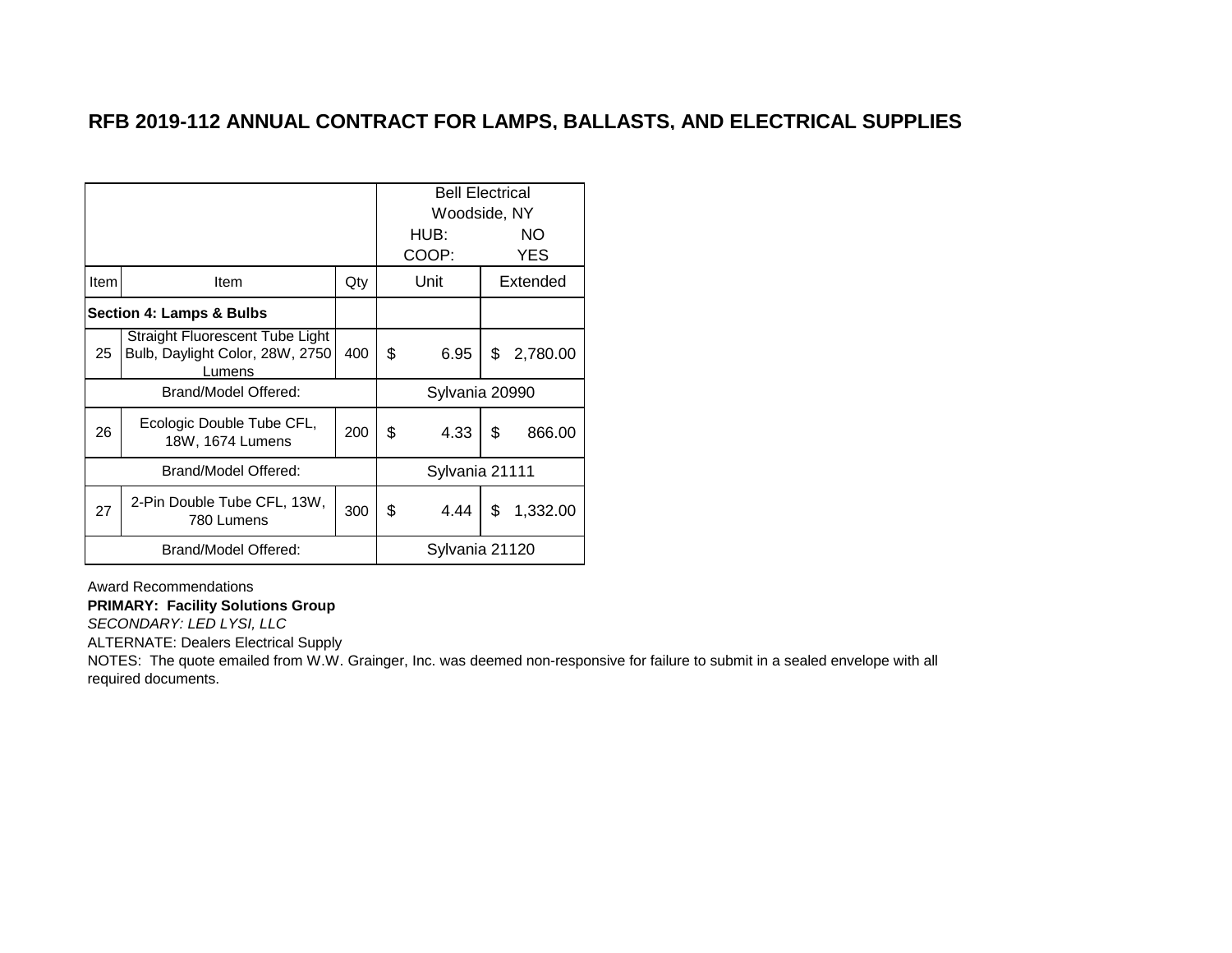|                                     |                                                                                       |      | <b>Bell Electrical</b><br>Woodside, NY |                |    |            |
|-------------------------------------|---------------------------------------------------------------------------------------|------|----------------------------------------|----------------|----|------------|
|                                     |                                                                                       |      |                                        | HUB:<br>COOP:  |    | NO.<br>YES |
| Item                                | Item                                                                                  | Qty  |                                        | Unit           |    | Extended   |
| <b>Section 4: Lamps &amp; Bulbs</b> |                                                                                       |      |                                        |                |    |            |
| 28                                  | <b>Straight Fluorescent Tube Light</b><br>Bulb, Cool White Color, 32W,<br>3100 Lumens | 300  | \$                                     | 3.66           | \$ | 1,098.00   |
|                                     | Brand/Model Offered:                                                                  |      | Sylvania 21681                         |                |    |            |
| 29                                  | Straight Fluorescent Tube Light<br>Bulb, 32W, 2950 Lumens                             | 5400 | \$                                     | 1.74           | \$ | 9,396.00   |
|                                     | Brand/Model Offered:                                                                  |      |                                        | Sylvania 21781 |    |            |
| 30                                  | Straight Fluorescent Tube Light<br>Bulb, Cool White Color, 32W,<br>2175 Lumens        | 1200 | \$                                     | 9.00           | \$ | 10,800.00  |
|                                     | Brand/Model Offered:                                                                  |      | Sylvania 21910                         |                |    |            |

Award Recommendations

#### **PRIMARY: Facility Solutions Group**

*SECONDARY: LED LYSI, LLC*

ALTERNATE: Dealers Electrical Supply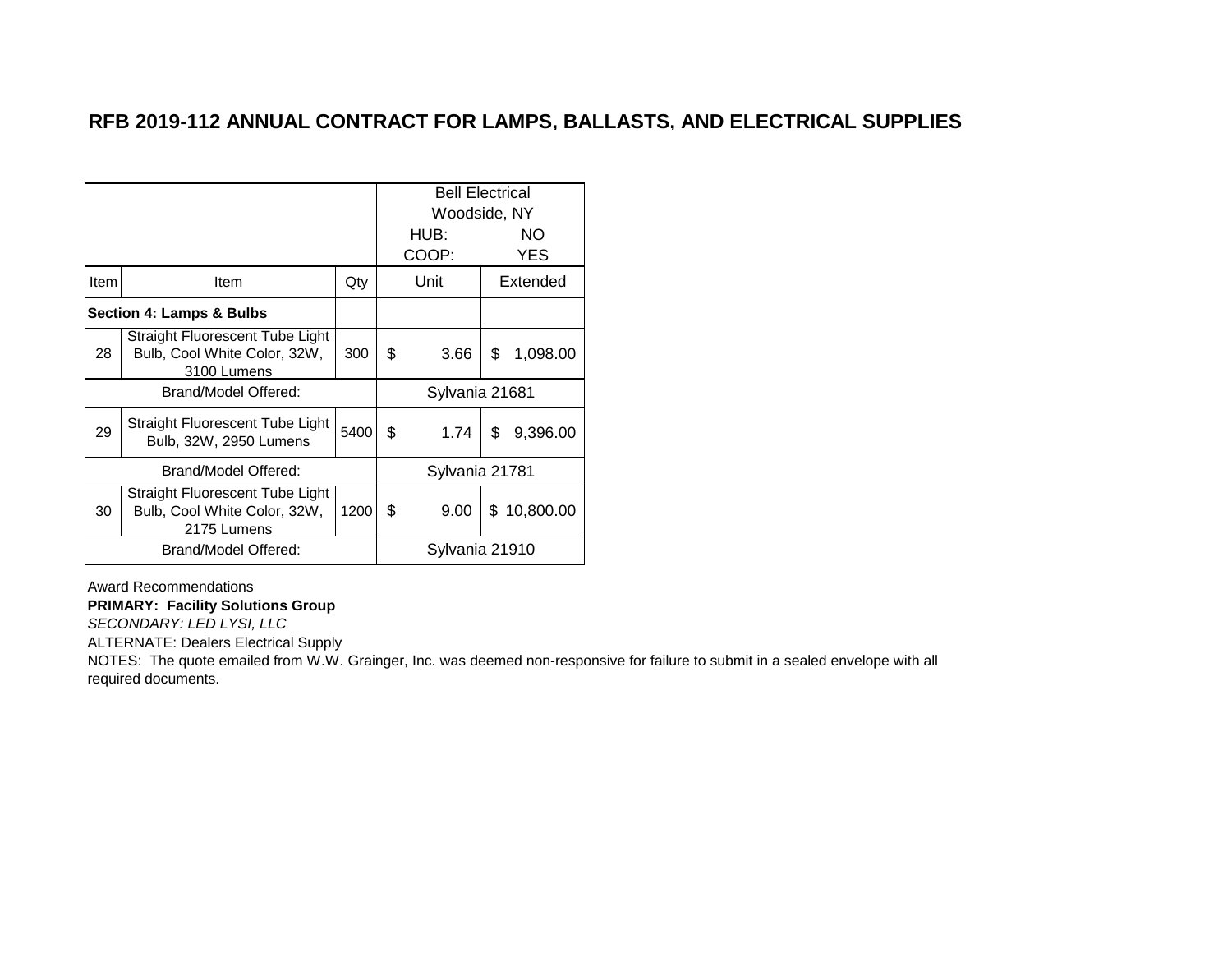|                                     |                                                           |     | <b>Bell Electrical</b><br>Woodside, NY |      |            |          |
|-------------------------------------|-----------------------------------------------------------|-----|----------------------------------------|------|------------|----------|
|                                     |                                                           |     | HUB:<br>COOP:                          |      | NO.<br>YES |          |
| Item                                | Item                                                      | Qty | Unit                                   |      | Extended   |          |
| <b>Section 4: Lamps &amp; Bulbs</b> |                                                           |     |                                        |      |            |          |
| 31                                  | Straight Fluorescent Tube Light<br>Bulb, 59W, 6100 Lumens | 144 | \$                                     | 5.00 | \$         | 720.00   |
| Brand/Model Offered:                |                                                           |     | Sylvania 22032                         |      |            |          |
| 32                                  | U-Bent Fluorescent Light Bulb,<br>32W, 2750 Lumens        | 876 | \$                                     | 9.00 | \$         | 7,884.00 |
| Brand/Model Offered:                |                                                           |     | Sylvania 22052                         |      |            |          |
| 33                                  | Straight Fluorescent Tube Light<br>Bulb, 28W, 2600 Lumens | 500 | \$                                     | 8.00 | \$         | 4,000.00 |
| Brand/Model Offered:                |                                                           |     | Sylvania 22167                         |      |            |          |

Award Recommendations

#### **PRIMARY: Facility Solutions Group**

*SECONDARY: LED LYSI, LLC*

ALTERNATE: Dealers Electrical Supply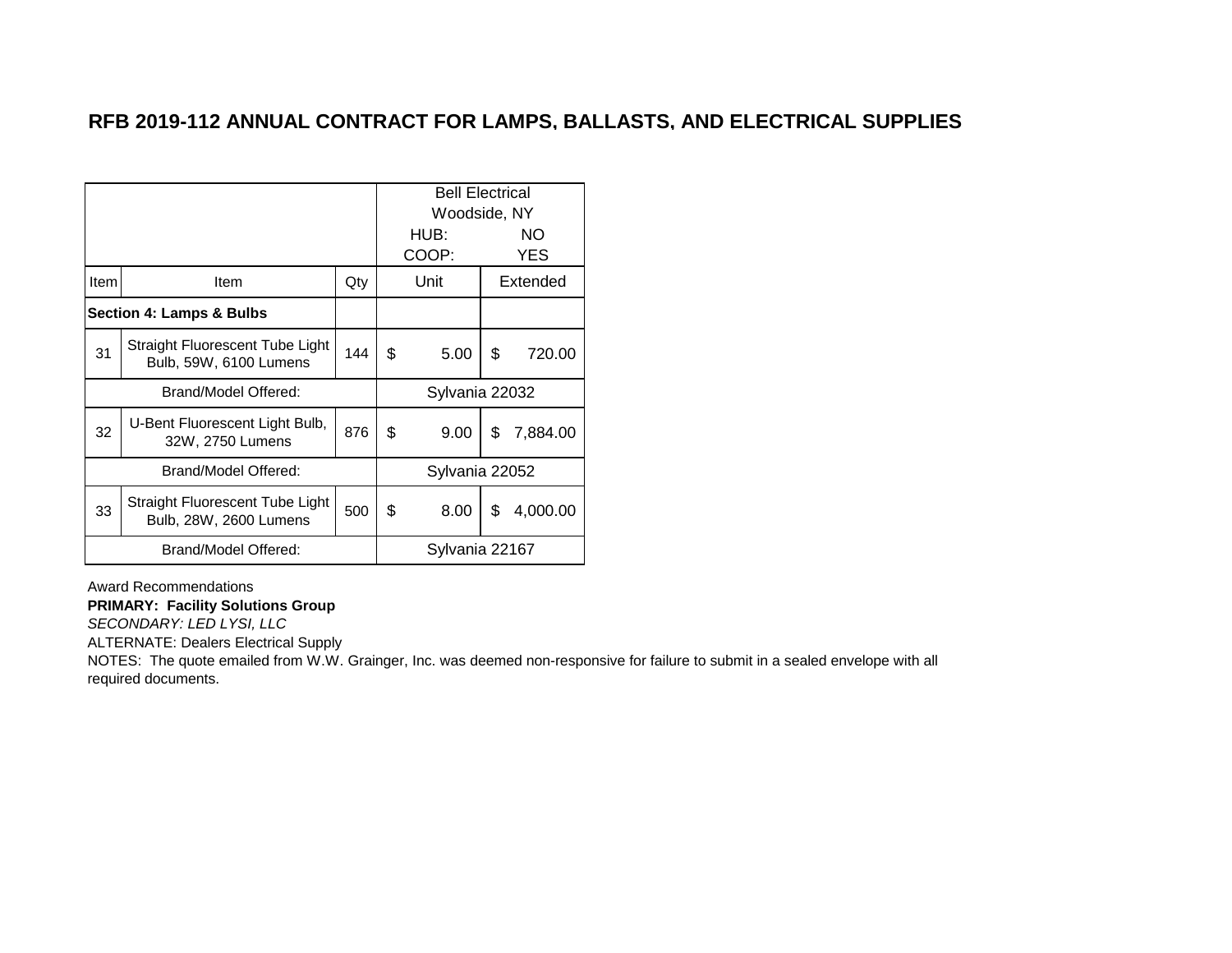|                      |                                                                     |     | <b>Bell Electrical</b><br>Woodside, NY |                |            |          |  |
|----------------------|---------------------------------------------------------------------|-----|----------------------------------------|----------------|------------|----------|--|
|                      |                                                                     |     | HUB:<br>COOP:                          |                | NO.<br>YES |          |  |
| Item                 | Item                                                                | Qty | Unit                                   |                | Extended   |          |  |
|                      | <b>Section 4: Lamps &amp; Bulbs</b>                                 |     |                                        |                |            |          |  |
| 34                   | Flood Screw Base CFL Bulb,<br>Warm White Color, 23W, 1250<br>Lumens | 120 | \$                                     | 16.00          | \$         | 1,920.00 |  |
|                      | Brand/Model Offered:                                                |     |                                        | Sylvania 29452 |            |          |  |
| 35                   | Lamp Bulb Replacement, 175W,<br>14400 Lumens                        | 366 | \$                                     | 14.57          | \$         | 5,332.62 |  |
| Brand/Model Offered: |                                                                     |     | Sylvania 604030                        |                |            |          |  |
| 36                   | Metal Halide Bulb, 100W, 8500<br>Lumens                             | 77  | \$                                     | 24.75          | \$         | 1,905.75 |  |
| Brand/Model Offered: |                                                                     |     | Sylvania 64417                         |                |            |          |  |

Award Recommendations

#### **PRIMARY: Facility Solutions Group**

*SECONDARY: LED LYSI, LLC*

ALTERNATE: Dealers Electrical Supply